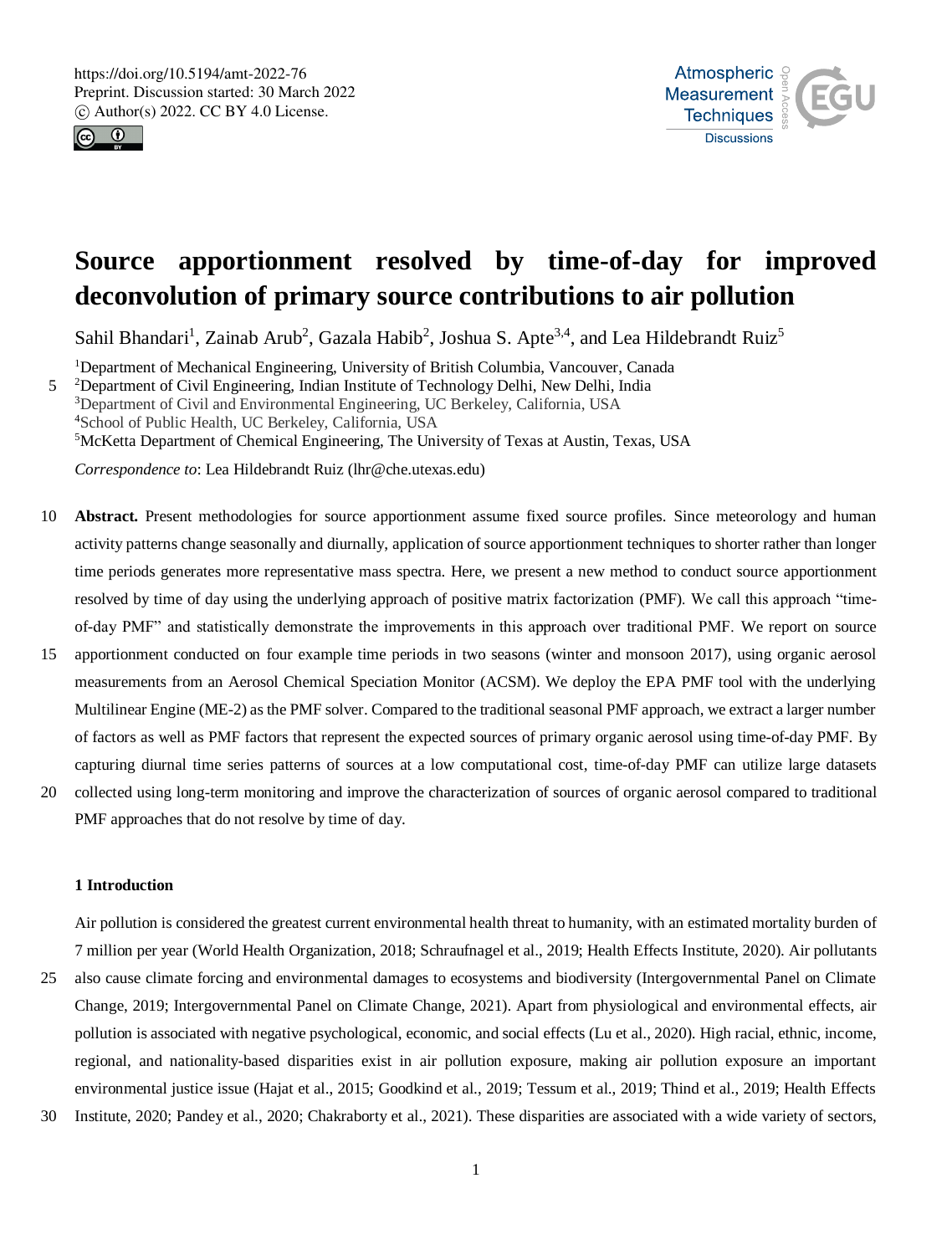



activities, processes, and pollutants (Thakrar et al., 2020). Policy solutions targeting specific pollutants have led to non-uniform reductions of air pollution contributions of different sectors (Tschofen et al., 2019). Thus, reduction of air pollution is essential to global health and can be expected to generate long-term societal benefits (Tessum et al., 2018; Tschofen et al., 2019; Organization for Economic Co-operation and Development, 2020). However, more than half the world's population is exposed

- 35 to increasing air pollution (Shaddick et al., 2020). Most of this population lives in developing nations. Moreover, economic resources are limited, and reduction of air pollution alongside continued economic growth requires investment in abatement measures for older technologies and adoption of cleaner technologies (Lei et al., 2021). Thus, sources of air pollution need to be prioritized to appropriately focus limited resources on the most effective abatement measures. This prioritization should be based on the contributions of different emission sources to air pollution in a region.
- 40 Source apportionment is the practice of attributing air pollution to different causes such as sectors (residential, industrial), activities (traffic, biomass burning) and atmospheric processes (oxidation). Several approaches have been developed to conduct source apportionment studies (Belis et al., 2014). Broadly, these approaches can be categorized into emission inventories, receptor-oriented modeling, and source-oriented modeling. These approaches have been accepted by regional, national, and international agencies for use in air quality policy and planning (Belis et al., 2014; Environmental
- 45 Protection Agency, 2017; California Air Resources Board, 2018; Wayland, 2018). Source-oriented models and emission inventories together capture the emissions, chemical transformation, transport, and dispersion of pollution. However, they have heavy computational burden, require extensive data collection, and are subject to cumulative uncertainties from model inputs as well as the different computational components (Hopke et al., 2016). Receptor models are mathematical tools with relatively lower computational requirements that use mass balance analysis to output source contributions (time series of source
- 50 concentrations) and source profiles (relative strength of different pollutants) for identified sources of air pollution (Belis et al., 2013; Hopke et al., 2016). Positive Matrix Factorization (PMF) has been identified as an appropriate receptor modeling technique that can be deployed for quantifying source contributions for air quality management (Belis et al., 2015).

Three tools are currently in active use for application of PMF to atmospheric datasets: the IGOR PMF Evaluation Tool (PET) (Ulbrich et al., 2009), the EPA PMF tool (Brown et al., 2012), and Source Finder (SoFi) (Canonaco et al., 2013).

- 55 The IGOR PET tool uses the PMF2 program to resolve factors from 2-D matrices (Paatero and Tapper, 1994; Ulbrich et al., 2009). Further details on the statistical basis of this method are available elsewhere (Ulbrich et al., 2009; Zhang et al., 2011, and references therein). Both SoFi and EPA PMF are based on the Multilinear Engine (ME-2), which allows the application of factor profile constraints to extract specific sources (Paatero et al., 1999; Paatero et al., 2002; Canonaco et al., 2013; Crippa et al., 2014; Norris et al., 2014). PMF2 does not allow the application of factor profile constraints, and it often results in greater
- 60 uncertainty in solutions, poorer source separation, and fewer identified sources compared to ME-2 (Ramadan et al., 2003, Amato et al., 2009; Amato and Hopke, 2012). A further important advantage of the EPA PMF tool over Igor PET and SoFi are its error estimation techniques, which systematically account for both random error and rotational ambiguity using bootstrapping, displacements, and bootstrap-displacements, as explained in more detail in Sect. 2.5. (Paatero et al., 2014;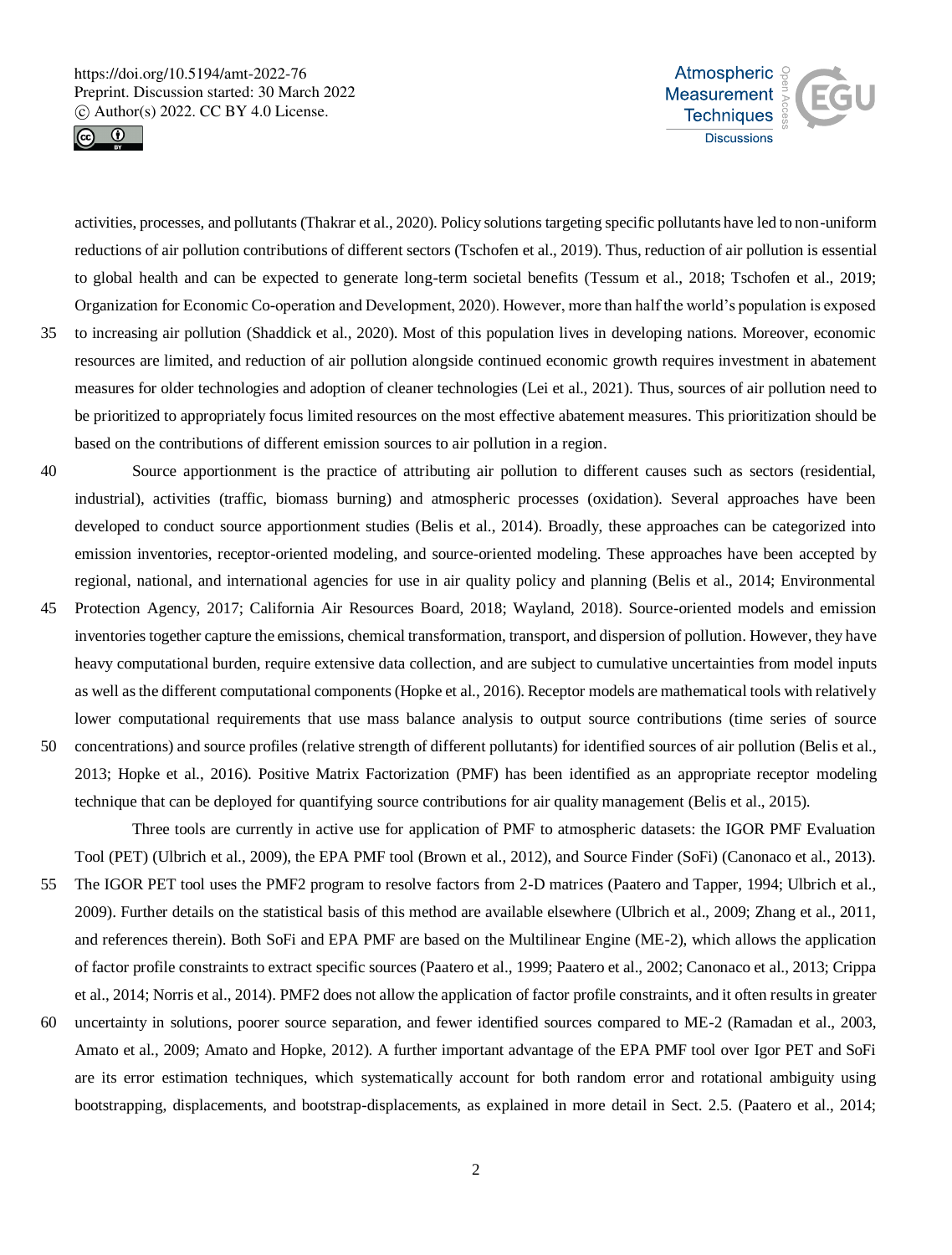



Brown et al., 2015). Currently, the IGOR PET and the SoFi tools only use bootstrapping to account for random errors and, 65 partially, rotational ambiguity (Ulbrich et al., 2009; Canonaco et al., 2020).

PMF tools have been applied to identify sources using long-term datasets spanning multiple years (Zhang et al., 2019; Heikkinen et al., 2020), seasonal datasets accounting for seasonal variability (Amil et al., 2016; Bikkina et al., 2019; Bhandari et al., 2020; Patel et al., 2021a), for studying special events (Reyes-Villegas et al., 2018; Rai et al., 2020, Patel et al., 2021b), to study spatial variability (Crippa et al., 2014; Robinson et al., 2018), as well as to connect sources to health effects 70 (Daellenbach et al., 2020). Several studies have analysed the influence of meteorology after conducting source apportionment

- on a larger dataset (Venturini et al., 2014; Pauraite et al., 2019; Bhandari et al., 2020). Some studies have quantified the effect of meteorological variables on the performance of the source apportionment approach for the identification of sources, with or without stratification. One such study stratified data based on mean temperature and showed that accounting for temperature variability using gas-particle partitioning before conducting source apportionment improved the stability of the solution (Xie
- 75 et al., 2013a, b). Similar data-segmentation schemes have been deployed for wind direction, wind speed, and precipitation, and these techniques resulted in a larger and more representative PMF factors (Park et al., 2019).

A major limitation of PMF is the assumption of constant factor profiles throughout the modeling period—while the contribution of each factor is modelled to change over time, its profile (e.g., mass spectrum, when PMF is applied to mass spectrometer data) stays constant, which leads to modeling uncertainty (Ulbrich et al., 2009). Previous studies have tested the

- 80 limitation of constant mass spectral profiles for seasonal and weekly changes in meteorology and activity patterns (Canonaco et al., 2015; Reyes-Villegas et al., 2016; Canonaco et al., 2020). These studies found that annual and seasonal datasets from an Aerosol Chemical Speciation Monitor (ACSM; Aerodyne Research, Billerica, MA) show high variations in mass spectral contributions which cannot be sufficiently captured when PMF is conducted on the complete dataset. These studies recommended conducting PMF analysis on shorter time frames (weeks–months) with limited variability of emissions and
- 85 meteorology. However, meteorological conditions influence source apportionment on hourly and smaller time scales; for example, changes in ventilation (Dai et al., 2020) and photochemistry (Lelieveld et al., 1991) affect source apportionment results. Human activity patterns also vary with time leading to changes in source cocktails—for example, we expect higher cooking emissions during cooking-influenced periods (Abdullahi et al., 2013; Patel et al., 2021), higher traffic emissions during rush hours (Zhang et al., 2013), and time-of-day, day-of-week, and month-of-year patterns for other emission sources (Crippa
- 90 et al., 2020). These changes in meteorology, photochemistry, and sources lead to diurnal variability in mass spectra. For example, Canonaco and co-workers (2015) showed that the mass spectra of secondary organic aerosol (SOA) changed with concentrations of OX (O3+NO2), which shows high diurnal variability due to monotonic association with ambient temperature. Finally, diurnal variability of time series patterns is frequently used for PMF factor selection and representation (Zhang et al., 2011). As an example, using data from 11 days of PMF runs, Williams and co-workers presented bihourly diurnal
- 95 variability of PMF factor time series contributions (Williams et al., 2010). Recognizing the importance of variability of source influence at receptor sites, previous research has examined the influence of sampling periods, sampling time resolution, and time series variability of source emissions on the final PMF result (Tian et al., 2017; Wang et al., 2018). Results from these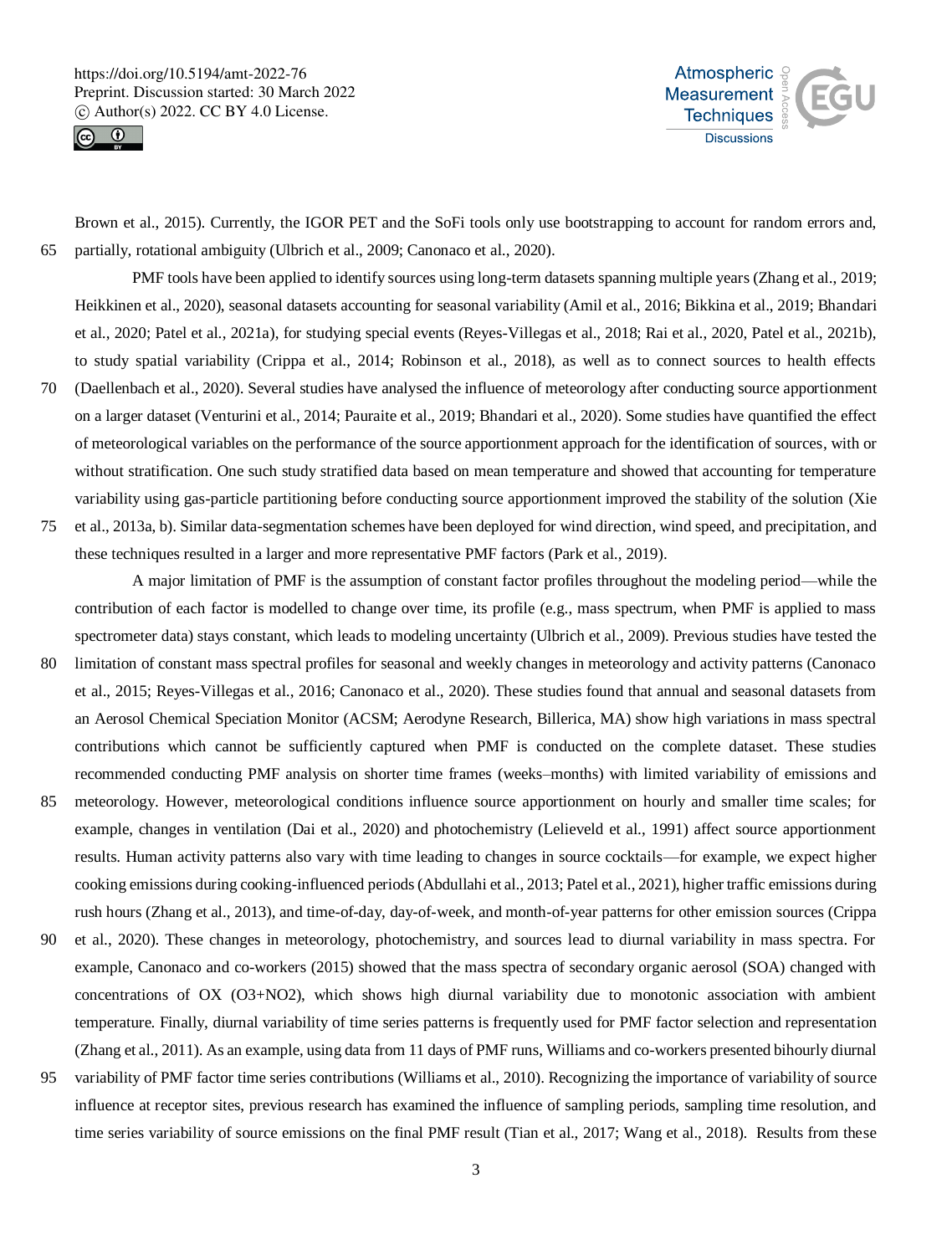



studies suggest that, given the assumption of constant factor profiles in PMF, PMF analysis should be conducted on timeresolved datasets. Additionally, to capture source emission and meteorological variability over the day, data from all times of 100 day should be collected. Thus, an ideal PMF technique would make the most of the high-time resolution of datasets while assuming constant factor profiles for periods with limited variability in emissions and meteorology.

One such approach is conducting different PMF runs for different times of the day across long-term datasets. A key advantage of such sub-setting is that it captures the diurnal variability in source apportionment using PMF while keeping computational load to a minimum. Differences in factor profiles between the seasonal PMF and time-of-day PMF runs may

- 105 indicate the effect of diurnal process changes and/or reactivity (Norris et al., 2014). Conducting PMF on smaller time windows is expected to improve results for another reason. Positive Matrix Factorization approaches have influence functions that are designed to account for the influence of outliers on the solutions (Paatero et al., 1994; Paatero et al., 1997; Ulbrich et al., 2009). These outliers depend on the time window on which the factorization is being applied (Paatero et al., 1997). A shorter time window for analysis is influenced by outliers present in that time window only, and not any other period. Thus, a shorter time
- 110 window can be expected to give higher factor resolution, given that the influence of many outliers in the dataset is removed. At the same time, the number of zeros in the dataset also assists with the quantification of PMF factors (Paatero et al., 1997). Thus, shortening time windows can also decrease the extraction of factors via PMF, as has been reported previously (Tian et al., 2017).

This paper improves upon the seasonal source apportionment previously employed in Delhi (Bhandari et al., 2020). 115 The Delhi Aerosol Supersite (DAS) study provides long-term chemical characterization of ambient submicron aerosol in Delhi, with near-continuous online measurements of aerosol composition (Gani et al., 2019; Arub et al., 2020; Bhandari et al., 2020; Gani et al., 2020; Patel et al., 2021a). In that study, PMF was conducted on six seasons of highly time-resolved speciated nonrefractory submicron aerosol (NR-PM1) organic (Org) mass spectrometer data from an Aerosol Chemical Speciation Monitor (ACSM) in the PMF receptor model at a time resolution of 5–6 min. Then, we deployed the IGOR PET tool on seasonal 120 datasets and 2–3 PMF factors were extracted. The extraction of a low number of factors implies low rotations, and therefore

quantitative error estimation was not conducted in that study (Paatero et al., 1994).

Here, we apply the approach of conducting PMF on long-term datasets where each day was separated into six 4 hour periods with limited variability in emissions and meteorology. In our knowledge, no study has systematically assessed the use of PMF on data resolved by time of day. In this paper, we report on PMF conducted on ACSM organic aerosol data from the

- 125 two seasons of winter and monsoon 2017—collected as a part of the Delhi Aerosol Supersite (DAS) study—after resolving by time-of-day. Thus, factor MS is expected to vary in these time-of-day windows. The two seasons of winter and monsoon are selected for this analysis as they capture two extremes in seasonal concentrations, precipitation, and meteorology, especially in terms of temperature, ventilation coefficient, wind direction, and wind speed (Tables S1 and S2, Fig. S1). In addition, winter experiences extremely high organic and inorganic concentrations and high pollution episodes dominated by primary emissions
- 130 (Gani et al., 2019; Bhandari et al., 2020). We use the EPA PMF tool to apply constraints, extract a larger number of factors, and quantify errors in PMF solutions.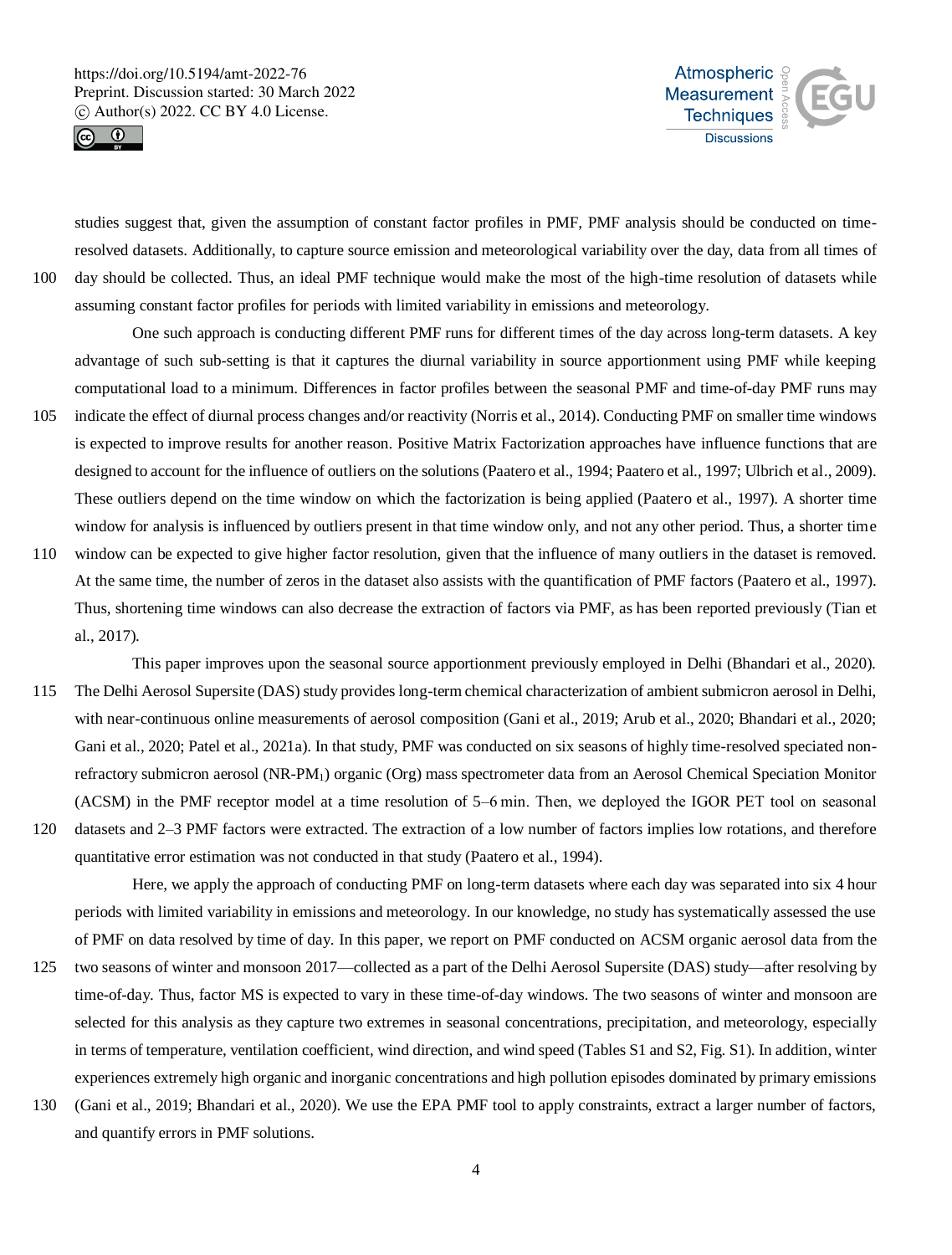



# **2 Methods**

#### **2.1 Statistical basis of approach**

ME-2 is a multilinear unmixing model that can be used to perform bilinear deconvolution of a measured mass spectral matrix 135 (**X**) into the product of positively constrained mass spectral profiles (**F**) and their corresponding time series (**G**), as shown in Eq. (1). In Eq. (1), **E** corresponds to the data residual not fit by the model. Given that time series and mass spectra are deconvoluted, the model mass spectral profiles are assumed to remain constant in time. The mass balance equation underlying the bilinear implementation of the factor analytical model and the optimization problem in the EPA PMF tool can be represented as shown in Eq. 1–3.

$$
X = GF + E \tag{1}
$$

$$
x_{ij} = \sum_{p=1}^{n} g_{ip} \cdot f_{pj} + e_{ij}
$$
 (2)

Equation (2) is an elemental notation of Eq. (1). For ACSM data analysed here,  $x_{ij}$  represents an element of the  $m \times n$  data matrix **X**, where *i* represents a single time point and *j* represents a measured ion or *m/z*. *n* corresponds to the number of factors 145 in the PMF solution. Thus,  $g_{ip}$  refers to the time series contribution of the  $p^{th}$  factor at the  $i^{th}$  time point, and  $f_{pj}$  represents the mass spectral contribution of the  $j<sup>th</sup> m/z$  in the  $p<sup>th</sup>$  factor profile.

To derive factor time series and mass spectra in an iterative fitting process, ME-2 lowers residual by minimizing the quality of fit parameter *Q*, using the gradient approach (Norris et al., 2014; Eq. (3)). Thus, PMF attempts to achieve a global minimum to the optimization problem. *Q* is the weighted least-squares error (sum of squares of model error normalized to 150 measurement error), or the summation of squares of scaled residuals of the fit at each data point. We do not expect the norm of the actual error matrix to be zero but instead close to the ACSM measured uncertainty (an element of the measured uncertainty is represented as *σij* in Eq. (3)). The quality of fit parameter corresponding to this uncertainty is called *Qexp* (Ulbrich et al., 2009). While *Qexp* is precisely equal to *mn*−*p(m+n)*, for large *m*, *n*, it simplifies to ∼*mn*. Usually, PMF solutions start from very high *Q⁄Qexp*, and converge to 1 as more factors are added. We refer to the *Q* for the entire dataset as *Q0*.

155 
$$
Q0 = Min_{F,G} Q = \sum_{i=1}^{m} \sum_{j=1}^{n} (e_{ij}/\sigma_{ij})^2
$$
 (3)

For this discussion, we assume that Eq. (3) is subject to a constant mass spectrum *F0*, and variable time series *G0*. A key limitation of PMF is that it assumes constant MS profiles, even though source signatures can change over the course of the day. To address this limitation, we divide our data into six 4 hour time segments to conduct PMF analysis resolved by time-of-day. We refer to this time-resolved organic MS-based PMF as "time-of-day PMF" and the traditional approach as

160 "seasonal PMF" in the paper. In the time-of-day PMF approach presented here, we minimize *Q* separately in each of these time-of-day windows.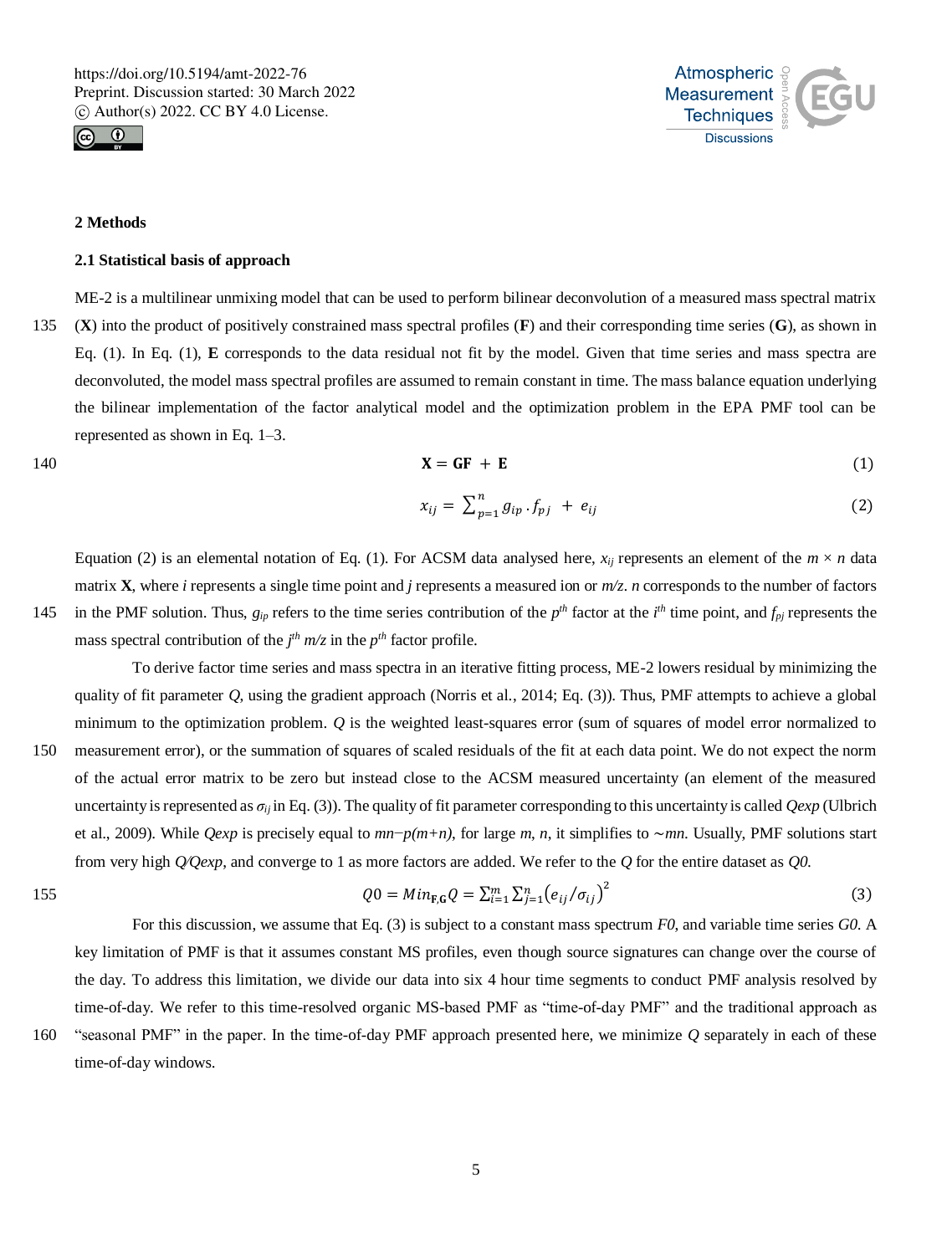



#### **2.2 Mathematical formulation of the time-of-day PMF approach**

The mathematical formulation of the time-of-day PMF approach is introduced in Eqs. 4–17. To provide an example for splitting of data by time-of-day, we modify Eq. 3, dividing the data matrix **X** into  $X_{day}$  (time,  $t \in [12 \text{ am}, 12 \text{ pm})$ ) and  $X_{night}$  (time,  $t \in [12 \text{ cm}, 12 \text{ pm})$ ) 165 [12 pm, 12 am)) (Eq. 4). Here, we demonstrate that splitting the data by time-of-day will result in a better solution. Thus,

$$
X = \{X_{\text{day}}, X_{\text{night}}\} \tag{4}
$$

The mathematical representation of the objective functions for conducting PMF separately for **Xday** and **Xnight** periods are shown in Eq. 5 and Eq. 6 respectively. We call *Q* for these data subsets *Q1* and *Q2*.

$$
Q1 = Min_{\mathbf{F,G}}\left(\sum_{i=1}^{m}\sum_{j=1 \text{ prime}}^{n} \epsilon_{\mathbf{Xday}}\left(e_{ij}/\sigma_{ij}\right)^2\right) \tag{5}
$$

170 
$$
Q2 = Min_{\mathbf{F,G}} \left( \sum_{i=1}^{m} \sum_{j=1}^{n} \sum_{j \text{ time } \in \text{Xnight}} \left( e_{ij} / \sigma_{ij} \right)^2 \right)
$$
(6)

For this discussion, we assume that Eq. (5) is subject to a constant mass spectrum **F1**, and variable time series **G1** for dataset **Xday**, and Eq. (6) is subject to a constant mass spectrum **F2**, and variable time series **G2** for the dataset **Xnight**. For simplification,

$$
A(\mathbf{F}, \mathbf{G}) = \sum_{i=1}^{m} \sum_{j=1 \text{ s time}}^{n} \epsilon_{\text{Xday}} \left( e_{ij} / \sigma_{ij} \right)^2 \tag{7}
$$

$$
B(\mathbf{F}, \mathbf{G}) = \sum_{i=1}^{m} \sum_{j=1 \text{ prime}}^{n} \epsilon_{\text{Xnight}} \left( e_{ij} / \sigma_{ij} \right)^2
$$
\n
$$
Q1(\mathbf{F1}, \mathbf{G1}) = Min (A) and Q2(\mathbf{F2}, \mathbf{G2}) = Min (B) \tag{9}
$$

Using these definitions, we can also redefine *Q0* as shown in Eq. 10.

$$
Q0 (F0, G0) = Min(A + B)
$$
 (10)

Clearly,  $Q_0$  minimizes the sum of two functions  $A$  and  $B$ . Thus,  $Q_0$  is a multi-objective optimization problem attempting to achieve global minimum for the combined dataset **X** (Gunantara et al., 2018; Eq. 10). The two functions *A* and *B* are globally

180 minimized separately at (**F1**, **G1**) in Eq. 5 and at (**F2**, **G2**) in Eq. 6, respectively. Thus, by definition, Eq. 5 and Eq. 6 can be written as:

$$
Min_{F,G} A \leq A \text{ for all } (F,G)
$$
\n<sup>(11)</sup>

$$
Min_{F,G} B \leq B \text{ for all } (F,G)
$$
\n<sup>(12)</sup>

Adding the inequalities in Eq. (11) and Eq. (12), we get:

$$
Min_{F,G}(A) + Min_{F,G}(B) \le A + B \text{ for all } (F,G)
$$
\n
$$
(13)
$$

Since this is true for all  $(\mathbf{F}, \mathbf{G})$ , this is also true for  $(\mathbf{F}, \mathbf{G})$  that gives the minimum of  $A + B$ . Thus,

$$
Min_{F,G}(A) + Min_{F,G}(B) \leq Min_{F,G}(A+B), or \qquad (14)
$$

$$
Q1 + Q2 \le Q0, or \tag{15}
$$

$$
Q1 + Q2 \leq Q0_1 + Q0_2 \tag{16}
$$

190 In Eq. (16), *Q0<sup>1</sup>* and *Q0<sup>2</sup>* are *Q* contributions to *Q0* in the (**F, G**) space corresponding to *Q1* and *Q2* respectively. Thus, we can see that if solutions to *Q0* will attempt to minimize error in the  $(\mathbf{F}, \mathbf{G})$  space corresponding to *Q1* (minimize  $O(1)$ ), the obtained solution will likely worsen the error in the  $(F, G)$  space corresponding to  $Q2$  (and therefore, not minimize  $Q0_2$ ). This property of solutions to multi-objective optimization problems is inherent to a large class of solutions known as Pareto solutions, which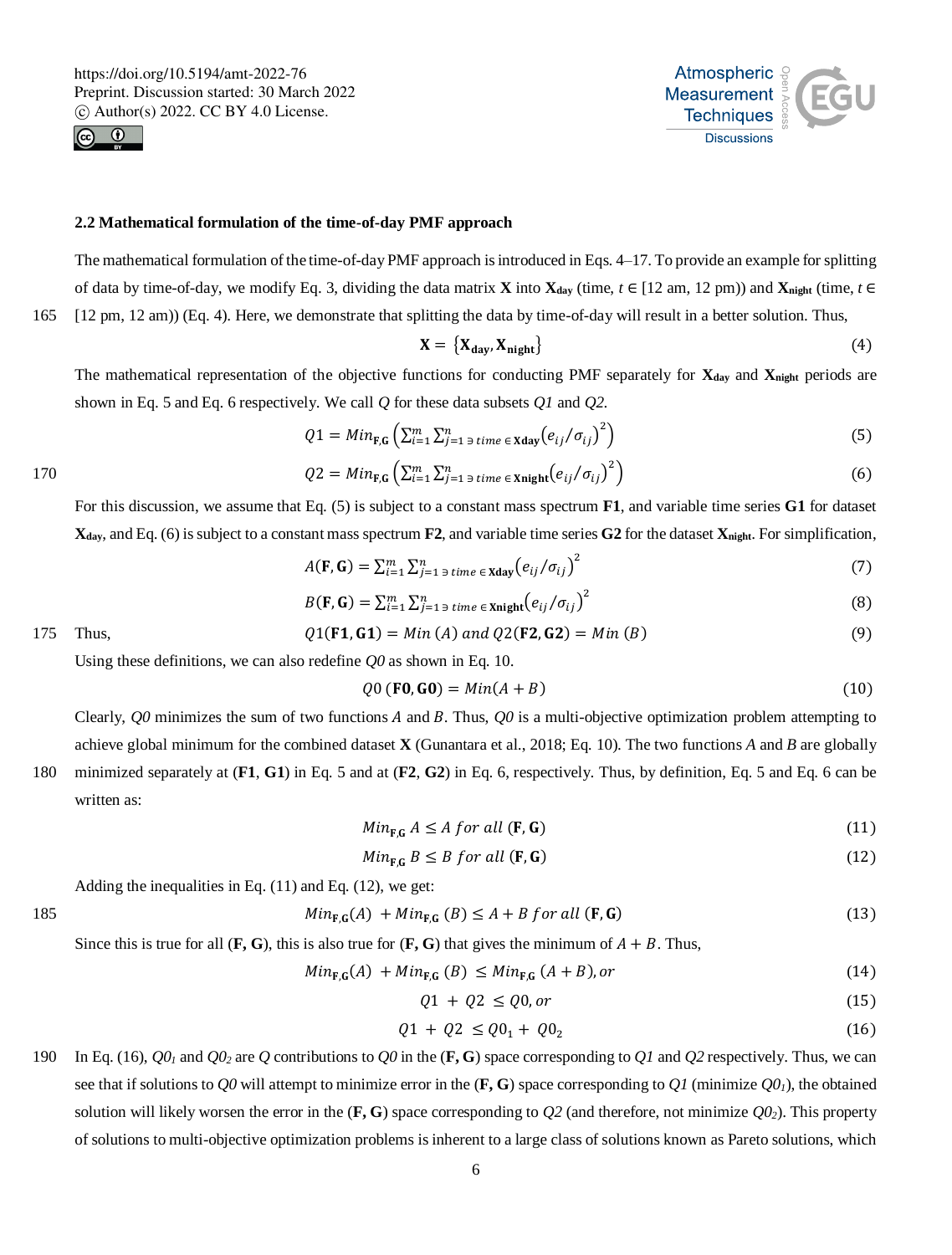



are used for source apportionment and air quality planning (Gunantara et al., 2018; Angelis et al., 2020). This limitation can 195 also be viewed as a limitation on the mass spectral profiles—*Q0* assumes constant mass spectral profiles for both day and night periods, and likely fits both periods worse than the scenarios of *Q1* and *Q2*, where separate mass profiles for the two periods were developed. Thus, in the traditional approach, varying TS on non-varying MS can only capture changes as a linear TS scaling factor for all MS contributions. In the time-of-day PMF approach, both MS and TS are varying, and we can expect new MS and TS patterns. For the special case of day-night data split, where equal number of points are collected in **Xday** and 200 **X**<sub>night</sub>,  $Qexp$  (~ mn) corresponding to the two matrices are equal (we call it  $Qexp_{dn}$ ), whereas we call it  $Qexp$  corresponding to the matrix **X** would be double that value  $(2Qexp_{dn})$ . Using these  $Qexp_{dn}$  values, Eq. 16 can be written as

$$
Q1/Qexp_{dn} + Q2/Qexp_{dn} \le Q0_1/Qexp_{dn} + Q0_2/Qexp_{dn}
$$
\n<sup>(17)</sup>

Clearly, using the day-night split thought experiment, we show that the sum of *Q1* and *Q2* (and the equivalent sum in *Q/Qexp*) would be lower than *Q0* (and the equivalent sum of *Q/Qexp* components). By inference, dividing the time series into periods 205 of similar length (six 4 hour segments in this manuscript) should result in a similar relationship as Eq. (17). Overall, conducting PMF on each of such time-of-day periods challenges the assumption of diurnally non-varying MS factors in typical PMF.

Here, we used two alternative approaches for conducting PMF. In one approach, we apply PMF by splitting the data into six 4 hour time windows each day to illustrate the use of our time-of-day PMF method. We also conduct seasonal PMF runs for winter and monsoon 2017 and time-of-day PMF runs for two periods (1100–1500 LT-local time and 1900–2300 LT)

- 210 in the two seasons. Thus, we conduct four time-of-day PMF runs in total. The two time-of-day periods are selected to differentiate between influence of primary sources, changing MS due to reaction chemistry, and effect of meteorology (Table 1, Fig. S1). Results from PMF analysis for all times of the day are presented in a companion paper (Bhandari et al., 2022). In monsoon and winter, traffic is expected to be a dominant source at night due to low cooking-related emission and overlap with high night-time traffic on major traffic corridors (Mishra et al., 2019). At midday in monsoon, high temperatures and solar
- 215 flux imply high photochemical processing of aerosols; therefore, we expect to see more oxidized aerosols (Table 1, Fig. S1). At winter night-time, biomass burning for heating is an expected source. We refer to the seasonal organic MS-based PMF analysis results as "seasonal PMF" and time-of-day organic MS-based PMF analysis results as "time-of-day PMF" results in the paper. To refer to PMF runs corresponding to specific time windows, we use the nomenclature "Season" + "Year" + "Period" style in the format "SYYTTTT" (Table 1). For example, W171115 corresponds to the 1100–1500 LT of Winter 2017.
- 220 Using data presented in this paper, we also compare the *Q* (and *Q/Qexp*) values from the seasonal PMF runs corresponding to the periods of the time-of-day windows (Sect. 3.4). Future work should investigate the optimal length of the time window to sufficiently represent the diurnal variations in mass spectral profiles while managing computational burden.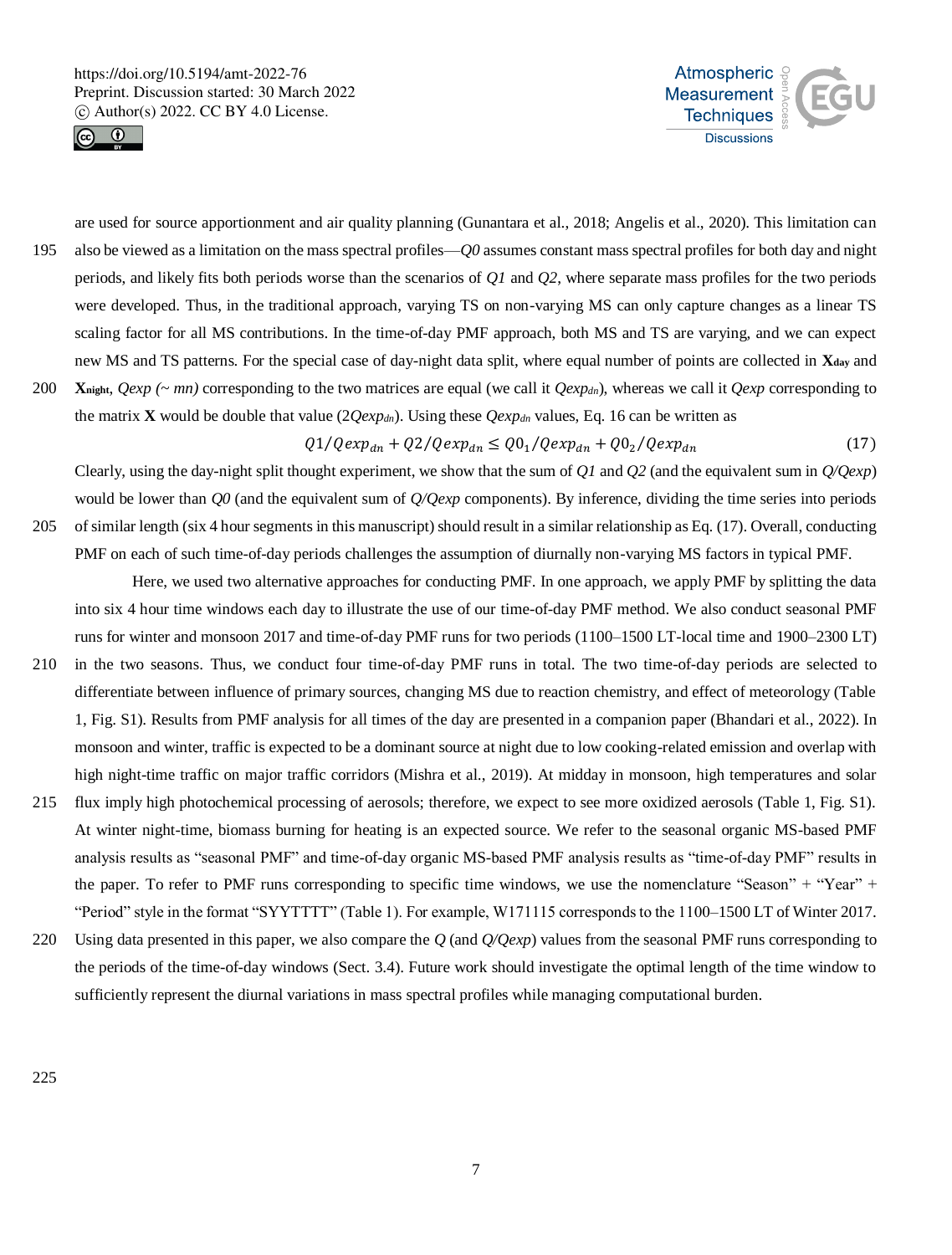



| <b>Season and Period</b>     | $\mathbf{T}(\mathbf{K})$ | RH (%) | $\rm NC^a \left( m^2/s \right)$ | $\mathbf{PBLH}^*(\mathbf{m})$ | WS(m/s) | WD (°N) | <b>Nomenclature</b> |
|------------------------------|--------------------------|--------|---------------------------------|-------------------------------|---------|---------|---------------------|
| W17 1100-1500 LT             | 294                      | 93     | 3870 (3790)                     | 1353(1356)                    | 2.9     | $-14.0$ | W171115             |
| W17 2300-0300 LT             | 286                      | 62     | 707 (188)                       | 273(64)                       | 2.5     | $-49.0$ | W172303             |
| M17 1100-1500 LT             | 308                      | 82     | 6179(6222)                      | 2022(2061)                    | 3.1     | 6.9     | M171115             |
| M <sub>17</sub> 2300-0300 LT | 302                      | 73     | 1182(237)                       | 428(84)                       | 2.5     | 68.0    | M172303             |

Table 1 Summary of meteorology in the time-of-day PMF periods

230 aMedian values for VC and PBLH are reported in parenthesis.

## **2.3 Sampling site and measurements**

As a part of the DAS study, an ACSM (Aerodyne Research, Billerica, MA) was operated at ∼0.1 L min−1 at ∼1 min time resolution in a temperature-controlled laboratory on the top floor of a four-story building at IIT Delhi (Ng et al., 2011b). Additionally, BC, ultraviolet-absorbing particulate matter (UVPM), and their difference ΔC were measured using a seven-

- 235 wavelength aethalometer operated at the 1L min<sup>-1</sup> flow rate and 1 min time resolution (Magee Scientific Model AE33, Berkeley, CA) (Drinovec et al., 2015). These instruments were on separate sampling lines, both of which had a PM $_{2.5}$  cyclone followed by a water trap and a Nafion membrane diffusion dryer (Magee Scientific sample stream dryer, Berkeley, CA). Full details of sampling site, instrument setup, operating procedures, calibrations, and data processing are described in a separate publication (Gani et al., 2019).
- 240 We collected the data used in this paper in winter (January–February 2017) and monsoon (July–September 2017). Definition of the seasons comes from the Indian National Science Academy (2018) (Table 2 from Bhandari et al., 2020). Diurnal plots of meteorological variables are shown in Fig. S1. We conduct seasonal PMF runs for winter and monsoon 2017 and time-of-day PMF runs for two periods (1100–1500 LT and 1900–2300 LT) in the two seasons. We used the dataset obtained by averaging every five consecutive measurements for the seasonal PMF runs. We selected organic spectral data at a
- 245 specific set of *m⁄z* values between *m*∕*z* 12 and *m*∕*z* 120. This approach is the commonly used approach, and the reasons for the selection of the specific set of *m*∕*z* values have been described previously (Zhang et al., 2005). Spring, summer, and autumn (mid-September to November) periods are not included in the analysis here; but seasonal PMF analysis has been presented in previous publications (Bhandari et al., 2020; Patel et al., 2021a).

# **2.4 PMF tool and runs**

250 The EPA PMF v5.0 was used to conduct ME-2 analysis on this dataset and interpret its results (Norris et al., 2014). Further details on the statistical basis of this method are available elsewhere (Paatero et al., 1999; Paatero et al., 2002). For the base run, the iterative PMF technique does not make any assumptions for source or time profiles. If factors extracted in the base run were not clearly associated with a source type but suggestive of the presence or mixing of specific sources, constraints were applied on the factors in the base run to extract cleaner source profiles (Brown et al., 2012; Brown et al., 2015). An R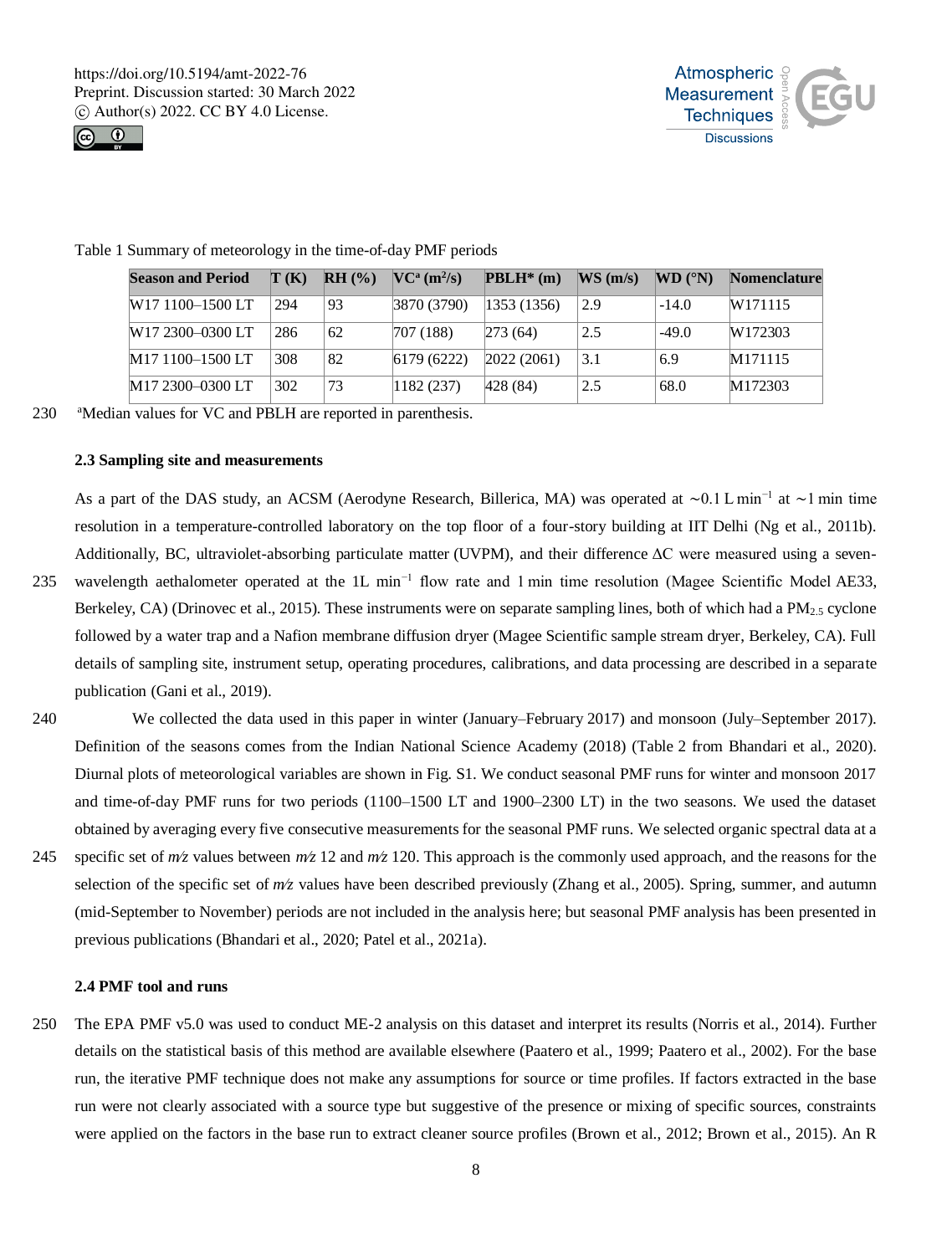



255 package was developed to automate the process of data analysis of EPA PMF outputs (R Core Team, 2019). We readjusted the results from PMF analysis to account for underestimation of factor mass based on the selected *m*∕*z* values only. To account for particle losses, we applied transmission and collection efficiencies after conducting PMF analysis (Gani et al., 2019). Additional details of the steps for conducting PMF, R code, and criteria for factor selection have been discussed in detail in the Supplement (Sect. S1).

#### 260 **2.5 Uncertainty estimation**

In EPA PMF, quantitative error estimation (EE) of random error and rotational ambiguity was conducted using Bootstrapping (BS), Displacement (DISP), and Bootstrapping enhanced with Displacement (BS-DISP). The algorithms of these EE techniques are described in detail elsewhere (Paatero et al., 2014). The application of these EE techniques leads to several orders of magnitude increase of computational time and memory requirements in conducting PMF runs (Paatero et al., 2014).

- 265 Bootstrapping or BS estimates "disproportionate effects of a small set of observations on the solution". In the process, BS accounts for random error and to a limited extent rotational ambiguity (Norris et al., 2014). EPA PMF automatically identifies BS datasets using the parameter "Block Size" that is based on the principle of stationarity and accounts for underlying serial correlations (Politis and White, 2004). The default calculation of the "Block size" in EPA PMF is based on incorrect calculations and updated calculations have been published (Patton et al., 2009) but not implemented in the EPA PMF tool. We 270 used the corrected block size estimation procedure as shown in the Supplement (Sect. S2, Table S5). BS factors are then mapped to base factors using the parameter "Minimum Correlation R-Value", which is the minimum Pearson correlation
- coefficient used for BS factor assignment. We use the default value of 0.6. We conduct 100 BS runs for each PMF solution. Specification of too many factors in the base model may create artificial PMF factors (Ulbrich et al., 2009). BS factors with rotational ambiguity may also get mapped to other base factors. This scenario is called factor swapping and occurs for not-275 well-defined (NWD) solutions. These factors will likely have low BS mapping with their equivalent base run factors (Paatero et al., 2014). We only finalize PMF factor solutions with approximately 80% or more BS mapping for all PMF factors.
	- Displacement or DISP estimates rotational ambiguity in PMF solutions by identifying the range of allowable MS profile contributions in the PMF factors. Bootstrapping enhanced with Displacement or BS-DISP combines the bootstrap and displacement techniques to simultaneously estimate random error and rotational ambiguity in PMF solutions. In BS-DISP, BS
- 280 resamples explore the solution space randomly and DISP explores the rotationally accessible space around each BS resample. The ranges in DISP are obtained corresponding to four limits on changes in the *Q*-value (*dQ*-max): 4, 8, 15, and 25. BS-DISP also reports ranges for contributions at different *m/zs* to MS profiles of PMF factors. These ranges correspond to four limits on changes in the *Q*-value (*dQ*-max): 0.5, 1, 2, and 4. The obtained PMF factors using both approaches are then mapped to base factors, and the number of cases of factor swaps are noted. Sometimes, DISP and BS-DISP runs are terminated when
- 285 encountering large changes in the *Q*-value, which suggests the base case solution is not close to the global minimum. Generally, small changes in *Q* suggest PMF solutions are close to the global minimum. Additionally, small number of factor swaps suggest low rotational ambiguity and robustness of the PMF solution. We only finalize PMF solutions with very few swaps at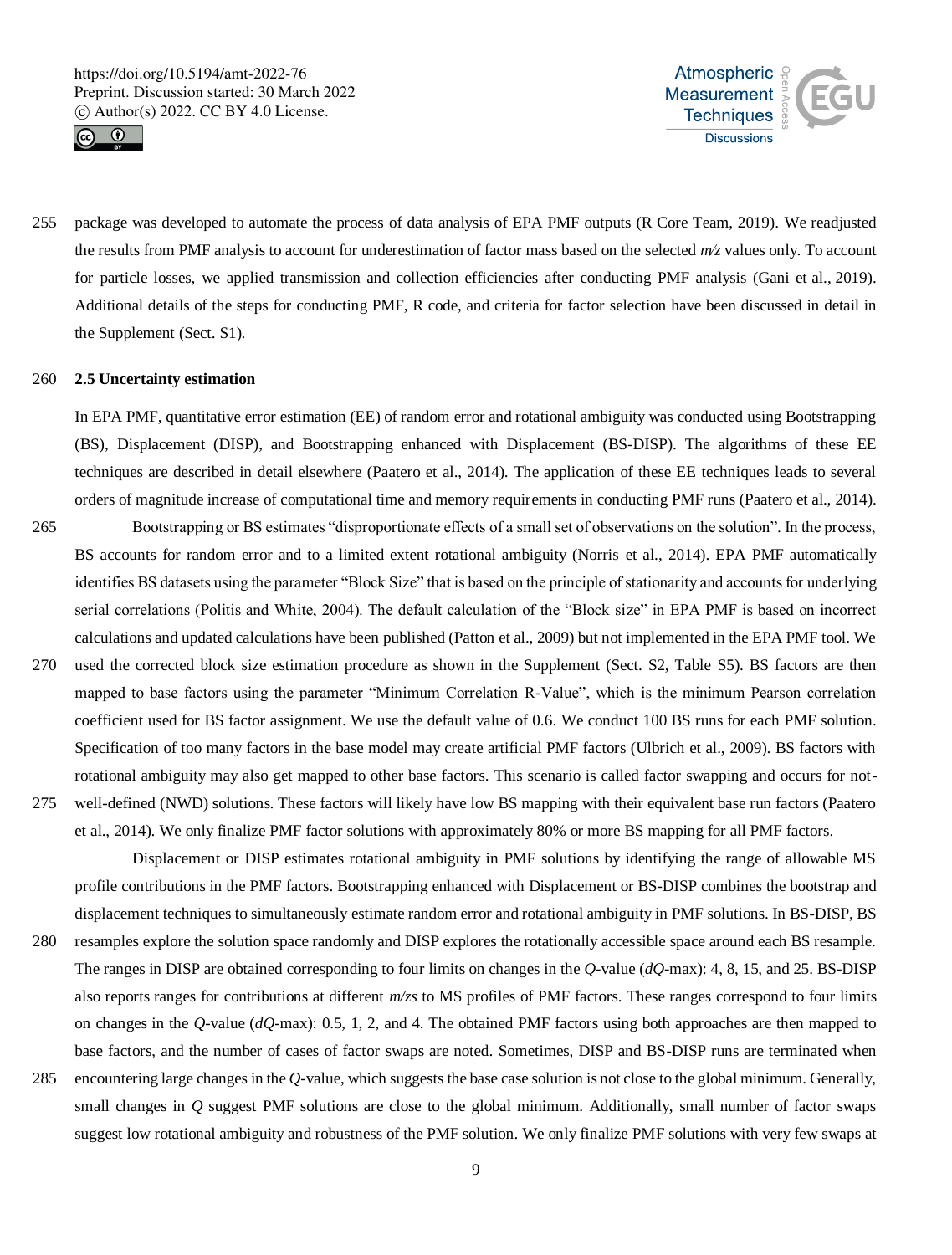



the smallest *dQ*-max value. Some DISP and BS-DISP runs terminated due to computational limits or encountering high *dQ*max. For these cases, we used the number of factor swaps at termination as an estimate of total factor swaps. Finally, even 290 when solutions with factor swaps are encountered, only solutions with swaps among the lowest number of factors are considered interpretable (Norris et al., 2014). All other solutions are rejected.

## **3 Results and discussion**

In this paper, we focus on the implementation of the time-of-day PMF technique on organic aerosol measured during monsoon midday and night periods and winter midday and night periods (Table 1). We report average concentrations of PMF factors in

- 295 Table 2. For reference, data from seasonal PMF analysis are also presented. We find that time-of-day PMF analysis: (i) generates a larger diversity of primary factors than seasonal PMF, (ii) resolves mass spectra of cooking-related factors such as cooking organic aerosol (COA), mixed COA-HOA, and solid fuel combustion organic aerosol (SFC-OA) in Delhi, that are relatively unexplored (Tobler et al., 2020), and (iii) resolves different kinds of biomass burning organic aerosol (BBOA) related factors (two BBOAs, one SFC-OA) based on MS and TS correlations (Sect. 3.3) (Table 2). Seasonal monsoon PMF
- 300 analysis represents primary organic aerosol (POA) by a single hydrocarbon-like organic aerosol (HOA) whereas monsoon time-of-day PMF analysis represents midday POA as a mixed COA-HOA factor and night-time POA as separate HOA and COA. In winter, seasonal PMF analysis separates POA into HOA and BBOA factors. In winter time-of-day PMF analysis, midday POA separates into an SFC-OA factor and a BBOA factor, and night-time PMF analysis gives HOA and BBOA. All analyses generate two oxidized organic aerosol (OOA) factors. Time series of the different time-of-day PMF factors are shown
- 305 in Figs. 1–2.

In Sect. 3.1, we discuss the mass spectral profiles (MS) and time series patterns (TS) of factors obtained in seasonal PMF analysis conducted for winter and monsoon. In Sect. 3.2, we discuss the mass spectral profiles and time series patterns of factors obtained in time-of-day PMF analysis conducted for winter and monsoon midday and night-time periods. In Sect. 3.3, we contrast the mass spectra and time series patterns of primary and secondary PMF factors obtained from time-of-day

- 310 and seasonal PMF analyses. The mass spectra of POA, a proxy for primary OA, and OOA, a proxy for secondary OA were calculated by adding the component factors corresponding to each type (e.g.,  $POA = HOA + BBOA + COA$ ) weighted by their respective time series contributions. This estimation allows a comparison between the results from the time-of-day and seasonal analyses. In Sect. 3.4, we discuss period-specific *Q* (and *Q/Qexp*) values for the time-of-day PMF approach and the seasonal PMF approach. We also compare the *Q/Qexp* TS patterns and *Q/Qexp* by *m/z* to identify periods and *m/z*s with
- 315 particularly significant changes in *Q/Qexp*.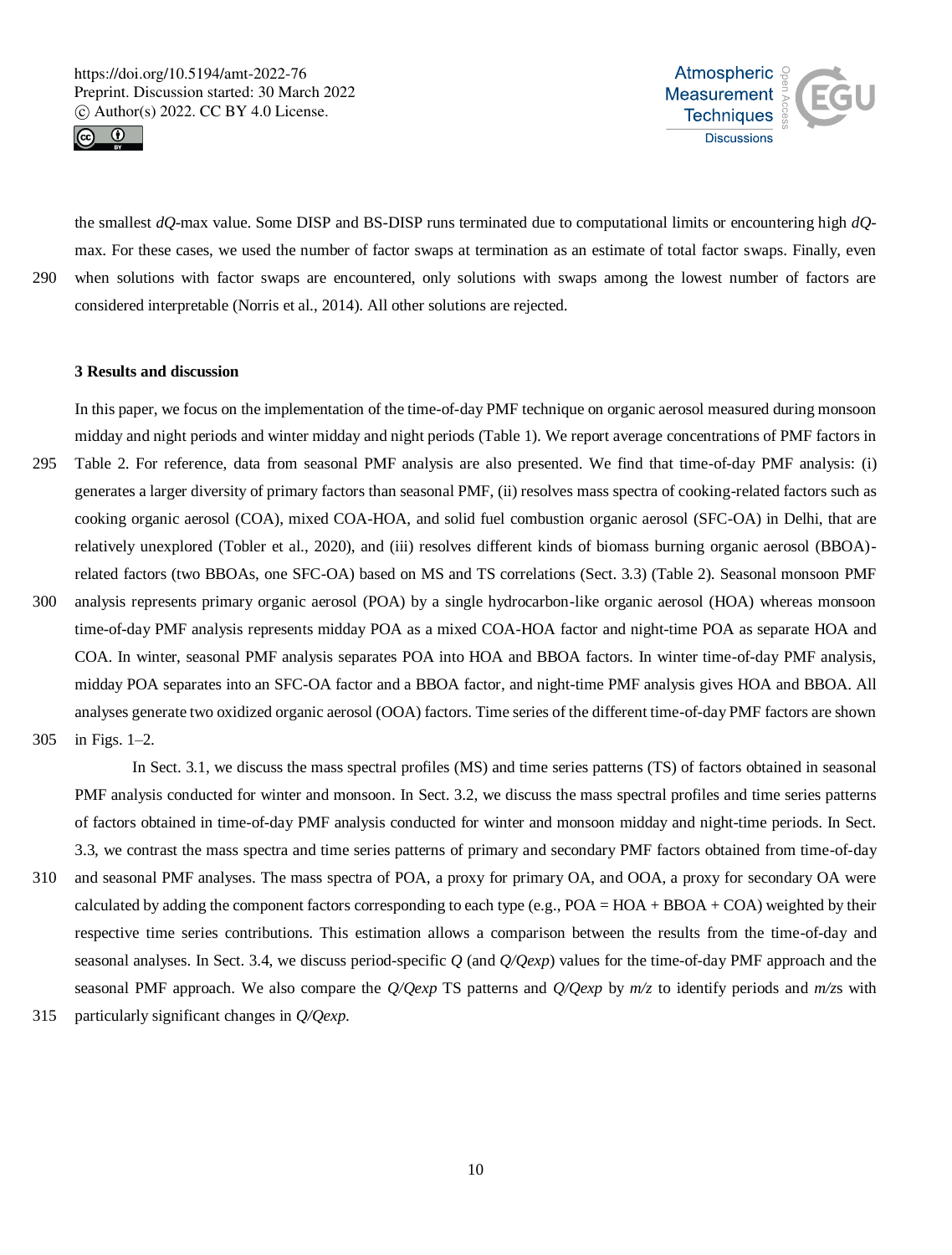





**Figure 1 shows hourly averaged seasonally representative concentration time series of time-of-day PMF (a) primary and (b) secondary factors for winter 2017 (in µg m−3). Chopped lines are representative of the time-of-day PMF sub-setting. POA PMF factors show stronger variability than OOA PMF factors.**



**Figure 2 shows hourly averaged seasonally representative concentration time series of time-of-day PMF (a) primary and (b) secondary factors for monsoon 2017 (in µg m−3). Chopped figures are representative of the time-of-day PMF sub-setting. POA PMF factors show stronger variability than OOA PMF factors.**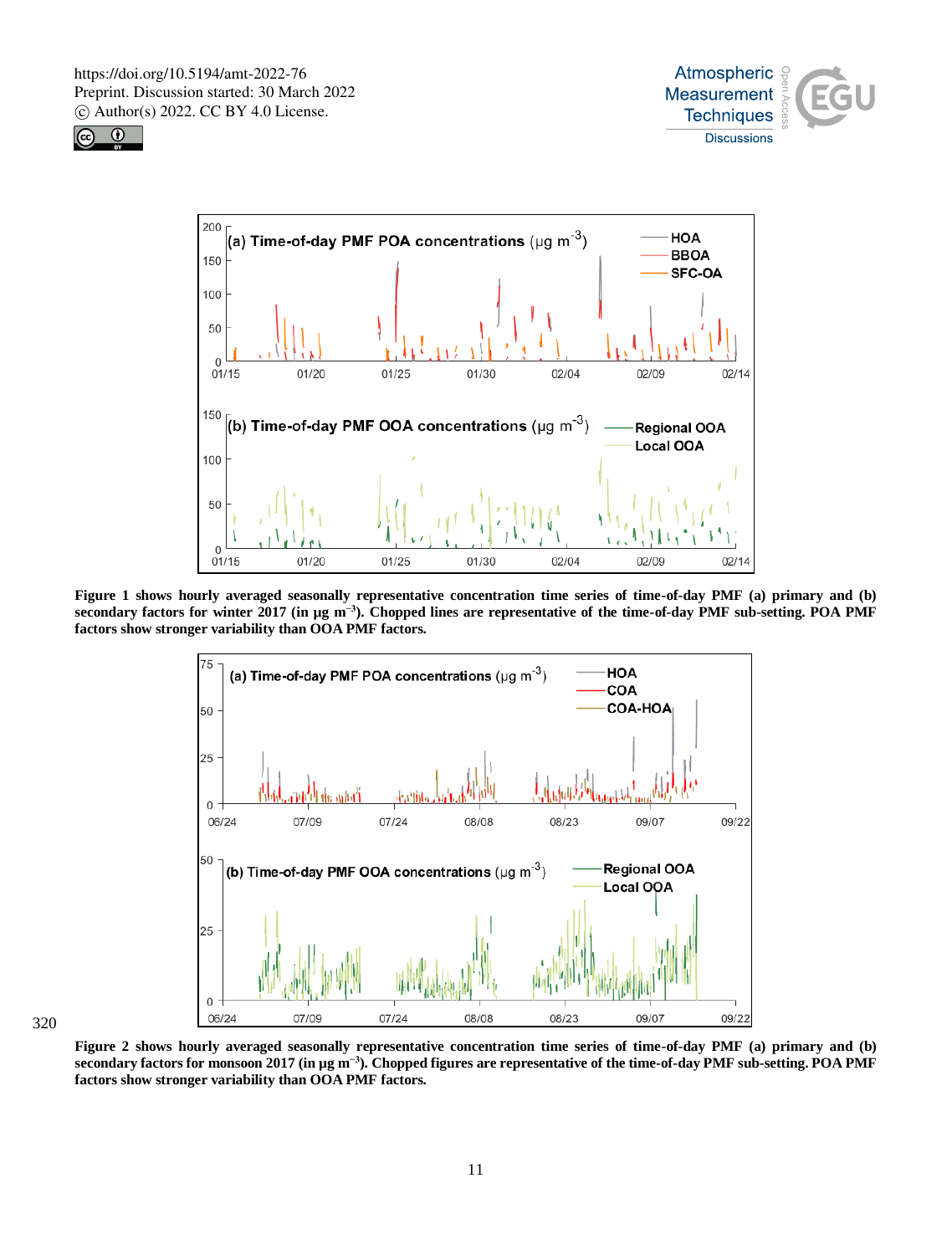



#### 325

|  | <b>Season</b> | <b>Period</b> | <b>PMF Run Type</b> | <b>Factor Type</b>            | <b>Factor Concentrations</b> |  |
|--|---------------|---------------|---------------------|-------------------------------|------------------------------|--|
|  | M17           |               | Seasonal            | POA (HOA)                     | 2.5(2.5)                     |  |
|  |               | 1115          |                     | OOA (Local OOA, Regional OOA) | 18.7(5.4, 13.3)              |  |
|  |               |               | Time resolved       | POA (COA-HOA)                 | 4.0(4.0)                     |  |
|  |               |               |                     | OOA (Local OOA, Regional OOA) | 17.4(6.4, 11.0)              |  |
|  |               | 2303          | Seasonal            | POA (HOA)                     | 8.8(8.8)                     |  |
|  |               |               |                     | OOA (Local OOA, Regional OOA) | 21.4 (10.7, 10.8)            |  |
|  |               |               | Time resolved       | POA (HOA, COA)                | 12.1(7.7, 4.4)               |  |
|  |               |               |                     | OOA (Local OOA, Regional OOA) | 17.8(7.7, 10.0)              |  |
|  | W17           | 1115          | Seasonal            | POA (HOA, BBOA)               | 13.3(3.5, 9.7)               |  |
|  |               |               |                     | OOA (Local OOA, Regional OOA) | 55.5 (13.0, 42.4)            |  |
|  |               |               | Time resolved       | POA (SFC-OA, BBOA)            | 23.0(18.1, 4.9)              |  |
|  |               |               |                     | OOA (Local OOA, Regional OOA) | 46.6(37.6, 8.9)              |  |
|  |               | 2303          | Seasonal            | POA (HOA, BBOA)               | 86.3 (49.3, 37)              |  |
|  |               |               |                     | OOA (Local OOA, Regional OOA) | 56.5 (22.3, 34.2)            |  |
|  |               |               | Time resolved       | POA (HOA, BBOA)               | 71.8 (35.5, 36.2)            |  |
|  |               |               |                     | OOA (Local OOA, Regional OOA) | 70.9 (18.7, 52.2)            |  |

# **Table 2 PMF factor concentrations in seasonal PMF and time-of-day PMF analysis (in µgm-3 ).**

#### **3.1 Seasonal PMF runs**

The analysis in this section focuses on the PMF factors from seasonal PMF analysis; since this work focuses on specific times 330 of day, the results are presented only for the 1115 and the 2303 time windows. Due to differing meteorology, sources, and photochemistry, the factor speciation, their mass spectra, and their time series patterns are quite different in the two seasons. A comparison of POA and OOA in different seasons has been previously presented (Bhandari et al., 2020). In winter, seasonal PMF analysis results in two factors representing POA, namely HOA and BBOA, whereas only HOA is obtained in monsoon seasonal PMF analysis. In the two seasonal PMF runs, we also obtain two OOA factors: local (less oxidized) OOA and regional

335 (more oxidized) OOA (Drosatou et al., 2019; Table 2).

The behaviour of the HOA factor MS is in line with the reference HOA factor MS, as suggested by the dominance of hydrocarbon signatures in the HOA spectrum belonging to the series  $C_nH_{2n-1+}$  and  $C_nH_{2n+1+}$  (Ng et al., 2011a; Bhandari et al., 2020; Pearson R∼0.95; Figs. S4 and S5). In monsoon, however, the seasonal PMF HOA MS is also strongly correlated with the reference COA factor MS (Ng et al., 2011a; Pearson R∼0.90; Fig. S5). In winter, the fractional contributions of the BBOA

340 factor MS at *m/z*s 60, 73, and 115 are in line with the reference BBOA factor MS (He et al., 2010; Crippa et al., 2014; Bertrand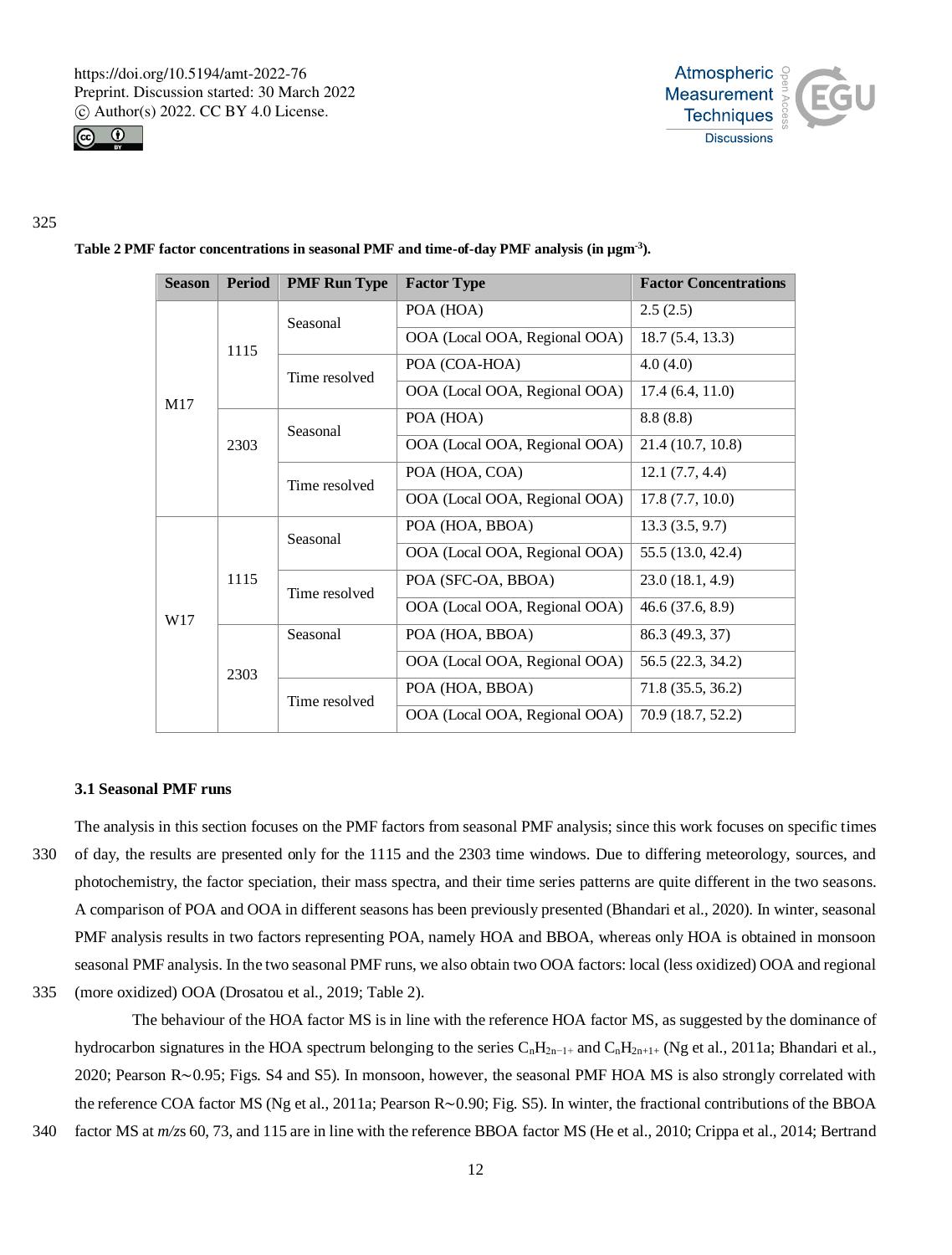



et al., 2017; Pearson R∼0.90; Fig. S6). As expected, POA tracers, carbon monoxide (CO) and black carbon (BC), correlate more strongly with HOA and BBOA factor TS than with the OOA factor TS (Figs. S7 and S8). Additionally, BBOA correlates with chloride, particularly in the evening, suggestive of agricultural and other open waste burning-related contributions (Li et al., 2014a, b; Kumar et al., 2015; Fourtziou et al., 2017; Spearman R∼0.70; Figs. S7 and S9). We also observe strong 345 correlations of the local OOA factor with chloride (Spearman R∼0.65; Fig. S7). These results are consistent with our previous seasonal organic-inorganic PMF analysis which suggested that chloride, associated with an oxidized BBOA factor (likely a combination of local OOA and BBOA) with weak  $BC_{BB}$  and  $\Delta C$  correlations, might be linked to an industrial source (Bhandari et al., 2020). Indeed, chloride has weak correlations with BC<sub>BB</sub> (Spearman R∼0.45; Figs. S7 and S9).

- OOA factors are principally associated with secondary organic aerosol (SOA; Zhang et al., 2011). Mass spectra of 350 both local OOA and regional OOA correlate strongly with the reference OOA factor (Figs. S10–S11a–b; Pearson R≥0.95). However, local OOA correlates more strongly with the reference semi-volatile oxidized organic aerosol (SVOOA) factor (Zhang et al., 2011; Drosatou et al., 2019; Figs. S10 and S11; Pearson R∼0.80). The time series of the regional OOA factor correlates stronger with sulfate, whereas local OOA correlates stronger with chloride and black (BC) and brown carbon (UVPM) (Figs. S7 and S8). Overall, regional OOA shows less diurnal variability than local OOA, in line with a regional origin
- 355 (Figs. S12 and S13). Detailed 15 min time series patterns of seasonal PMF factors for the midday (1115) and nighttime (2303) periods in the two seasons are discussed in the Supplement (Sect. S3).

#### **3.2 Time-of-day PMF runs**

The analysis in this section focuses on the PMF factors from time-of-day analysis for the 1115 and the 2303 time windows. Here, we show that time-of-day PMF analysis resolves mass spectra of cooking- and biomass burning-related factors (one

360 COA, one mixed COA-HOA, one SFC-OA, two BBOAs) based on MS and TS correlations. Only nighttime periods separate clean HOA factors.

## **3.2.1 Primary factor MS and TS**

## Winter 2017 Primary factor MS

- At winter midday, PMF analysis results in two factors representing POA, SFC-OA and BBOA, whereas at nighttime, HOA 365 and BBOA are obtained (Table 2). The behavior of the winter time-of-day PMF HOA factor MS is in line with the reference HOA factor MS (Ng et al., 2011a; Pearson R>0.95; Fig. S17a). The MS of the winter BBOA factors obtained are correlated with the reference profile but differ in contributions at key *m/z* values such as *m/z*s 29, 43, and 44 (Pearson R≥∼0.8; Fig. S16b, S17b). Both MS profiles show much larger  $m/z$  29 contributions than the reference profile, suggesting a strong influence of wood burning (Bahreini et al., 2005; Schneider et al., 2006). The winter midday BBOA is more oxidized (MS shows higher
- 370 ratio of contributions at *m/z* 44 to *m/z* 43) and shows a low *m/z* 60 contribution. It also has a high contribution at *m/z* 15 (Fig. S16b). Similar BBOA MS profiles with high *m/z* 15 have been observed previously as well (Crippa et al., 2013). In contrast, the winter nighttime BBOA is less oxidized and BBOA MS shows an *m/z* 60 contribution closer to the higher end of the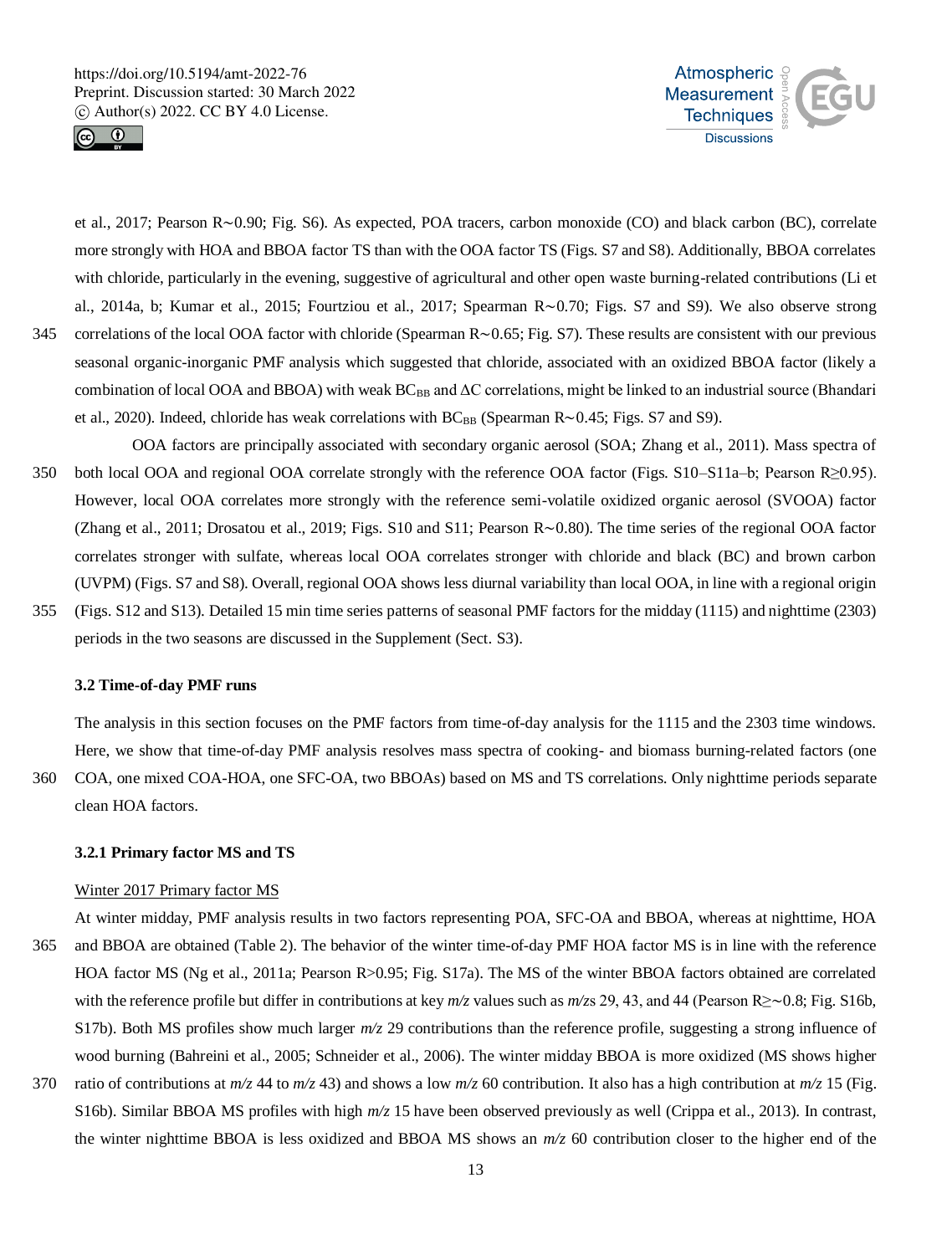



reference profile (Fig. S17b). At midday in winter, we also obtain a mixed POA factor (Fig. S16a). We call it solid fuel combustion organic aerosol (SFC-OA) as the factor MS correlates with multiple reference MS profiles such as BBOA, HOA,

375 and COA (Pearson R>0.8). This behavior is similar to a seasonal PMF SFC-OA factor identified recently in ToF-ACSM analysis for NR-PM2.5 in Delhi. In that study, that factor was expected to be associated with heating- and cooking-related domestic fuel combustion and open-fire activities (Tobler et al., 2020; correlation at all *m/z*s but *m/z* 44, Pearson R>0.95; Fig. S18).

# Monsoon 2017 Primary Factor MS

- 380 At midday in monsoon, we see only one POA factor, COA-HOA (Fig. S19). At monsoon nighttime, HOA and COA separate out (Fig. S20a–b). The behavior of the monsoon nighttime time-of-day PMF HOA factor MS is in line with the reference HOA factor MS (Ng et al., 2011a; Pearson R>0.95; Fig. S20a). The monsoon nighttime COA factor MS is very similar to the reference COA factor MS (Pearson R∼0.90; Robinson et al., 2018, ratio of contributions at *m/z* 55 to *m/z* 57∼1.66; Fig. S20b). A key feature of this COA factor is the high *m/z* 41, a characteristic feature of COA from heated cooking oils, especially in
- 385 Asian cooking (Allan et al., 2010; Liu et al., 2018; Zhang et al., 2020; Zheng et al., 2020). At midday in monsoon, we observe a mixed COA-HOA factor, and COA-HOA MS shows similarities with both the reference COA and HOA MS (ref. COA: Pearson R∼0.90, ref. HOA: Pearson R∼0.80; Fig. S19). The inability to separate HOA and COA factors for mass spectral data obtained in a major city in the Indo-Gangetic Plains has been observed previously as well (Thamban et al., 2017; Bhandari et al., 2020). However, a key difference of this factor compared to the reference HOA and COA profiles are the large contributions
- 390 at *m/z* 44 in monsoon midday COA-HOA. These high contributions are likely a result of the highly oxidizing environment at afternoon. Afternoon overlaps with periods of high shortwave radiative flux (SWR) and therefore high reactivity of the atmosphere (Fig. S1).

## Primary Factor TS

- 395 CO and BC serve as tracers for HOA, BBOA, and SFC-OA (Figs. S21–S24). However, SFC-OA also has the strongest correlations among all PMF factors with nitrate and chloride (Fig. S21). Like winter midday SFC-OA, the monsoon midday COA-HOA factor also has the strongest correlations among all factors with chloride (Fig. S23). A correlation with chloride is suggestive of the influence of landfill emissions, trash burning, and solid-fuel sources (Dall'Osto et al., 2015, Lin et al., 2017). Otherwise, COA-HOA has weak correlations with external tracers. Similar behavior of COA-dominated factors has been seen
- 400 previously as well (Huang et al., 2010, Sun et al., 2011, Liu et al., 2012, Sun et al., 2013, Hu et al., 2016, Stavroulas et al., 2019). Among the two BBOA obtained, winter midday BBOA correlates strongly with chloride (Fig. S21). At nighttime however, winter BBOA correlates strongest with the wood burning component of BC (BC<sub>BB</sub>) and weakly with chloride, suggesting at least two different origins of BBOA (Fig. S22). This is consistent with our previous work, where we have separated BBOA-like factors with different correlations with chloride and  $BC_{BB}$  in different seasons (Bhandari et al., 2020;
- 405 Patel et al., 2021a).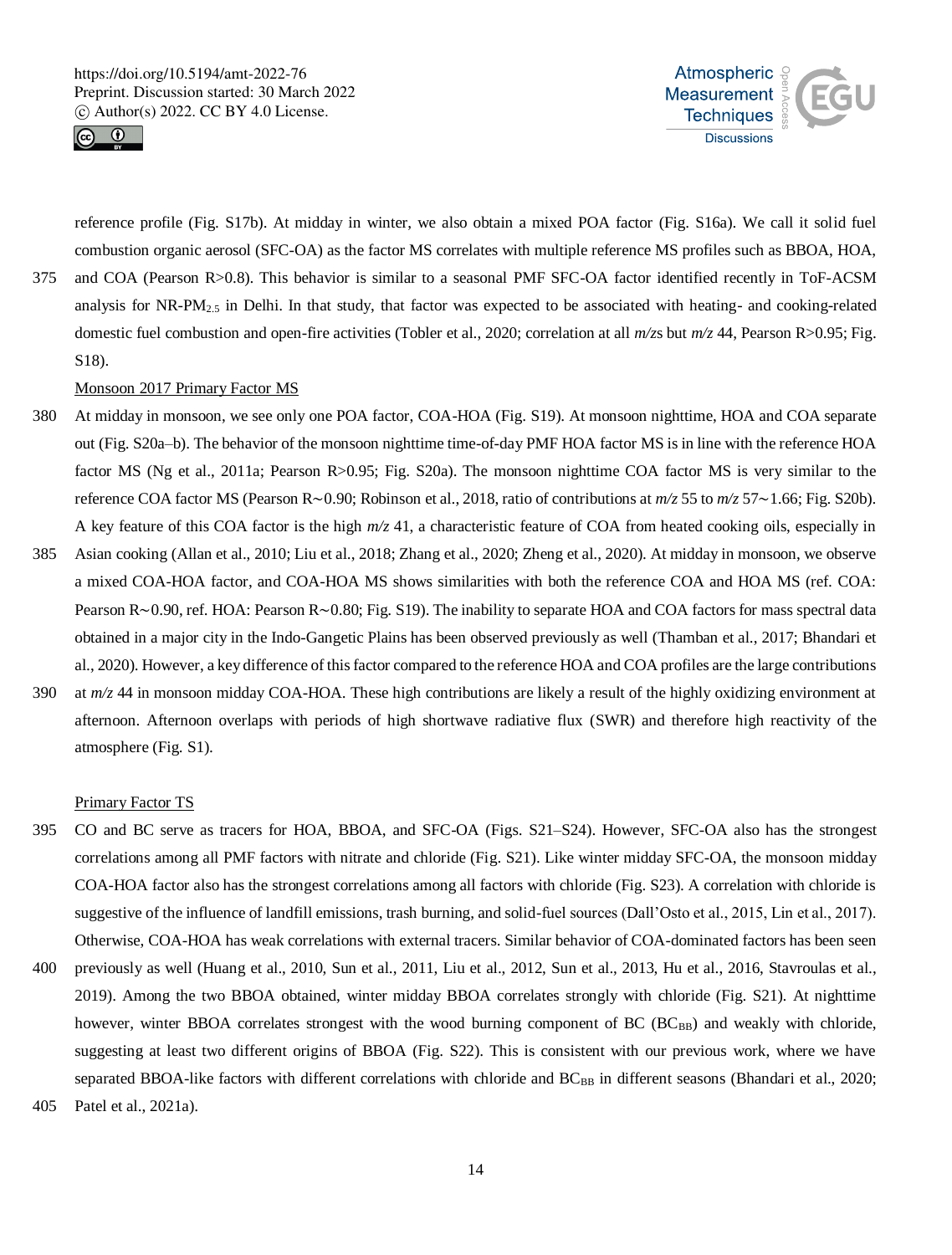



## **3.2.2 Secondary factor MS and TS**

Time-of-day PMF and seasonal PMF generate two OOA factors, local OOA and regional OOA, in each run (Figs. S25 and S26). The time-of-day PMF OOA factors show MS and TS behaviour similar to the seasonal PMF OOA factors, as shown in Sect. 3.3. Mass spectra of both local OOA and regional OOA correlate strongly with the reference OOA factor (Pearson 410 R>∼0.80). In all cases, the regional OOA factor MS shows higher correlations with the reference OOA MS and/or lower correlations with the reference SVOOA MS compared to the corresponding local OOA MS (Figs. S25 and S26). Also, we consistently observe that the more oxidized regional OOA factors have flatter diurnal time series patterns than the less oxidized local OOA factors, in line with their expected average lower volatility and contributions from long-range transport (Drosatou

et al., 2019; Figs. S27–S30). We see an overlap of external tracers suggesting mixing of the two OOA components (see Sect.

415 S4). This is not surprising since the oxidized components are present in the atmosphere for substantial time and could have undergone mixing (Drosatou et al., 2019). While combined organic-inorganic PMF yields a clear separation of anionassociated OOA components, such PMF analysis is beyond the scope of the current publication (Bhandari et al., 2020). Since we observe factor mixing of the two secondary components, detailed analysis of the factor MS and TS (correlations with external tracers, features of the mass spectra) are presented in the Supplement (see Sect. S4).

#### 420 **3.2.3 Time series patterns of time-of-day PMF factors**

Time series patterns exhibit contrasting behaviour in winter and monsoon time-of-day PMF analysis, similar to the seasonal factor contrast (Sect. S3; Figs. 3–4a–b). Midday, concentrations of all primary factors exhibit a monotonically decreasing pattern likely due to increasing ventilation (Figs. 3a, 4a, S1). In the midday period, winter peak SFC-OA and BBOA concentrations are both ∼3 times the period minimum (Fig. 3a). At winter night, peak concentrations of HOA and BBOA are 425 ∼2.5 times and ∼3 times the period minimum (Fig. 3b). In contrast, monsoon primary factors exhibit lower variability midday (peak COA-HOA concentrations∼2 times the period minimum) and night-time (peak HOA∼2.5 times the period minimum; peak COA∼2 times the period minimum).

Additionally, the night-time factors in both seasons show larger differences between the mean and the median than the corresponding midday factors in the same seasons, which suggests episodic nature of factors. The presence of episodes in

- 430 these primary factors could be a consequence of the temperature-related inversions at night-time, which lead to aerosol accumulation (Bhandari et al., 2020). These episodes could also be a result of episodic sources contributing to these factors. Generally, HOA shows the largest mean-median differences, and episodic contributions could be from heavy duty vehicles, brick kilns, and construction and road paving activities (Guttikunda et al., 2013; Dallmann et al., 2014; Mishra et al., 2019; Khare et al., 2020; Misra et al., 2020). For BBOA, these sources could be associated with burning events, as hypothesized
- 435 previously (Bhandari et al., 2020). Episodic events could also be due to precipitation (Fig. S1). OOA factors experience mixing, so their time series patterns are not discussed.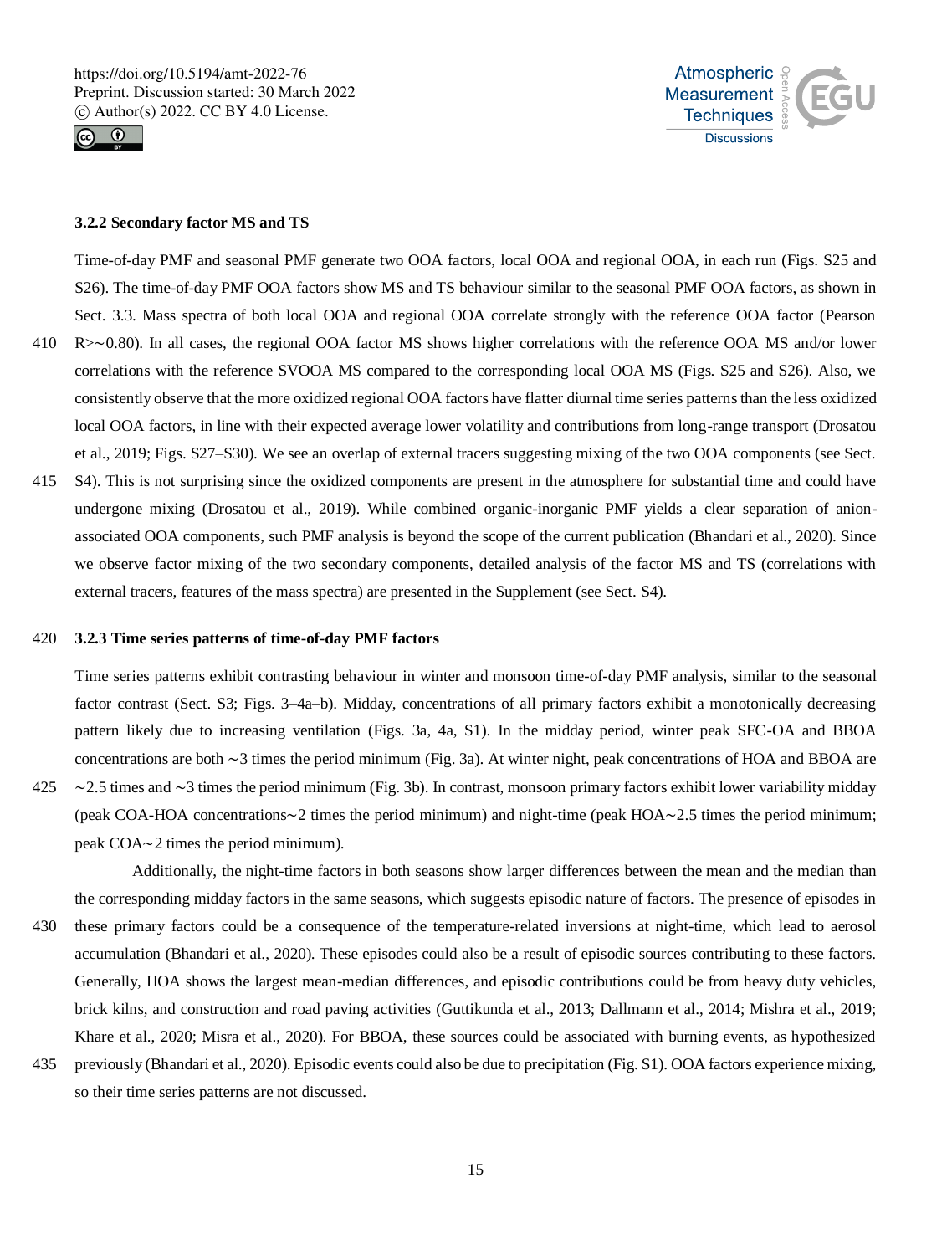





**Figure 3 shows 15 min averaged seasonally representative mean (+) and median concentrations (lines) of time-of-day PMF primary factors for the periods: (a) W171115 and (b) W172303 (in µg m−3** 440 **). Night-time factors show evidence of episodes.**

**3.3 Comparisons of POA and OOA MS and TS obtained using time-of-day PMF and seasonal PMF**

Results from the previous sections show that time-of-day PMF analysis generates a larger diversity of factors compared to seasonal PMF analysis. In this section, we summarize and compare the primary and secondary MS and TS contributions of factors using PMF results from two approaches—seasonal PMF and time-of-day PMF analysis. We show that (i) seasonal 445 PMF analysis significantly underestimates primary concentrations at midday compared to time-of-day analysis (Tables 2 and

- 3; Figs. 5–6a–b), (ii) midday shows cleaner signatures in POA factor MS in time-of-day PMF analysis compared to the seasonal PMF analysis (Figs. 7–8a–b), and (iii) night-time OOA MS and TS show larger differences between the two techniques than night-time POA MS and TS, whereas midday shows larger differences in POA than OOA (Table 3, Figs. 7–8a–b, S31–S36). We also observe larger differences of the POA mass spectra from the two techniques midday than at night (Figs. 7–8a–b).
- 450 Detailed MS and TS comparisons of time-of-day PMF POA and OOA with the seasonal PMF results are discussed below.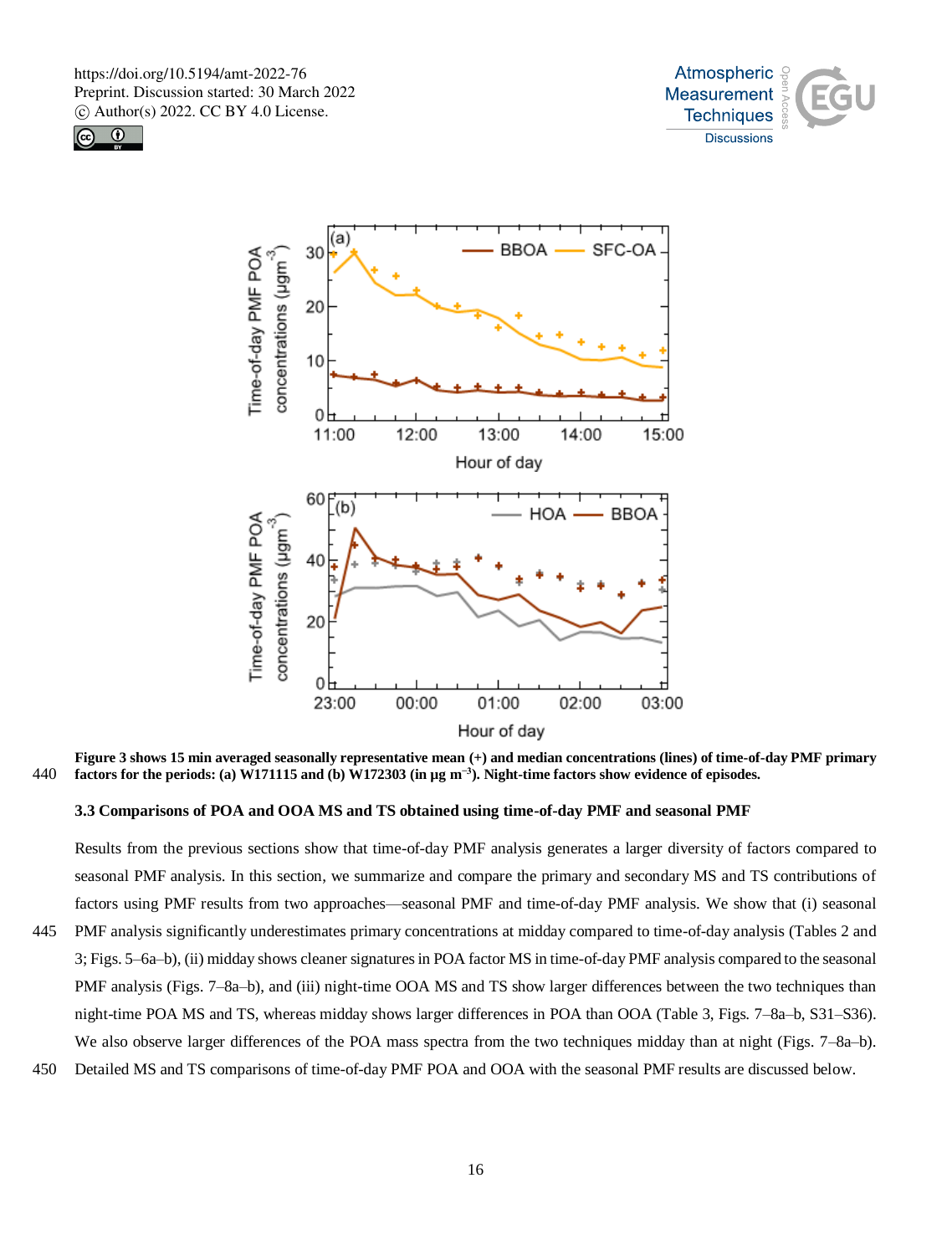





**Figure 4 shows 15 min averaged seasonally representative mean (+) and median concentrations (lines) of time-of-day PMF primary factors for the periods: (a) M171115 and (b) M172303 (in µg m−3). Night-time HOA shows stronger episodes than COA.**

455 **Table 3 Time series correlations of time-of-day POA and OOA TS with seasonal POA and OOA TS**

| <b>Period</b> | <b>Factor Type</b> | <b>Pearson R</b> | Slope/intercept with the corresponding seasonal POA/OOA TS |
|---------------|--------------------|------------------|------------------------------------------------------------|
| W171115       | <b>POA</b>         | 0.96             | 1.38/4.7                                                   |
|               | <b>OOA</b>         | 0.96             | 0.77/3.9                                                   |
| W172303       | <b>POA</b>         | 1.00             | $0.94/-9.2$                                                |
|               | <b>OOA</b>         | 0.98             | 1.19/3.4                                                   |
| M171115       | <b>POA</b>         | 0.86             | 1.04/1.4                                                   |
|               | <b>OOA</b>         | 0.99             | $0.99/-1.2$                                                |
| M172303       | <b>POA</b>         | 0.99             | 1.12/2.3                                                   |
|               | <b>OOA</b>         | 0.99             | $0.86/-0.6$                                                |

Here, we show that the time-of-day PMF approach shows strong similarities in time series patterns of primary factors compared to seasonal PMF analysis. However, the two approaches show substantial time-of-day dependent differences in detected mass spectra.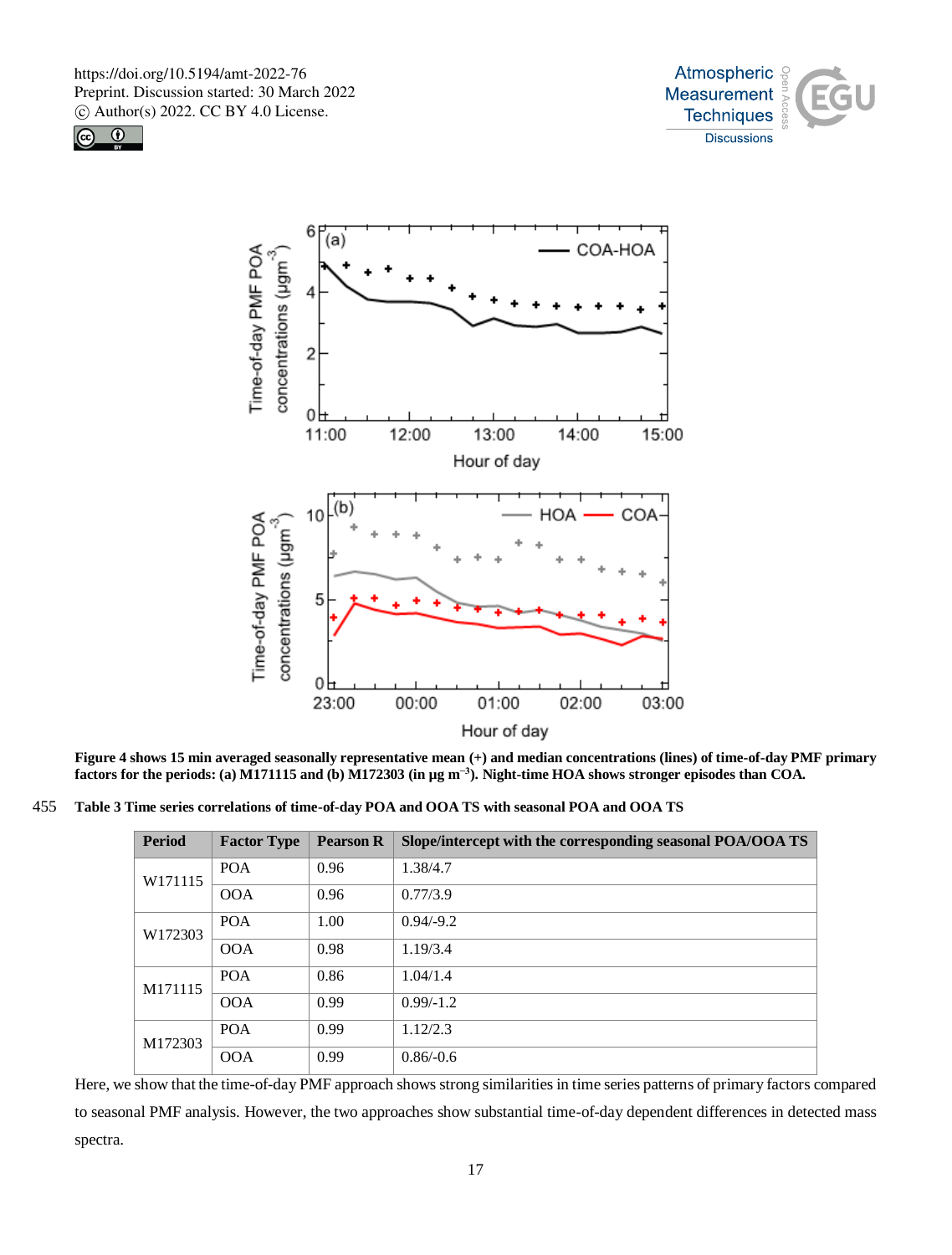





460

**Figure 5 shows 15 min averaged seasonally representative diurnal mean (+) and median (lines) concentration time series of POA for the periods: (a) W171115 and (b) W172303 (in µg m−3). Night-time factors show evidence of episodes.**

# **3.3.1 Comparison of POA time series**

The behaviour of POA is consistent with the individual component primary factors. POA is monotonically decreasing in all 465 periods, concentrations are more variable during the day, and night-time concentrations are several times those of midday concentrations (Figs. 5–6a–b). We observe striking similarities of the 15 min averaged time series patterns of POA between the two techniques across all periods (Table 3, Pearson R>0.85). The strong linear correlations suggest that time-of-day PMF analysis results in shifted (but correlated) TS patterns.

#### **3.3.2 Comparison of POA mass spectra**

470 The time-of-day PMF approach generates POA mass spectra both similar and different from the seasonal PMF approach, depending on the time-of-day (Figs. 7–8a–b). Two features stand out in these comparisons: the midday POA MS are dissimilar at key *m/z*s whereas the night-time POA MS are nearly identical.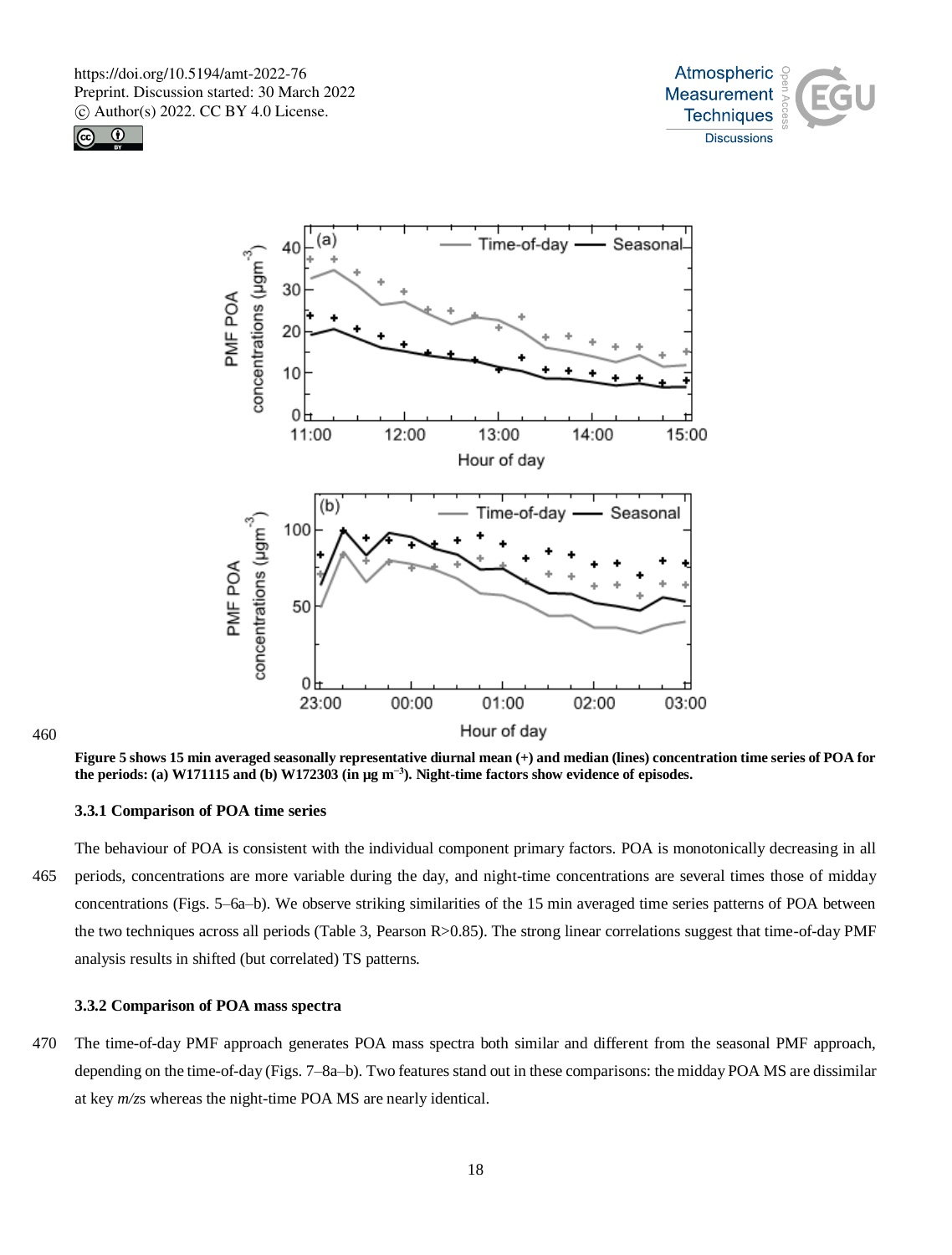





475 **Figure 6 shows 15 min averaged seasonally representative diurnal mean (+) and median (lines) concentration time series of POA for the periods: (a) M171115 and (b) M172303 (in µg m−3). Night-time factors show stronger evidence of episodes.**

Figures 7–8a–b show the MS pattern of time-of-day PMF POA and seasonal PMF POA at winter midday and night-time (Fig. 7a–b) and monsoon midday and night-time (Fig. 8a–b). In time-of-day PMF POA presented here, we observe a lower ratio of contributions at *m/z* 43 to *m/z* 44 than seasonal PMF POA. This lower ratio is indicative of the more oxidized nature of the

- 480 POA factor compared to the seasonal POA (Ng et al., 2010). At midday, we observe higher contributions in time-of-day PMF POA at  $m/z$  44; in line with the high photochemical processing (SWR flux, Fig. S1). We also observe a higher ratio of contributions at  $m/z$  55 to  $m/z$  57, and lower contributions at  $m/z$  57 (Figs. 7a and 8a). These observations are in line with a strong cooking influence (and lower traffic influence) at midday (Ng et al., 2011a; Robinson et al., 2018). At winter midday, we also observe lower contributions at *m/z*s 29, 60, and 73 in time-of-day PMF than seasonal PMF (Bahreini et al., 2005;
- 485 Schneider et al., 2006). This observation is likely a consequence of the removal of the influence of wood burning for nighttime space heating on the time-of-day PMF POA MS for midday. At monsoon midday, we observe a higher contribution at  $m/z$  41 than  $m/z$  43 in time-of-day PMF POA, which is indicative of the influence of cooking (Allan et al., 2010; He et al., 2010). This POA also shows higher contribution at *m/z* 29, suggesting a higher influence of wood burning, likely associated with midday cooking. At night-time, the differences between the time-of-day and seasonal profiles are much smaller. Overall,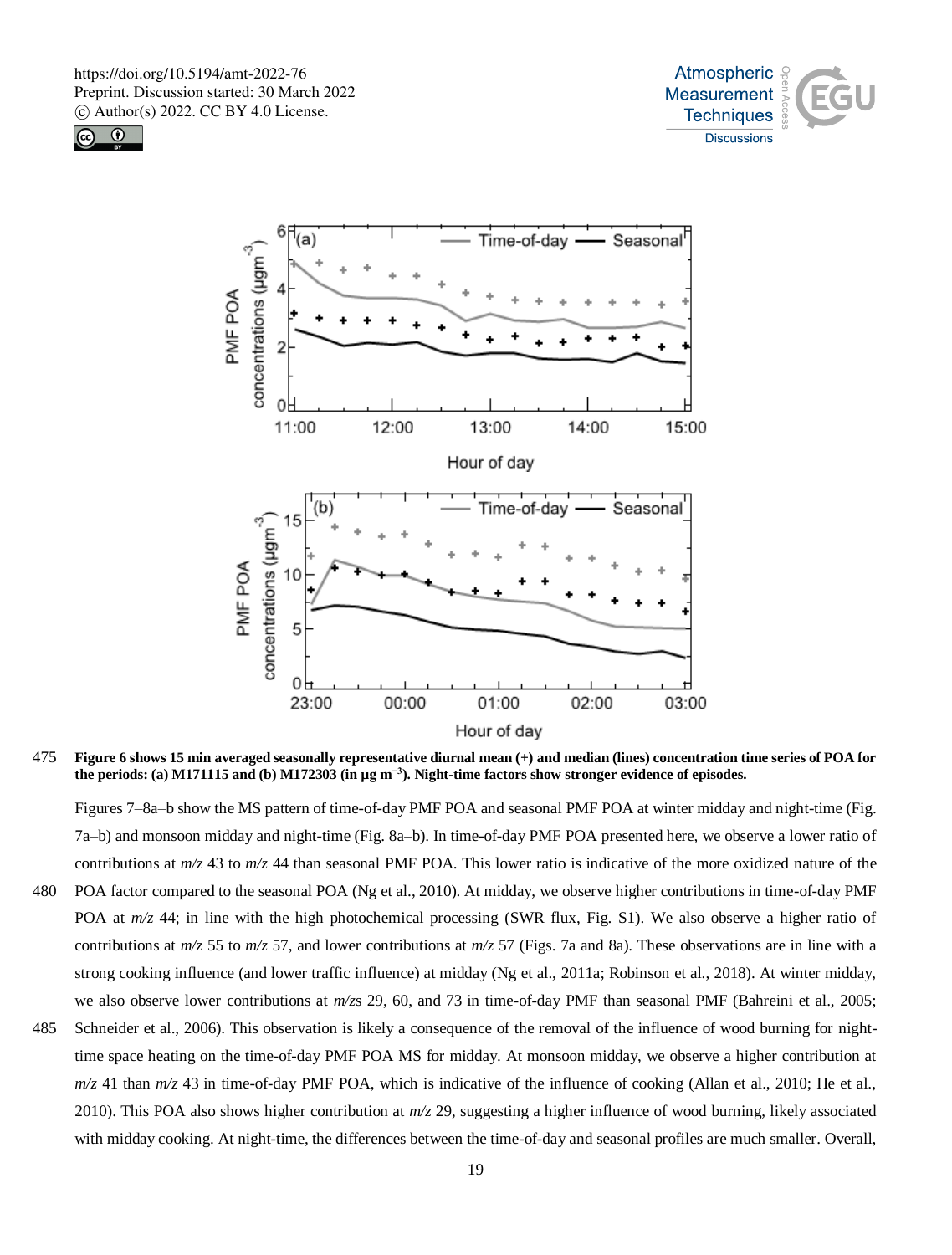



490 time-of-day PMF analysis seems to be capturing very specific features of primary aerosol behaviour better than seasonal PMF analysis.



495 **Figure 7 shows the mass spectra of time-of-day PMF POA and seasonal PMF POA for the periods (a) midday and (b) night-time in winter 2017. Midday MS shows larger differences compared to night-time MS.**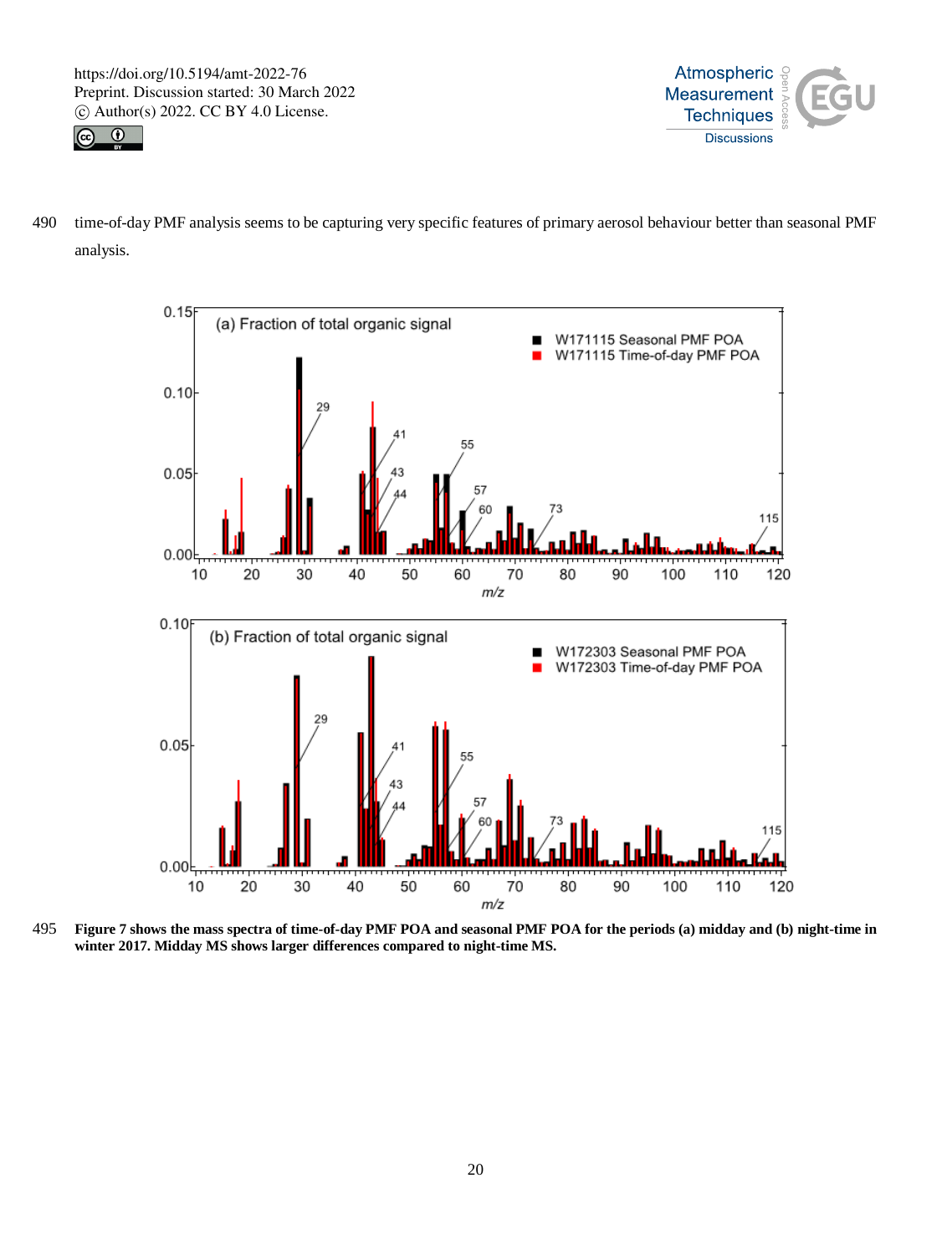





500

**Figure 8 shows the mass spectra of time-of-day PMF POA and seasonal PMF POA for the periods (a) midday and (b) night-time in monsoon 2017. Midday MS shows larger differences compared to night-time MS.**

We can also compare midday and night-time POA MS from the time-of-day PMF analysis and the seasonal PMF analysis (Figs. S31–S32a–b). For both seasons, the two comparisons (seasonal PMF and time-of-day PMF) of midday and 505 night-time POA MS indicates more primary nature at night-time than midday, based on the higher contributions at the *m/z*s corresponding to the alkyl hydrocarbons associated with primary combustion (Zhang et al., 2011). However, this contrast is sharper in time-of-day PMF analysis, in line with the ability of the approach to capture variable MS (Figs. S31b and S32b). The seasonal PMF midday–night-time comparison also fails to capture the influence of cooking midday based on the low ratio of contributions at *m/z* 55 to *m/z* 57 (Figs. S31a and S32a). This contrast between midday and night-time is particularly high 510 in monsoon time-of-day PMF analysis (Fig. S32b). While seasonal PMF analysis for monsoon suggests no change in MS

between midday and night-time, time-of-day PMF analysis suggests large shifts in contributions at key *m/z*s such as 41, 43,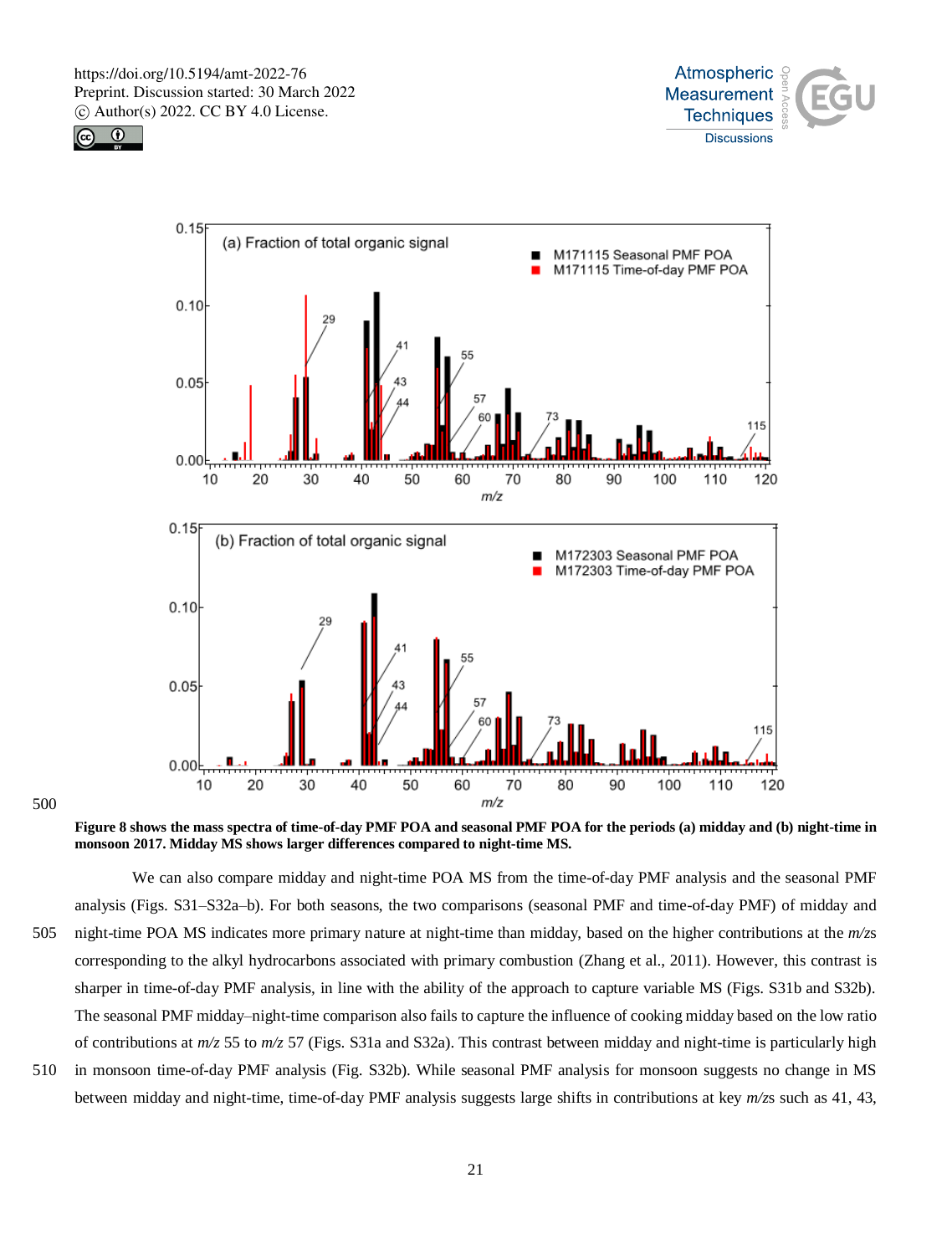![](_page_21_Picture_1.jpeg)

![](_page_21_Picture_2.jpeg)

44, 55, and 57, in line with the changing importance of cooking from midday to night. These differences demonstrate the ability of time-of-day PMF to capture variable MS.

- We can also compare OOA MS and TS as well as conduct midday and night-time comparisons for time-of-day PMF 515 and seasonal PMF analysis (Sect. S4). Time-of-day PMF approach shows very strong similarities in OOA time series patterns and similar MS compared to the seasonal PMF analysis. Also, comparisons of OOA TS patterns exhibit several similarities to the POA TS comparisons. Like POA TS, OOA TS concentrations are more variable during the day, and 15 min averaged time series patterns of OOA between the two techniques are very similar across all periods (Figs. S33–S34a–b, Table 3, Pearson R>0.95). The time-of-day PMF approach generates OOA mass spectra broadly similar to the seasonal PMF approach, with
- 520 major differences only at *m/z* 44 (Figs. S35–S36a–b). Comparisons of midday and night-time time-of-day PMF OOA MS, shows interesting patterns not apparent in seasonal PMF analysis (Figs. S37–S38a–b). For example, time-of-day PMF analysis for monsoon 2017 suggests lesser oxidized OOA at midday than night-time, likely caused by the presence of semi-volatile compounds (Fig. S38b). Similar behaviour has been observed elsewhere as well, and was attributed to biogenic emissions (Canonaco et al., 2015).

# 525 **3.4 Quantification of quality of fit using** *Q* **and** *Q/Qexp* **patterns**

As discussed in the methods section, PMF iterates to identify minima in the *Q* value, a residual-based metric often used as a measure of the quality of fit of the PMF solution (Sect. 2.2). Here, we compare the time-of-day PMF and the seasonal PMF approaches based on their *Q* and *Q/Qexp* patterns. We show that *Q* and *Q/Qexp* are lower in time-of-day PMF analysis than seasonal PMF analysis. By allowing the MS to change substantially relative to the seasonal profile at specific times of day, the 530 time-of-day PMF lowers the residuals and therefore the *Q* values. These improvements in *Q* are (i) larger in winter compared

to monsoon, (ii) larger at midday than night-time, and (ii) are non-monotonic within the time-of-day periods.

#### **3.4.1 Comparison of average** *Q* **and** *Q/Qexp* **in different time-of-day periods**

- In Table 4, we compare the average *Q* and *Q/Qexp* values obtained in the time-of-day PMF analysis and the seasonal PMF results. Our results indicate that time-of-day PMF approach significantly improves *Q* by 6–55% and *Q/Qexp* by 5–30% of the 535 original *Q* and *Q/Qexp* values, respectively. A part of the improvement in *Q* going from seasonal PMF to time-of-day PMF is also due to the lower number of points and therefore, lower degree of freedom, as well as larger number of weak *m/zs* (Paatero et al., 1994; Paatero et al., 1997; Ulbrich et al., 2009; Table S3). However, decreases occurring in *Q/Qexp* are less affected by the different number of weak *m/zs*, and validate the improvement (Table 4). Winter midday observes larger seasonal *Q* and *Q/Qexp* values than monsoon midday despite lower number of time series points at winter midday. This result is likely an
- 540 effect of the larger diversity of sources expected in winter, and a limitation of seasonal PMF to capture sources through static MS profiles (Paatero et al., 2002). Drops in monsoon and winter midday *Q/Qexp* (going from seasonal PMF to time-of-day PMF) are likely an outcome of the factor switching from only HOA to cooking-related factors (COA-HOA and SFC-OA, respectively). Further, even though seasonal *Q/Qexp* at winter night-time is higher than monsoon night-time, time-of-day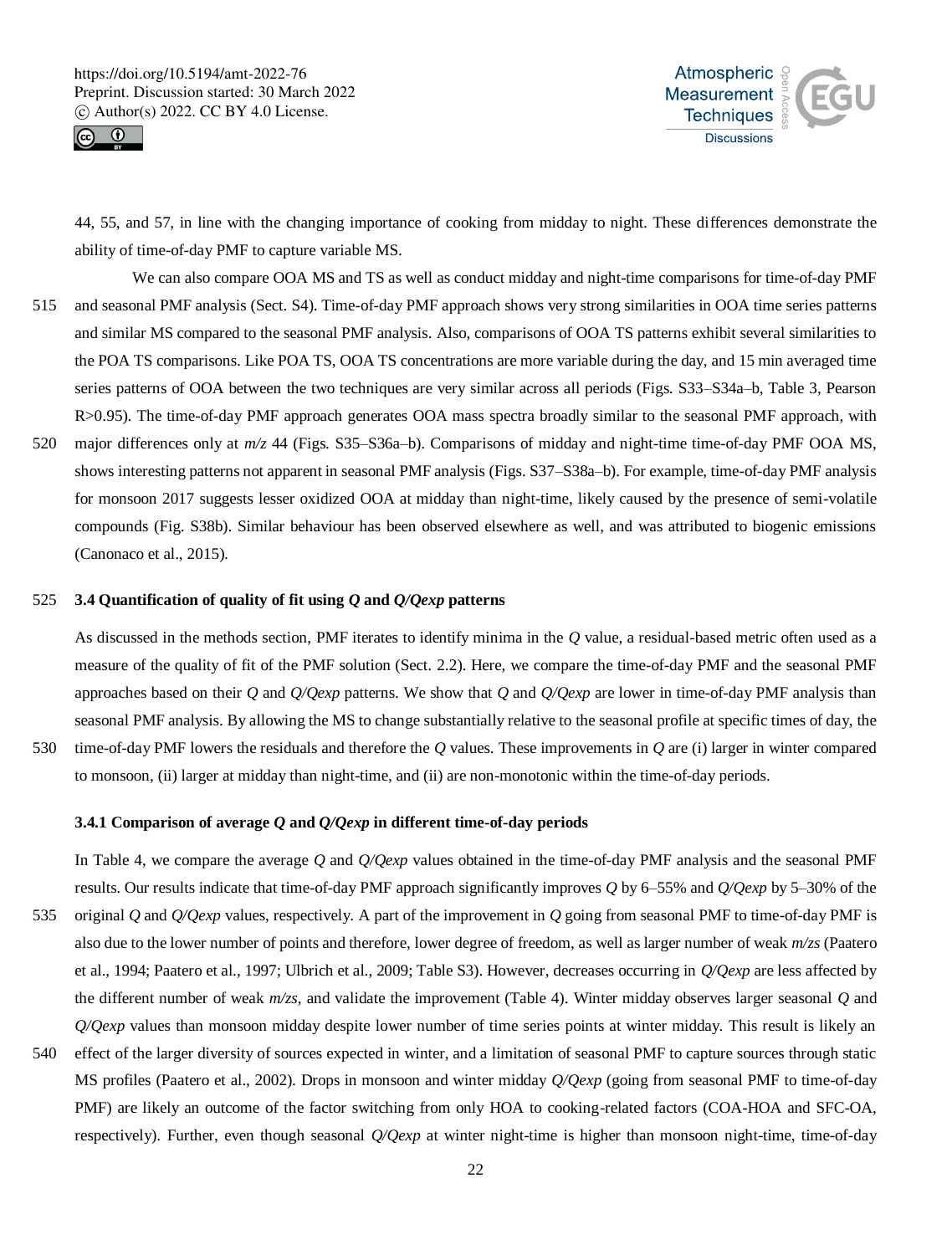![](_page_22_Picture_1.jpeg)

![](_page_22_Picture_2.jpeg)

*Q/Qexp* is similar. Improvements at night-time comes primarily from a change in the OOA MS, as shown in Sect. 3.3. Thus, 545 time-of-day PMF results in large improvements in fit relative to the seasonal PMF analysis.

**Table 4 Comparison of average** *Q* **and** *Q/Qexp* **in time-of-day PMF and seasonal PMF**

| <b>Period</b> | <b>Seasonal</b>  | Time-of-day    | <b>Seasonal</b>       | Time-of-day  | % Change         |           |
|---------------|------------------|----------------|-----------------------|--------------|------------------|-----------|
|               | <b>PMF</b> $O^a$ | <b>PMF</b> $Q$ | <b>PMF</b> $Q/Qexp^a$ | $PMF$ Q/Qexp | $\boldsymbol{o}$ | $Q/Q$ exp |
| M171115       | 288030           | 241858         | 1.84                  | 1.74         | $-16%$           | $-5%$     |
| M172303       | 333134           | 313170         | 2.16                  | 1.93         | $-6\%$           | $-11\%$   |
| W171115       | 369452           | 164975         | 4.36                  | 3.05         | $-55\%$          | $-30%$    |
| W172303       | 197984           | 161468         | 2.37                  | 1.95         | $-18%$           | $-18%$    |

<sup>a</sup>The seasonal PMF  $Q$  (and  $Q/Q$ exp) values in these columns correspond to the  $Q$  (and  $Q/Q$ exp) values associated with the solution space of the respective time-resolved windows only. For details, refer to Sect. 2.2 Eqs. 16–17.

# **3.4.2 Comparison of time series patterns of** *Q/Qexp* **in different time-of-day periods**

- 550 We can further explore the time periods and *m/z*s that show improvement in fits in the time-of-day PMF approach. In Fig. 9a– b, we plot the percent change of 15 min averaged *Q/Qexp* values from the seasonal PMF approach to the time-of-day PMF approach in the midday and night-time periods. Monsoon results show limited variability, with the standard deviation (SD) of the percent change less than 5% from the mean (excluding the edges). On the other hand, in winter, the SD of the percent change are  $\geq$ 15% from the mean, and time-of-day PMF approach particularly improves the solution in the middle of the midday 555 window (11:30–14:00 LT) and the first half of the night-time window (23:30–00:45 LT). These selective improvements
- suggest that time-of-day PMF likely accounts for period-specific sources better than the seasonal PMF approach.

# **3.4.3 Comparison of** *Q/Qexp* **by** *m/z* **in different time-of-day periods**

Instead of classifying improvements in *Q/Qexp* by time, we can classify the improvements by *m/z*s. In Fig. 10a–b, we plot the percent change of *Q/Qexp* at different *m/z*s between the seasonal PMF approach and the time-of-day PMF approach. Our 560 results show that the percent changes are either negative or small positive at important *m/z* tracers in all periods. In addition, the changes are largely negative at *m/z*s higher than *m/z* 80, suggesting that time-of-day PMF approach particularly improves the fits at *m/z*s higher than *m/z* 80. In particular, winter midday is accompanied by decreases at important *m/z*s such as 29, 41, 43, 44, 55, 57, and 60, as well as *m/z*s higher than *m/z* 80.

We also observe that the fit quality reduced at some  $m/z$ s; however, most of these  $m/z$ s are not tracers of specific PMF 565 factor types (Zhang et al., 2011). Future work could investigate the deployment of the binPMF approach, selectively fitting important *m/z*s only to identify PMF factors (Zhang et al., 2019). Overall, the time-of-day PMF approach improves PMF fit dissimilarly at different *m/z*s compared to the seasonal PMF approach.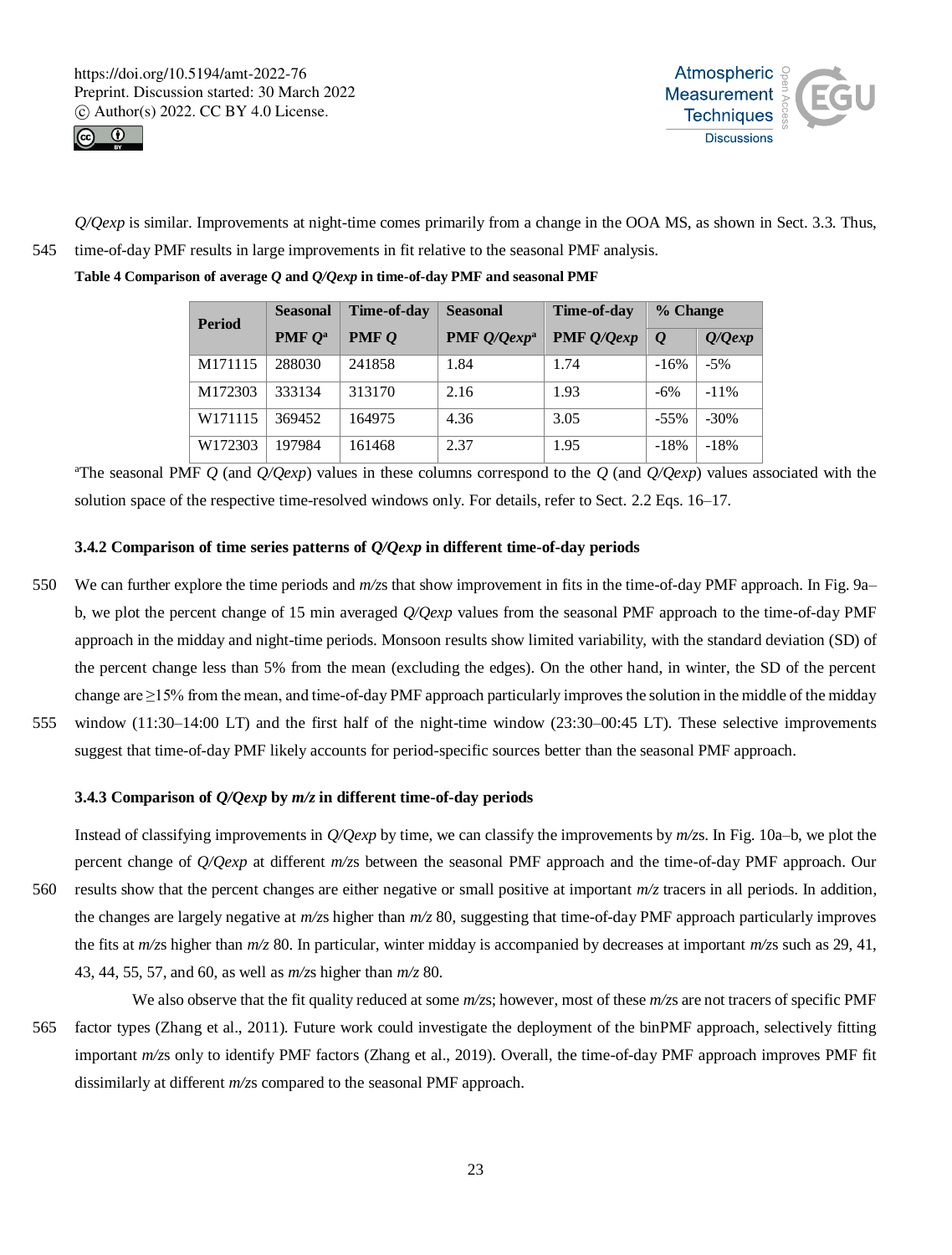![](_page_23_Picture_1.jpeg)

![](_page_23_Picture_2.jpeg)

![](_page_23_Figure_3.jpeg)

570 **Figure 9 Percent change of 15 min averaged seasonally representative** *Q/Qexp* **values between the seasonal PMF approach and the time-of-day PMF approach in (a) midday and (b) night-time periods. Time-of-day PMF selectively improves** *Q/Qexp* **in specific periods compared to the seasonal PMF approach.**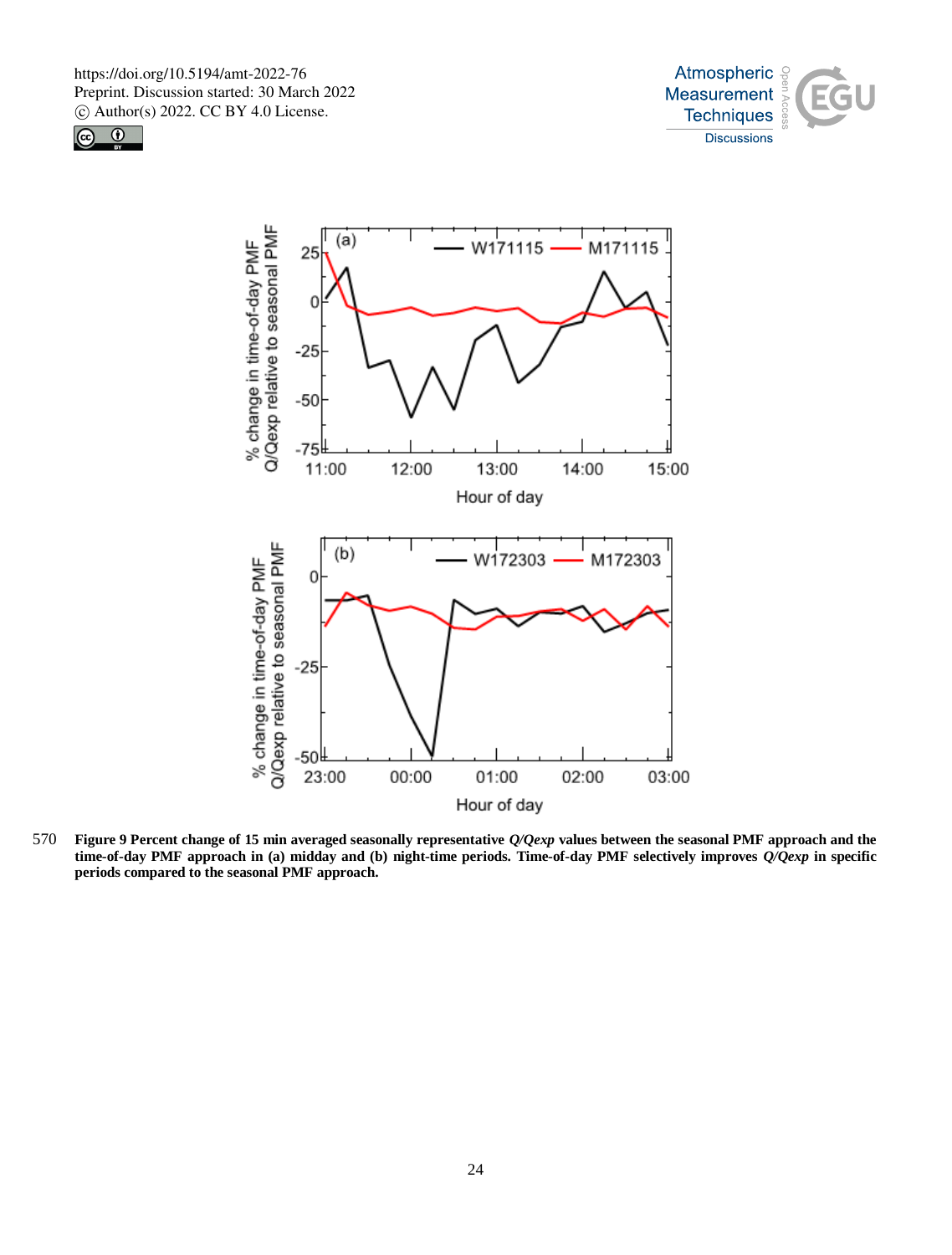![](_page_24_Picture_1.jpeg)

![](_page_24_Picture_2.jpeg)

![](_page_24_Figure_3.jpeg)

575 **Figure 10 shows the percent change of** *Q/Qexp* **at different** *m/z***s between the seasonal PMF approach and the time-of-day PMF approach in (a) midday and (b) night-time periods. Key** *m/z***s show a lower** *Q/Qexp* **in the time-of-day PMF approach compared to the seasonal PMF approach.**

# **Section 4 Conclusions**

This study introduces a new approach to conducting source apportionment analysis––conducting positive matrix factorization 580 on long-term datasets with each day separated into six 4 hour periods with limited variability in emissions and meteorology. The statistical viability of a new source apportionment approach is demonstrated, and the approach is called time-of-day PMF. We apply the time-of-day PMF approach on two seasons of highly time-resolved speciated non-refractory submicron aerosol (NR-PM1) organics (Org). This dataset was collected as a part of the Delhi Aerosol Supersite (DAS) study. This study improves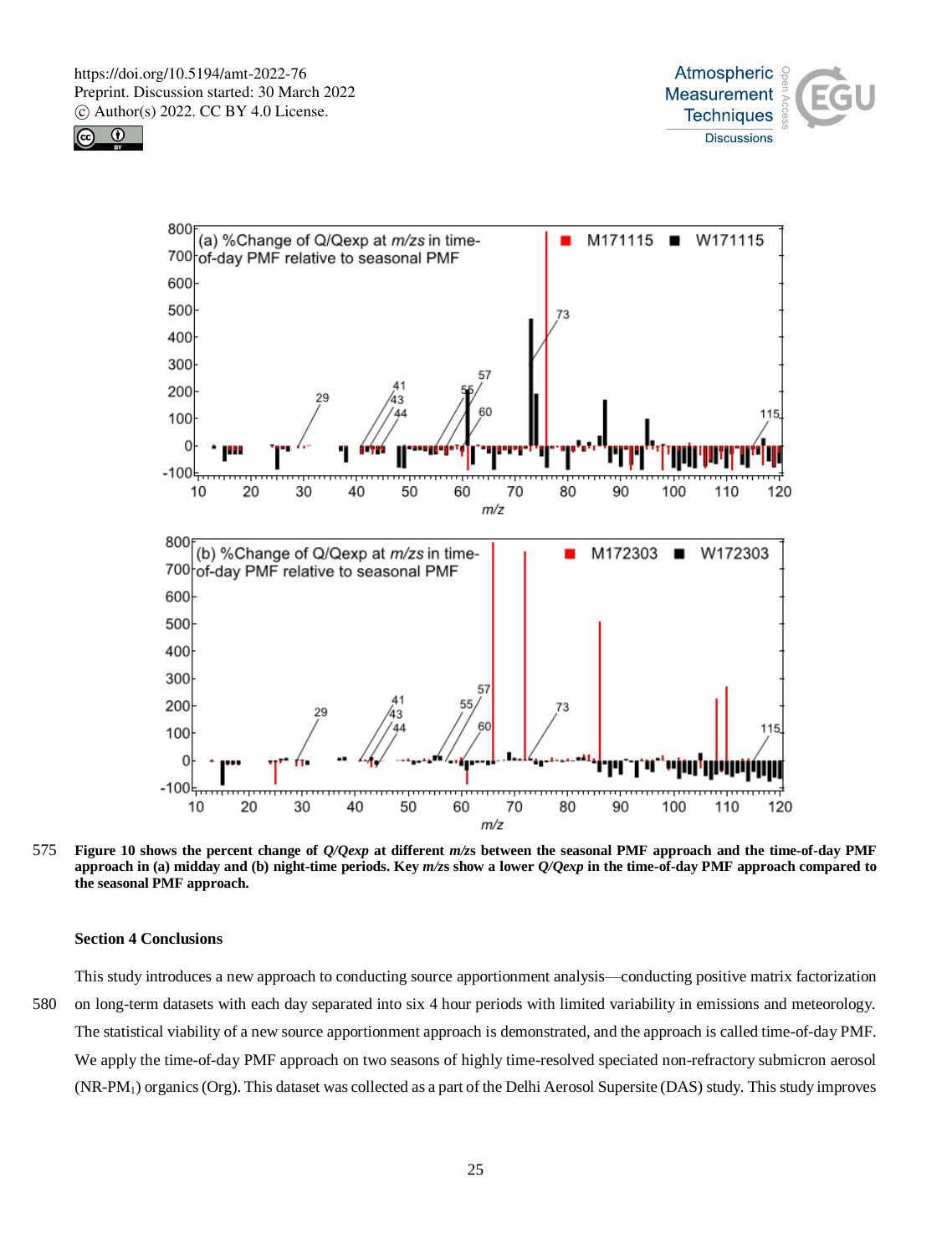![](_page_25_Picture_1.jpeg)

![](_page_25_Picture_2.jpeg)

upon the seasonal source apportionment previously employed in Delhi. We use the EPA PMF tool to apply constraints, extract 585 a larger number of factors, and quantify errors in PMF solutions.

Time-of-day PMF analysis resolves a greater diversity of factors compared to the traditional seasonal PMF approach. In winter, time-of-day PMF separates a mixed SFC-OA factor and a BBOA factor at midday but separates clean HOA and BBOA factors at night. Resolving by time-of-day allows the identification of different types of BBOA; the midday BBOA is associated with chloride and night-time BBOA is associated with black carbon. In monsoon, a mixed COA-HOA factor is 590 obtained at midday, but separate clean HOA and COA factors are obtained at night. Even the mixed COA-HOA factor shows clear markers associated with influence of heated cooking oils, especially seen in Asian cooking. Such markers are not seen in seasonal PMF. PMF analysis also separates two OOA factors in each period, one more local and the other more regional in

In monsoon, the seasonal PMF approach underestimates POA TS at all times of the day relative to the time-of-day 595 PMF approach. In winter, the seasonal PMF approach underestimates POA TS at midday, but overestimates POA TS at night. Several differences also occur at key *m/z*s in POA MS extracted from the two approaches. Time-of-day PMF midday POA factors are more oxidized than the seasonal PMF POA factors, in line with the high photochemical processing at midday. Differences in night-time POA MS profiles are small.

nature. The two OOA factors show signs of mixing and are therefore not discussed in detail.

OOA TS show strong similarity between the two approaches. However, OOA MS show lower oxidation state at 600 monsoon midday and winter night-time, and higher oxidation state at monsoon night-time and winter midday in time-of-day PMF analysis compared to the seasonal PMF analysis. Presence of semi-volatile oxidized organics at monsoon midday and winter night-time could be attributed to semi-volatile biogenic emissions in monsoon and slow oxidation processes in winter. *Q/Qexp* values of the PMF solutions are a measure of quality of fit and show a decrease of 5–30% going from seasonal PMF analysis to time-of-day PMF analysis. These improvements in *Q/Qexp* can be mapped out to specific time points and *m/z*s. In 605 winter, improvements in *Q/Qexp* are particularly larger in specific time periods in the 4 h time windows. In monsoon, the

- improvements are, for the most part, independent of time. in winter, improvements in *Q/Qexp* are associated with improvements at key *m/z*s. Improvements in *Q/Qexp* for all periods are partially driven by improvements in fits at *m/z*s higher than *m/z* 80.
- Application of PMF on field monitoring datasets is a powerful approach to separate the effects of contributing sources. 610 Typically, such analysis is conducted on datasets lasting from a few weeks to a few months. However, in the last decade, several long-term aerosol mass spectrometry deployments have occurred, and one such deployment is the Delhi Aerosol Supersite study. Long-term measurements are also conducted for regulatory-level air pollution monitoring. In the coming years, source apportionment strategies could become mainstream policy tools, and organic mass spectrometry instrumentation may obtain regulatory-grade status. Given this context, the time-of-day PMF approach combines the benefits of large datasets
- 615 collected using long-term monitoring with the enhancement of time-resolving capability of source apportionment approaches such as PMF at a lower computational intensity compared to the traditional approaches. Results in this paper demonstrate that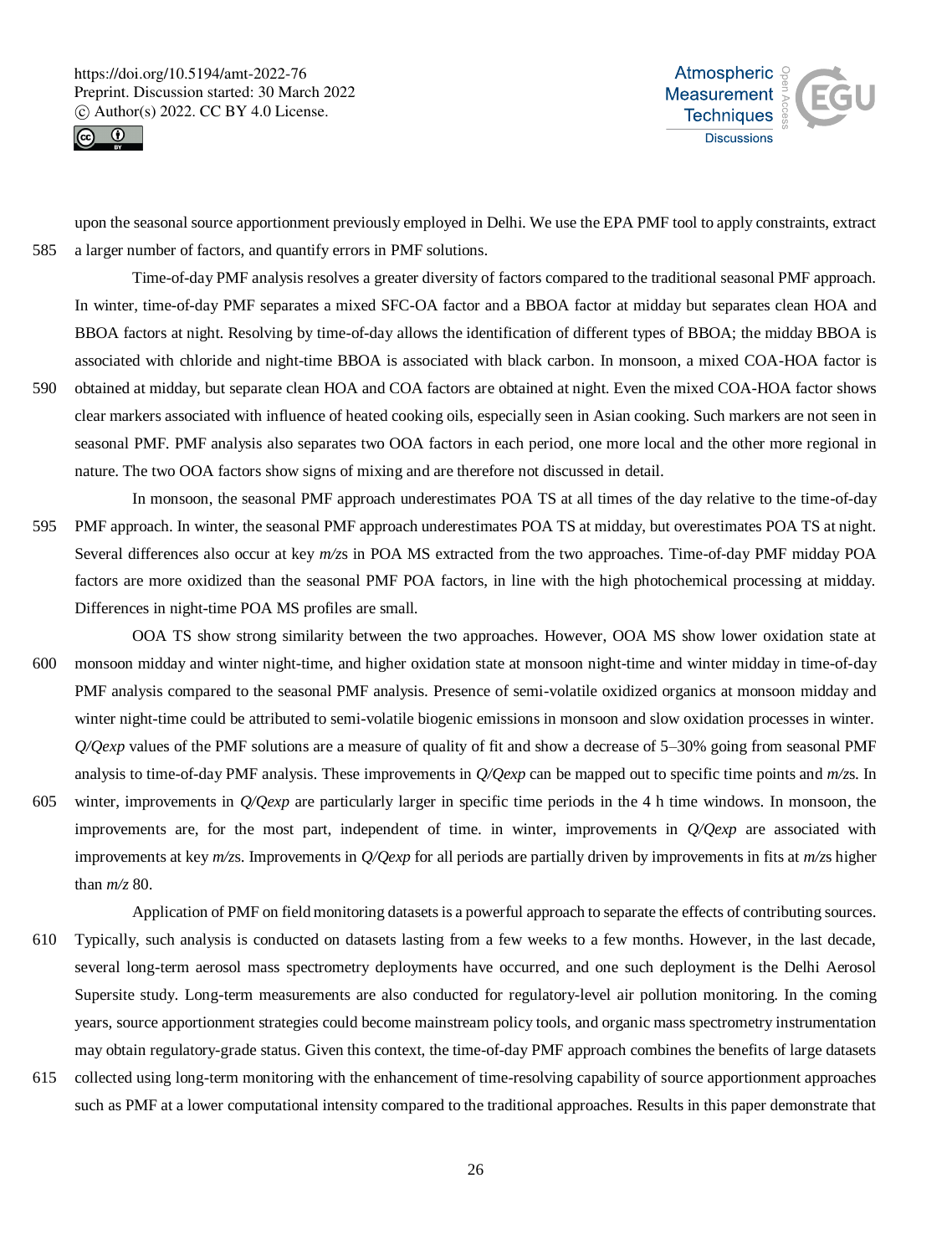![](_page_26_Picture_1.jpeg)

![](_page_26_Picture_2.jpeg)

time-of-day PMF approach gives a greater number of factors as well as more representative PMF factors compared to the traditional seasonal PMF approach.

# **Appendix A: Abbreviations**

| <b>ACSM</b>       | <b>Aerosol Chemical Speciation Monitor</b>         |
|-------------------|----------------------------------------------------|
| <b>BBOA</b>       | Biomass-burning organic aerosol                    |
| <b>BC</b>         | <b>Black</b> carbon                                |
| $BC_{BB}$         | wood burning component of BC                       |
| <b>BS</b>         | Bootstrapping                                      |
| <b>BS-DISP</b>    | Bootstrapping enhanced with displacement           |
| CO                | Carbon monoxide                                    |
| <b>COA</b>        | Cooking organic aerosol                            |
| <b>DAS</b>        | Delhi Aerosol Supersite                            |
| <b>DISP</b>       | dQ-controlled displacement of factor elements      |
| <b>HOA</b>        | Hydrocarbon-like organic aerosol                   |
| <b>IIT</b>        | Indian Institute of Technology                     |
| <b>LT</b>         | Local Time                                         |
| $ME-2$            | Multilinear Engine                                 |
|                   |                                                    |
| <b>MS</b>         | Mass spectral profiles                             |
| <b>NCR</b>        | National Capital Region                            |
| $NR$ - $PM_1$     | Non-refractory submicron particulate matter        |
| $NR$ - $PM_{2.5}$ | Non-refractory PM smaller than 2.5 µm in diameter  |
| <b>OOA</b>        | Oxygenated organic aerosol                         |
| Org               | Organic                                            |
| <b>PBLH</b>       | Planetary boundary layer height                    |
| <b>PET</b>        | PMF evaluation tool                                |
| <b>PM</b>         | Particulate matter                                 |
| $PM_1$            | Submicron particulate matter                       |
| PM <sub>2.5</sub> | Particulate matter smaller than 2.5 µm in diameter |
| <b>PMF</b>        | Positive matrix factorization                      |
| <b>POA</b>        | Primary organic aerosol                            |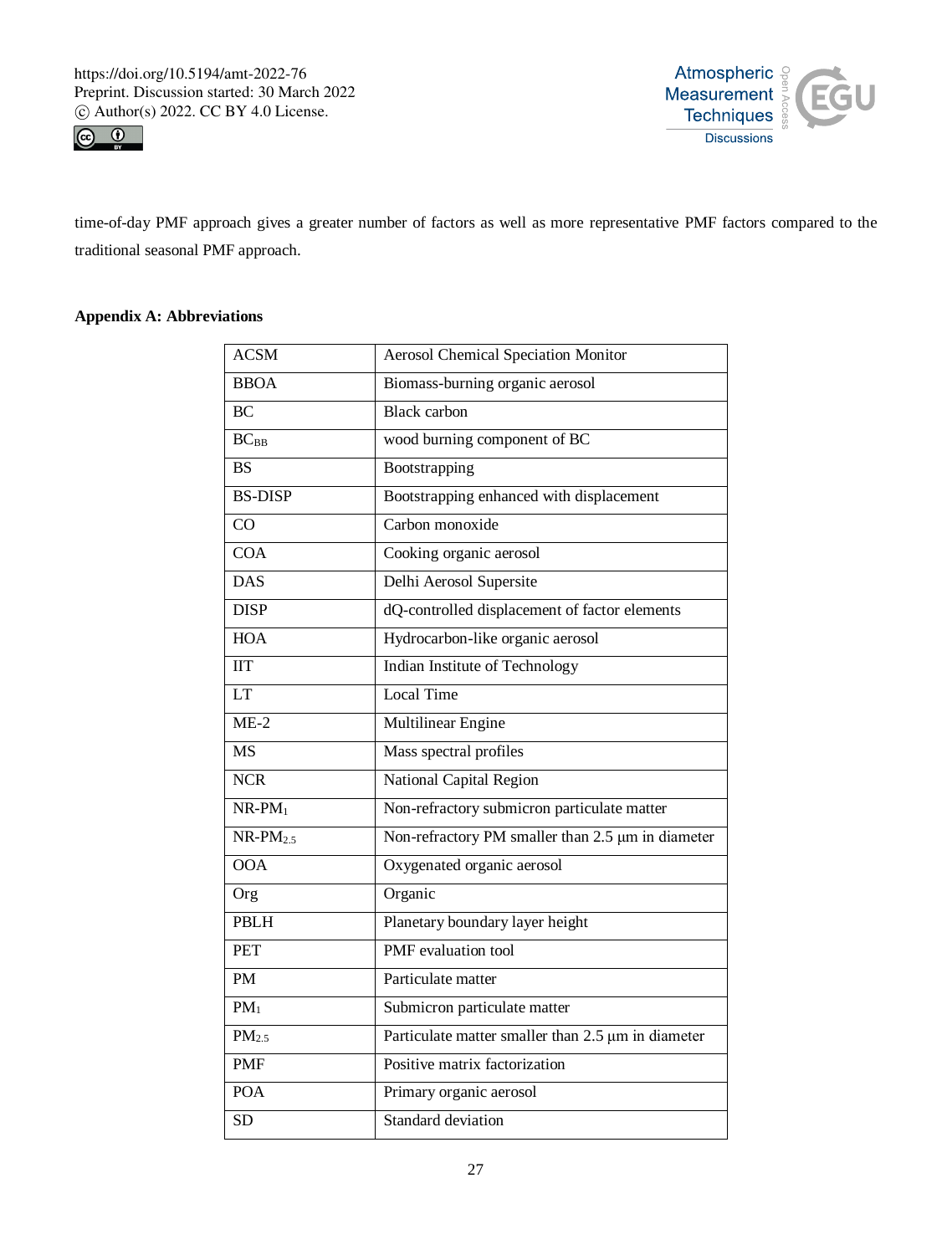![](_page_27_Picture_1.jpeg)

![](_page_27_Picture_2.jpeg)

| SFC-OA       | Solid fuel combustion organic aerosol    |
|--------------|------------------------------------------|
| SOA.         | Secondary organic aerosol                |
| SoFi         | Source Finder                            |
| <b>SVOOA</b> | Semi-volatile oxygenated organic aerosol |
| <b>SWR</b>   | Shortwave radiative flux                 |
| T            | Temperature                              |
| <b>TS</b>    | <b>Time Series</b>                       |
| <b>UVPM</b>  | Ultraviolet-absorbing particulate matter |
| <b>VBS</b>   | Volatility basis set                     |
| <b>VC</b>    | Ventilation coefficient                  |

# 620 **Data availability**

Underlying research data are available by request to Lea Hildebrandt Ruiz: lhr@che.utexas.edu and will be uploaded to the Texas Data Repository upon acceptance of this manuscript.

#### **Author contributions**

LHR, JSA, GH, and SB designed the study. SB and ZA carried out the data collection. SB carried out the data processing and 625 analysis. SB, JSA, and LHR assisted with the interpretation of results. All co-authors contributed to writing and reviewing the paper.

#### **Competing interests**

The authors declare that they have no conflict of interest.

## **Acknowledgements**

- 630 We are thankful to the Indian Institute of Technology (IIT) Delhi for institutional support. We are grateful to all student and staff members of the Aerosol Research Characterization Laboratory (especially Prashant Soni, Nisar Ali Baig, and Mohammad Yawar) and the Environmental Engineering Laboratory (especially Sanjay Gupta) at IIT Delhi for their constant support. We are thankful to Philip Croteau (Aerodyne Research) for always providing timely technical support for the ACSM, and Dr. Penttti Paatero, Dr. Phil Hopke (University of Rochester), and Dr. Dave Sullivan (UT Austin) for insightful conversations
- 635 about PMF. I would also like to thank Dr. Nancy Sanchez (now, Chevron; then. at Rice U.) for discussions at the UT Austin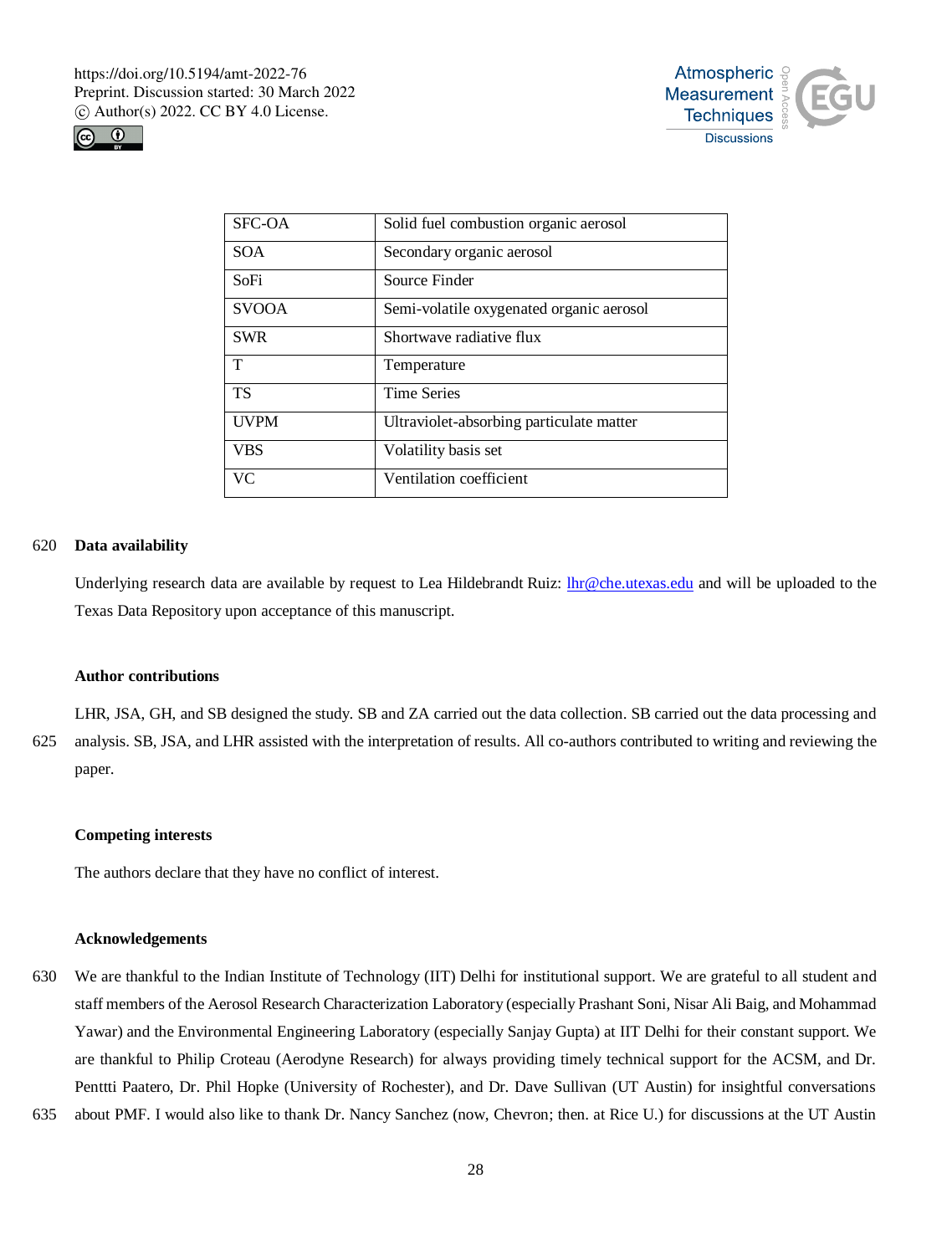![](_page_28_Picture_1.jpeg)

![](_page_28_Picture_2.jpeg)

Texas Air Quality Symposium that inspired this work. Lastly, I thank Shahzad Gani (University of Helsinki) for leading the instrument setup for the Delhi Aerosol Supersite study.

# **Financial support**

This manuscript is based on work supported in part by the Welch Foundation under Grants F-1925-20170325 and F-1925- 640 20200401 and the National Science Foundation under Grant 1653625. Joshua S. Apte was supported by the ClimateWorks Foundation. We thank the funding agencies for their support.

#### **References**

- 1. Abdullahi, K. L., Delgado-Saborit, J. M., and Harrison, R. M.: Emissions and indoor concentrations of particulate matter and its specific chemical components from cooking: a review, Atmospheric Environment, 71, 260–294, 645 URL https://doi.org/10.1016/j.atmosenv.2013.01.061, 2013.
	- 2. Allan, J. D., Williams, P. I., Morgan, W. T., Martin, C. L., Flynn, M. J., Lee, J., Nemitz, E., Phillips, G. J., Gallagher, M. W., and Coe, H.: Contributions from transport, solid fuel burning and cooking to primary organic aerosols in two UK cities, Atmospheric Chemistry and Physics, 10, 647–668, URL https://acp.copernicus.org/articles/10/647/2010/, 2010.
- 650 3. Amato, F. and Hopke, P. K.: Source apportionment of the ambient PM2.5 across St. Louis using constrained positive matrix factorization, Atmospheric Environment, 46, 329–337, URL https://doi.org/10.1016/j.atmosenv.2011.09.062, 2012.
- 4. Amato, F., Pandolfi, M., Escrig, A., Querol, X., Alastuey, A., Pey, J., Perez, N., and Hopke, P. K.: Quantifying road dust resuspension in urban environment by Multilinear Engine: a comparison with PMF2, Atmospheric Environment, 655 43, 2770–2780, URL https://doi.org/10.1016/j.atmosenv.2009.02.039, 2009.
	- 5. Amil, N., Latif, M. T., Khan, M. F., and Mohamad, M.: Seasonal variability of PM2.5 composition and sources in the Klang Valley urban-industrial environment, Atmospheric Chemistry and Physics, 16, 5357–5381, URL https://doi.org/10.5194/acp-16-5357-2016, 2016.
- 6. Angelis, E. D., Carnevale, C., Turrini, E., and Volta, M.: Source apportionment and integrated assessment modelling 660 for air quality planning, Electronics, 9, URL https://www.mdpi.com/2079-9292/9/7/1098, 2020.
	- 7. Arub, Z., Bhandari, S., Gani, S., Apte, J. S., Ruiz, L. H., and Habib, G.: Air mass physiochemical characteristics over New Delhi: impacts on aerosol hygroscopicity and cloud condensation nuclei (CCN) formation, Atmospheric Chemistry and Physics, 20, 6953–6971, URL https://acp.copernicus.org/articles/20/6953/2020/, 2020.
- 8. Bahreini, R., Keywood, M. D., Ng, N. L., Varutbangkul, V., Gao, S., Flagan, R. C., Seinfeld, J. H., Worsnop, D. R., 665 and Jimenez, J. L.: Measurements of secondary organic aerosol from oxidation of cycloalkenes, terpenes, and m-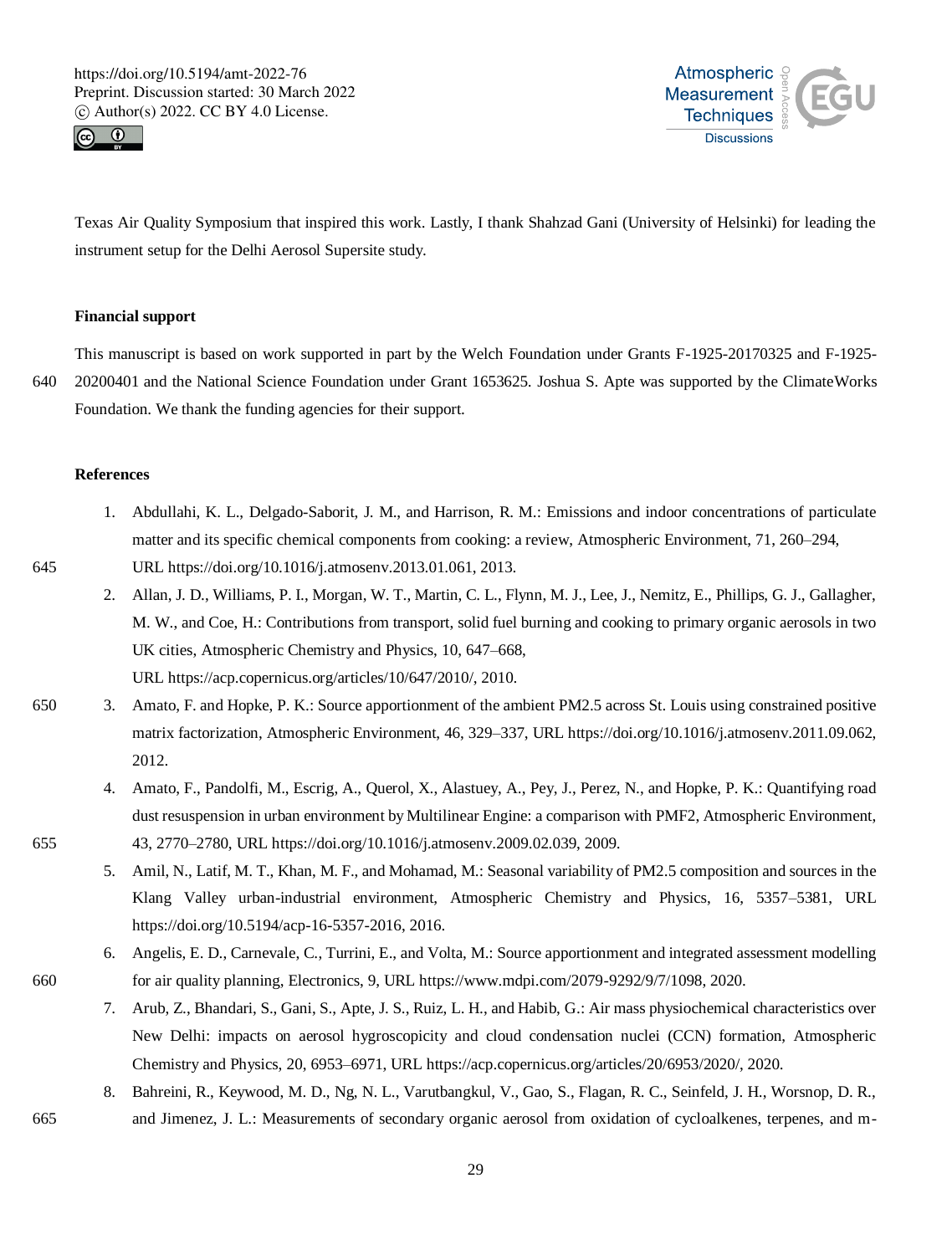![](_page_29_Picture_1.jpeg)

![](_page_29_Picture_2.jpeg)

xylene using an aerodyne aerosol mass spectrometer, Environmental Science and Technology, 39, 5674–5688, URL https://pubs.acs.org/doi/abs/10.1021/es048061a, 2005.

- 9. Belis, C. A., Karagulian, F., Larsen, B. R., and Hopke, P. K.: Critical review and meta-analysis of ambient particulate matter source apportionment using receptor models in Europe, Atmospheric Environment, 69, 94–108, URL 670 https://doi.org/10.1016/j.atmosenv.2012.11.009, 2013.
	- 10. Belis, C. A., Larsen, B. R., Amato, F., Haddad, E., Favez, O., Harrison, R. M., Hopke, P. K., Nava, S., Paatero, P., Prévôt, A., Quass, U., and Vecchi, R.: European guide on air pollution source apportionment with receptor models, URL https://ec.europa.eu/jrc/en/publication/european-guide-air-pollution-source-apportionment-receptor-models, 2014.
- 675 11. Belis, C. A., Karagulian, F., Amato, F., Almeida, M., Artaxo, P., Beddows, D. C., Bernardoni, V., Bove, M. C., Carbone, S., Cesari, D., Contini, D., Cuccia, E., Diapouli, E., Eleftheriadis, K., Favez, O., Haddad, I. E., Harrison, R. M., Hellebust, S., Hovorka, J., Jang, E., Jorquera, H., Kammermeier, T., Karl, M., Lucarelli, F., Mooibroek, D., Nava, S., Nøjgaard, J. K., Paatero, P., Pandolfi, M., Perrone, M. G., Petit, J. E., Pietrodangelo, A., Pokorná, P., Prati, P., Prevot, A. S., Quass, U., Querol, X., Saraga, D., Sciare, J., Sfetsos, A., Valli, G., Vecchi, R., Vestenius, M., Yubero, 680 E., and Hopke, P. K.: A new methodology to assess the performance and uncertainty of source apportionment models II: the results of two European intercomparison exercises, Atmospheric Environment, 123, 240–250, URL https://doi.org/10.1016/j.atmosenv.2015.10.068, 2015.
- 12. Bertrand, A., Stefenelli, G., Bruns, E. A., Pieber, S. M., Temime-Roussel, B., Slowik, J. G., Prévôt, A. S., Wortham, H., Haddad, I. E., and Marchand, N.: Primary emissions and secondary aerosol production potential from woodstoves 685 for residential heating: influence of the stove technology and combustion efficiency, Atmospheric Environment, 169, 65–79, URL https://doi.org/10.1016/j.atmosenv.2017.09.005, 2017.
	- 13. Bhandari, S., Gani, S., Patel, K., Wang, D. S., Soni, P., Arub, Z., Habib, G., Apte, J. S., and Ruiz, L. H.: Sources and atmospheric dynamics of organic aerosol in New Delhi, India: insights from receptor modeling, Atmospheric Chemistry and Physics, 20, 735–752, URL https://acp.copernicus.org/articles/20/735/2020/, 2020.
- 690 14. Bhandari, S., Arub, Z., Habib, G., Apte, J. S., and Ruiz, L. H.: Contributions of primary sources to submicron organic aerosols in Delhi, India, https://acp.copernicus.org/preprints/acp-2022-179/, submitted to Atmospheric Chemistry and Physics, 2022..
- 15. Bikkina, S., Andersson, A., Kirillova, E. N., Holmstrand, H., Tiwari, S., Srivastava, A. K., Bisht, D. S., and Örjan Gustafsson: Air quality in megacity Delhi affected by countryside biomass burning, Nature Sustainability, 2, 200– 695 205, URL https://doi.org/10.1038/s41893-019-0219-0, 2019.
	- 16. Brown, S. G., Lee, T., Norris, G. A., Roberts, P. T., Collett, J. L., Paatero, P., and Worsnop, D. R.: Receptor modeling of near-roadway aerosol mass spectrometer data in Las Vegas, Nevada, with EPA PMF, Atmospheric Chemistry and Physics, 12, 309–325, URL https://acp.copernicus.org/articles/12/309/2012/, 2012.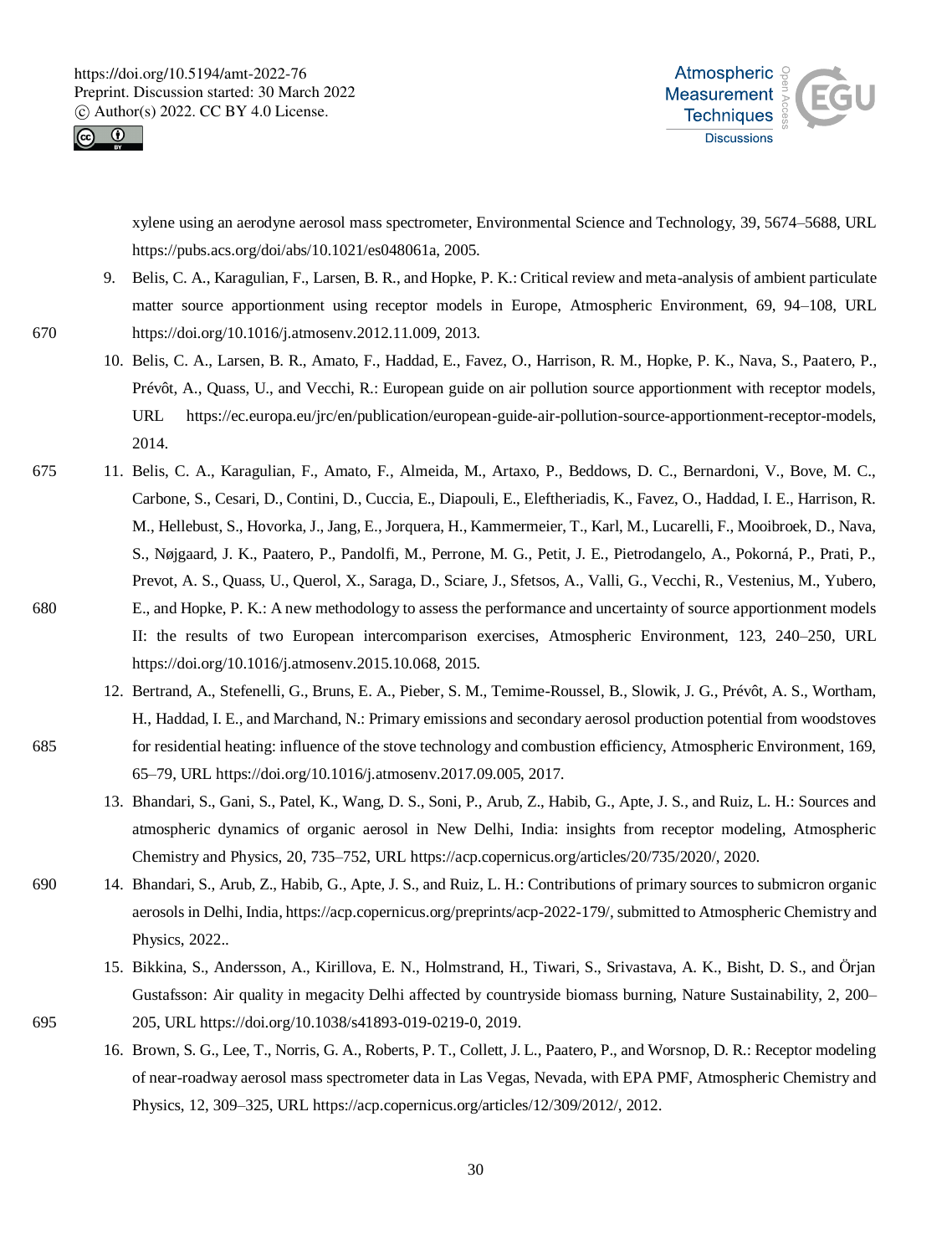![](_page_30_Picture_1.jpeg)

![](_page_30_Picture_2.jpeg)

- 17. Brown, S. G., Eberly, S., Paatero, P., and Norris, G. A.: Methods for estimating uncertainty in PMF solutions: 700 examples with ambient air and water quality data and guidance on reporting PMF results, Science of the Total Environment, 518-519, 626–635, URL https://doi.org/10.1016/j.scitotenv.2015.01.022, 2015.
	- 18. California Air Resources Board: AB 617 recommended source attribution technical approaches, URL https://ww2.arb.ca.gov/resources/documents/ab-617-recommended-source-attribution-technical-approaches, 2018.
- 19. Canonaco, F., Crippa, M., Slowik, J. G., Baltensperger, U., and Prévôt, A. S. H.: SoFi, an IGOR based interface for 705 the efficient use of the generalized multilinear engine (ME-2) for the source apportionment: ME-2 application to aerosol mass spectrometer data, Atmospheric Measurement Techniques, 6, 3649–3661, URL https://amt.copernicus.org/articles/6/3649/2013/, 2013.
- 20. Canonaco, F., Slowik, J. G., Baltensperger, U., and Prévôt, A. S. H.: Seasonal differences in oxygenated organic aerosol composition: implications for emissions sources and factor analysis, Atmospheric Chemistry and Physics, 15, 710 6993–7002, URL https://acp.copernicus.org/articles/15/6993/2015/, 2015.
- 21. Canonaco, F., Tobler, A., Chen, G., Sosedova, Y., Slowik, J. G., Bozzetti, C., Daellenbach, K.R., El Haddad, I., Crippa, M., Huang, R.-J., Furger, M., Baltensperger, U., and Prévôt, A. S. H.: A new method for long-term source apportionment with time-dependent factor profiles and uncertainty assessment using SoFi Pro: application to one year of organic aerosol data, Atmospheric Measurement Techniques Discussions, "in press", 1–39, URL 715 https://doi.org/10.5194/amt-2020-204, 2020.
	- 22. Carslaw, D. C. and Ropkins, K.: openair: an R package for air quality data analysis, Environmental Modelling and Software, 27–28, 52–61, URL https://doi.org/10.1016/j.envsoft.2011.09.008, 2012.
- 23. Crippa, M., DeCarlo, P. F., Slowik, J. G., Mohr, C., Heringa, M. F., Chirico, R., Poulain, L., Freutel, F., Sciare, J., Cozic, J., Marco, C. F. D., Elsasser, M., Nicolas, J. B., Marchand, N., Abidi, E., Wiedensohler, A., Drewnick, F., 720 Schneider, J., Borrmann, S., Nemitz, E., Zimmermann, R., Jaffrezo, J.-L., Prévôt, A. S. H., and Baltensperger, U.: Wintertime aerosol chemical composition and source apportionment of the organic fraction in the metropolitan area of Paris, Atmospheric Chemistry and Physics, 13, 961–981, URL https://acp.copernicus.org/articles/13/961/2013/, 2013.
- 24. Crippa, M., Canonaco, F., Lanz, V. A., Äijälä, M., Allan, J. D., Carbone, S., Capes, G., Ceburnis, D., Dall'Osto, M., 725 Day, D. A., DeCarlo, P. F., Ehn, M., Eriksson, A., Freney, E., Ruiz, L. H., Hillamo, R., Jimenez, J. L., Junninen, H., Kiendler-Scharr, A., Kortelainen, A.-M., Kulmala, M., Laaksonen, A., Mensah, A. A., Mohr, C., Nemitz, E., O'Dowd, C., Ovadnevaite, J., Pandis, S. N., Petäjä, T., Poulain, L., Saarikoski, S., Sellegri, K., Swietlicki, E., Tiitta, P., Worsnop, D. R., Baltensperger, U., and Prévôt, A. S. H.: Organic aerosol components derived from 25 AMS data sets across Europe using a consistent ME-2 based source apportionment approach, Atmospheric Chemistry and 730 Physics, 14, 6159–6176, URL https://acp.copernicus.org/articles/14/6159/2014/, 2014.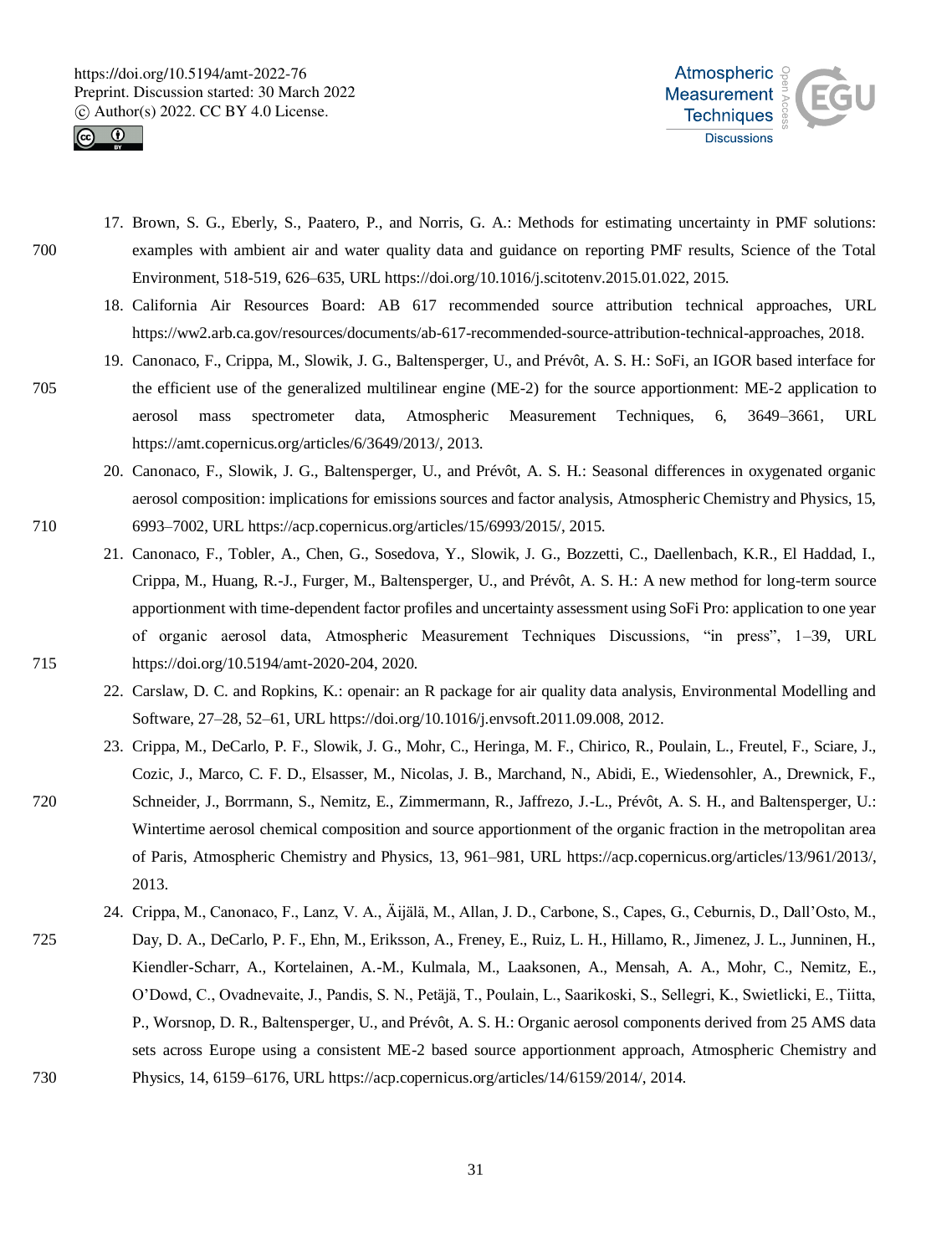![](_page_31_Picture_1.jpeg)

![](_page_31_Picture_2.jpeg)

- 25. Crippa, M., Solazzo, E., Huang, G., Guizzardi, D., Koffi, E., Muntean, M., Schieberle, C., Friedrich, R., and Janssens-Maenhout, G.: High resolution temporal profiles in the Emissions Database for Global Atmospheric Research, Scientific Data, 7, 1–17, URL https://www.nature.com/articles/s41597-020-0462-2, 2020.
- 26. Daellenbach, K. R., Uzu, G., Jiang, J., Cassagnes, L. E., Leni, Z., Vlachou, A., Stefenelli, G. Canonaco, F., Weber, 735 S., Segers, A., Kuenen, J. J., Schaap, M., Favez, O., Albinet, A., Aksoyoglu, S., Dommen, J., Baltensperger, U., Geiser, M., Haddad, I. E., Jaffrezo, J. L., and Prévôt, A. S.: Sources of particulate-matter air pollution and its oxidative potential in Europe, Nature, 587, 414–419, URL https://doi.org/10.1038/s41586-020-2902-8, 2020.
- 27. Dai, *Q*., Liu, B., Bi, X., Wu, J., Liang, D., Zhang, Y., Feng, Y., and Hopke, P. K.: Dispersion normalized PMF provides insights into the significant changes in source contributions to PM2.5 after the CoviD-19 outbreak, 740 Environmental Science and Technology, 54, 9917–9927, URL https://dx.doi.org/10.1021/acs.est.0c02776, 2020.
	- 28. Dallmann, T. R., Onasch, T. B., Kirchstetter, T. W., Worton, D. R., Fortner, E. C., Herndon, S. C., Wood, E. C., Franklin, J. P., Worsnop, D. R., Goldstein, A. H., and Harley, R. A.: Characterization of particulate matter emissions from on-road gasoline and diesel vehicles using a soot particle aerosol mass spectrometer, Atmospheric Chemistry and Physics, 14, 7585–7599, URL https://acp.copernicus.org/articles/14/7585/2014/, 2014.
- 745 29. Dall'Osto, M., Paglione, M., Decesari, S., Facchini, M. C., O'Dowd, C., Plass-Duellmer, C., and Harrison, R. M.: On the origin of AMS "cooking organic aerosol" at a rural site, Environmental Science and Technology, 49, 13964– 13972, URL https://pubs.acs.org/doi/abs/10.1021/acs.est.5b02922, 2015.
- 30. Drinovec, L., Mocnik, G., Zotter, P., Prévôt, A. S., Ruckstuhl, C., Coz, E., Rupakheti, M., Sciare, J., Müller, T., Wiedensohler, A., and Hansen, A. D.: The "dual-spot" aethalometer: an improved measurement of aerosol black 750 carbon with real-time loading compensation, Atmospheric Measurement Techniques, 8, 1965–1979, URL https://doi.org/10.5194/amt-8-1965-2015, 2015.
	- 31. Drosatou, A. D., Skyllakou, K., Theodoritsi, G. N., and Pandis, S. N.: Positive matrix factorization of organic aerosol: insights from a chemical transport model, Atmospheric Chemistry and Physics, 19, 973–986, URL https://acp.copernicus.org/articles/19/973/2019/, 2019.
- 755 32. Environmental Protection Agency: 40 CFR Part 51 Revisions to the guideline on air quality models: enhancements to the AERMOD dispersion modeling system and incorporation of approaches to address ozone and fine particulate matter, URL https://www.federalregister.gov/documents/2017/01/17/2016-31747/revisions-to-the-guideline-on-airquality-models-enhancements-to-the-aermod-dispersion-modeling, 2017.
- 33. Fourtziou, L., Liakakou, E., Stavroulas, I., Theodosi, C., Zarmpas, P., Psiloglou, B., Sciare, J., Maggos, T., 760 Bairachtari, K., Bougiatioti, A., Gerasopoulos, E., Sarda-Estève, R., Bonnaire, N., and Mihalopoulos, N.: Multi-tracer approach to characterize domestic wood burning in Athens (Greece) during wintertime, Atmospheric Environment, 148, 89–101, URL https://doi.org/10.1016/j.atmosenv.2016.10.011, 2017.
	- 34. Fröhlich, R., Crenn, V., Setyan, A., Belis, C. A., Canonaco, F., Favez, O., Riffault, V., Slowik, J. G., Aas, W., Aijälä, M., Alastuey, A., Artiñano, B., Bonnaire, N., Bozzetti, C., Bressi, M., Carbone, C., Coz, E., Croteau, P. L., Cubison,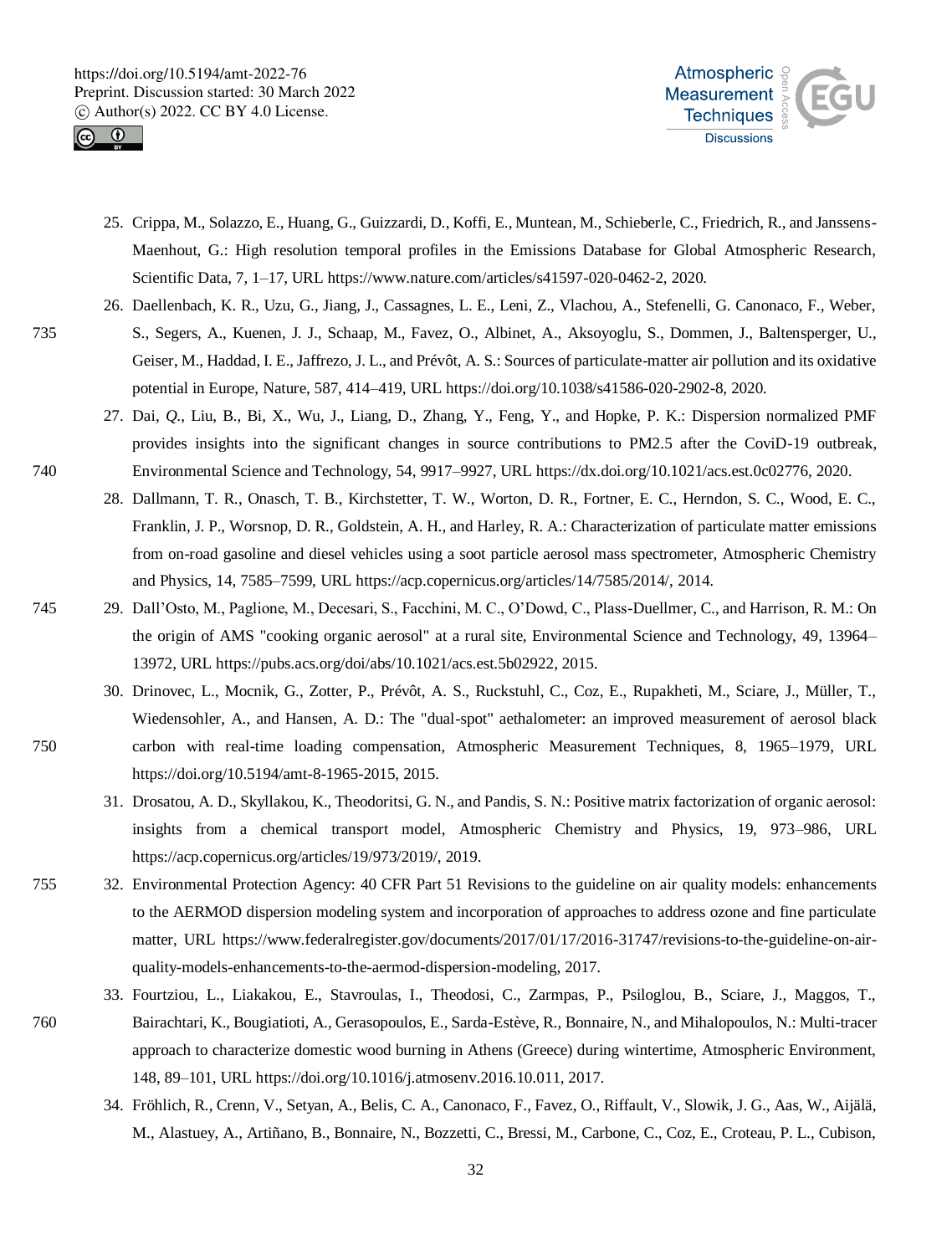![](_page_32_Picture_1.jpeg)

![](_page_32_Picture_2.jpeg)

- 765 M. J., Esser-Gietl, J. K., Green, D. C., Gros, V., Heikkinen, L., Herrmann, H., Jayne, J. T., Lunder, C. R., Minguillón, M. C., Mocnik, G., O'Dowd, C. D., Ovadnevaite, J., Petralia, E., Poulain, L., Priestman, M., Ripoll, A., Sarda-Estève, R., Wiedensohler, A., Baltensperger, U., Sciare, J., and Prévôt, A. S. H.: ACTRIS ACSM intercomparison–Part 2: intercomparison of ME-2 organic source apportionment results from 15 individual, co-located aerosol mass spectrometers, Atmospheric Measurement Techniques, 8, 2555–2576,
- 770 URL https://amt.copernicus.org/articles/8/2555/2015/, 2015.
	- 35. Gani, S., Bhandari, S., Patel, K., Seraj, S., Soni, P., Arub, Z., Habib, G., Ruiz, L. H., and Apte, J. S.: Particle number concentrations and size distribution in a polluted megacity: the Delhi Aerosol Supersite study, Atmospheric Chemistry and Physics, 20, 8533–8549, URL https://doi.org/10.5194/acp-20-8533-2020, 2020.
- 36. Goodkind, A. L., Tessum, C. W., Coggins, J. S., Hill, J. D., and Marshall, J. D.: Fine-scale damage estimates of 775 particulate matter air pollution reveal opportunities for location-specific mitigation of emissions, Proceedings of the National Academy of Sciences of the United States of America, 116, 8775–8780, URL https://www.pnas.org/content/116/18/8775, 2019.
	- 37. Grolemund, G. and Wickham, H.: Dates and times made easy with lubridate, Journal of Statistical Software, 40, 1– 25, URL http://www.jstatsoft.org/v40/i03/, 2011.
- 780 38. Gunantara, N. and Ai, *Q*.: A review of multi-objective optimization: methods and its applications, Cogent Engineering, 5, URL https://www.tandfonline.com/doi/full/10.1080/23311916.2018.1502242, 2018.
	- 39. Guttikunda, S. K. and Calori, G.: A GIS based emissions inventory at  $1 \text{ km} \times 1 \text{ km}$  spatial resolution for air pollution analysis in Delhi, India, Atmospheric Environment, 67, 101–111, URL https://doi.org/10.1016/j.atmosenv.2012.10.040, 2013.
- 785 40. Hajat, A., Hsia, C., and O'Neill, M. S.: Socioeconomic disparities and air pollution exposure: a global review, Current environmental health reports, 2, 440–450, URL https://link.springer.com/article/10.1007/s40572-015-0069-5, 2015.
	- 41. Hayfield, T. and Racine, J. S.: Nonparametric econometrics: the np package, Journal of Statistical Software, 27, URL http://www.jstatsoft.org/v27/i05/, 2008.
- 42. He, L.-Y., Lin, Y., Huang, X.-F., Guo, S., Xue, L., Su, *Q*., Hu, M., Luan, S.-J., and Zhang, Y.-H.: Characterization 790 of high-resolution aerosol mass spectra of primary organic aerosol emissions from Chinese cooking and biomass burning, Atmospheric Chemistry and Physics, 10, 11535–11543, URL https://acp.copernicus.org/articles/10/11535/2010/, 2010.
	- 43. Health Effects Institute: State of global air 2020: special report, URL https://www.stateofglobalair.org/, 2020.
- 44. Heikkinen, L., Äijälä, M., Riva, M., Luoma, K., Dällenbach, K., Aalto, J., Aalto, P., Aliaga, D., Aurela, M., Keskinen, 795 H., Makkonen, U., Rantala, P., Kulmala, M., Petäjä, T., Worsnop, D., and Ehn, M.: Long-term sub-micrometer aerosol chemical composition in the boreal forest: inter- and intra-annual variability, Atmospheric Chemistry and Physics, 20, 3151–3180, URL https://acp.copernicus.org/articles/20/3151/2020/, 2020.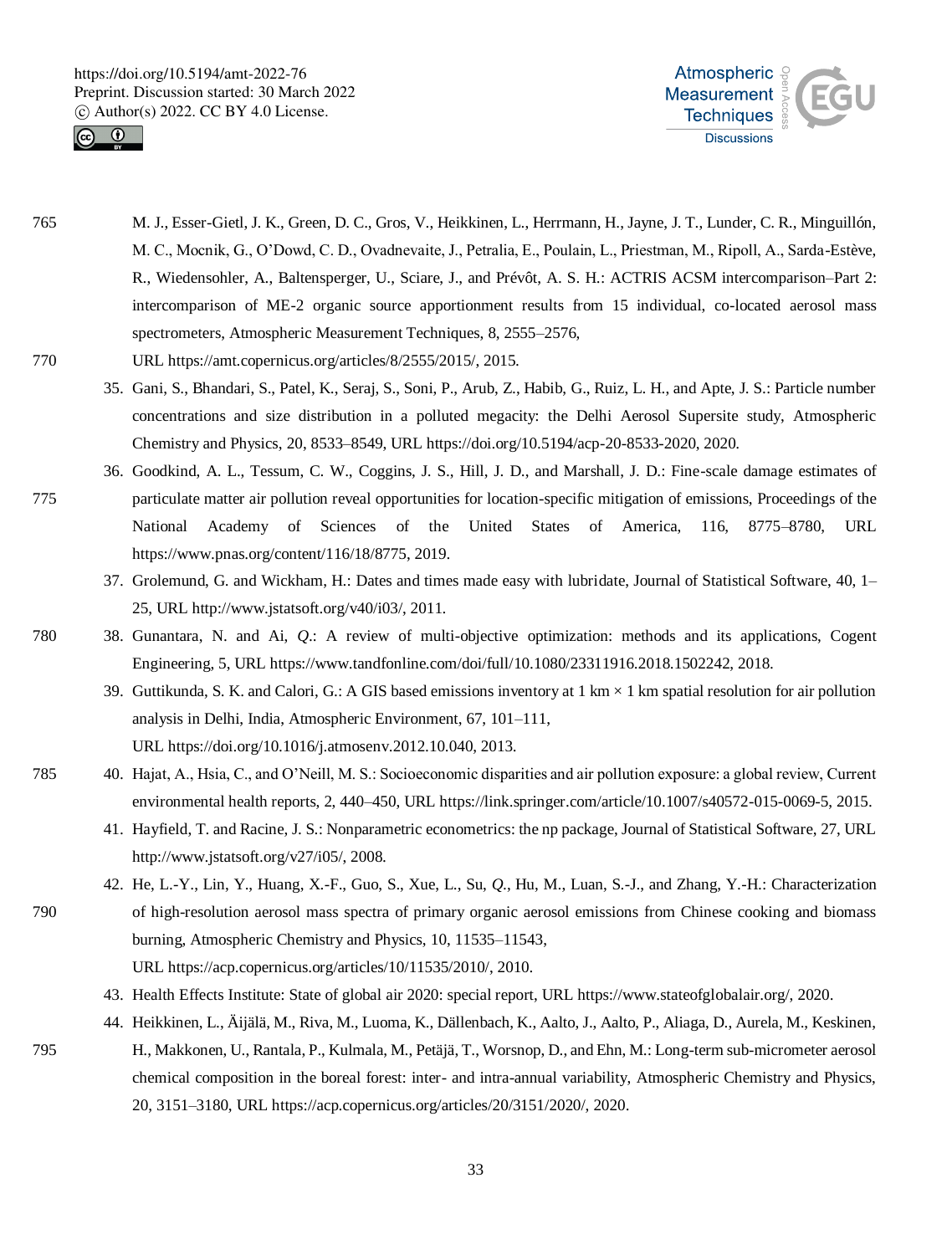![](_page_33_Picture_1.jpeg)

![](_page_33_Picture_2.jpeg)

45. Hemann, J. G., Brinkman, G. L., Dutton, S. J., Hannigan, M. P., Milford, J. B., and Miller, S.L.: Assessing positive matrix factorization model fit: a new method to estimate uncertainty and bias in factor contributions at the 800 measurement time scale, Atmospheric Chemistry and Physics, 9, 497–513,

URL https://acp.copernicus.org/articles/9/497/2009/, 2009.

- 46. Hopke, P. K.: Review of receptor modeling methods for source apportionment, Journal of the Air and Waste Management Association, 66, 237–259, URL https://doi.org/10.1080/10962247.2016.1140693, 2016.
- 47. Hu, W., Hu, M., Hu, W., Jimenez, J. L., Yuan, B., Chen, W., Wang, M., Wu, Y., Chen, C., Wang, Z., Peng, J., Zeng, 805 L., and Shao, M.: Chemical composition, sources, and aging process of submicron aerosols in Beijing: contrast between summer and winter, Journal of Geophysical Research, 121, 1955–1977, URL https://doi.org/10.1002/2015JD024020, 2016.
- 48. Huang, X.-F., He, L.-Y., Hu, M., Canagaratna, M. R., Sun, Y., Zhang, *Q*., Zhu, T., Xue, L., Zeng, L.-W., Liu, X.-G., Zhang, Y.-H., Jayne, J. T., Ng, N. L., and Worsnop, D. R.: Highly time-resolved chemical characterization of 810 atmospheric submicron particles during 2008 Beijing Olympic Games using an Aerodyne High-Resolution Aerosol Mass Spectrometer, Atmospheric Chemistry and Physics, 10, 8933–8945, URL https://acp.copernicus.org/articles/10/8933/2010/, 2010.
	- 49. Indian National Science Academy: Seasons of Delhi, URL https://www.insaindia.res.in/climate.php, 2021.
	- 50. Intergovernmental Panel on Climate Change, 2019: Summary for Policymakers. In: Climate Change and Land: an
- 815 IPCC special report on climate change, desertification, land degradation, sustainable land management, food security, and greenhouse gas fluxes in terrestrial ecosystems, URL https://www.ipcc.ch/srccl/chapter/summary-forpolicymakers/, 2019.
- 51. Intergovernmental Panel on Climate Change, 2021: Summary for Policymakers. In: Climate Change 2021: The Physical Science Basis. Contribution of Working Group I to the Sixth Assessment Report of the Intergovernmental 820 Panel on Climate Change, https://www.ipcc.ch/report/ar6/wg1/downloads/report/IPCC\_AR6\_WGI\_SPM\_final.pdf, 2021.
	- 52. Jimenez, J. L., Canagaratna, M. R., Donahue, N. M., Prevot, A. S., Zhang, *Q*., Kroll, J. H., DeCarlo, P. F., Allan, J. D., Coe, H., Ng, N. L., Aiken, A. C., Docherty, K. S., Ulbrich, I. M., Grieshop, A. P., Robinson, A. L., Duplissy, J., Smith, J. D., Wilson, K. R., Lanz, V. A., Hueglin, C., Sun, Y. L., Tian, J., Laaksonen, A., Raatikainen, T., Rautiainen,
- 825 J., Vaattovaara, P., Ehn, M., Kulmala, M., Tomlinson, J. M., Collins, D. R., Cubison, M. J., Dunlea, E. J., Huffman, J. A., Onasch, T. B., Alfarra, M. R., Williams, P. I., Bower, K., Kondo, Y., Schneider, J., Drewnick, F., Borrmann, S., Weimer, S., Demerjian, K., Salcedo, D., Cottrell, L., Griffin, R., Takami, A., Miyoshi, T., Hatakeyama, S., Shimono, A., Sun, J. Y., Zhang, Y. M., Dzepina, K., Kimmel, J. R., Sueper, D., Jayne, J. T., Herndon, S. C., Trimborn, A. M., Williams, L. R., Wood, E. C., Middlebrook, A. M., Kolb, C. E., Baltensperger, U., and Worsnop, D. R.: 830 Evolution of organic aerosols in the atmosphere, Science, 326, 1525–1529,
	- URL https://science.sciencemag.org/content/326/5959/1525, 2009.
		- 34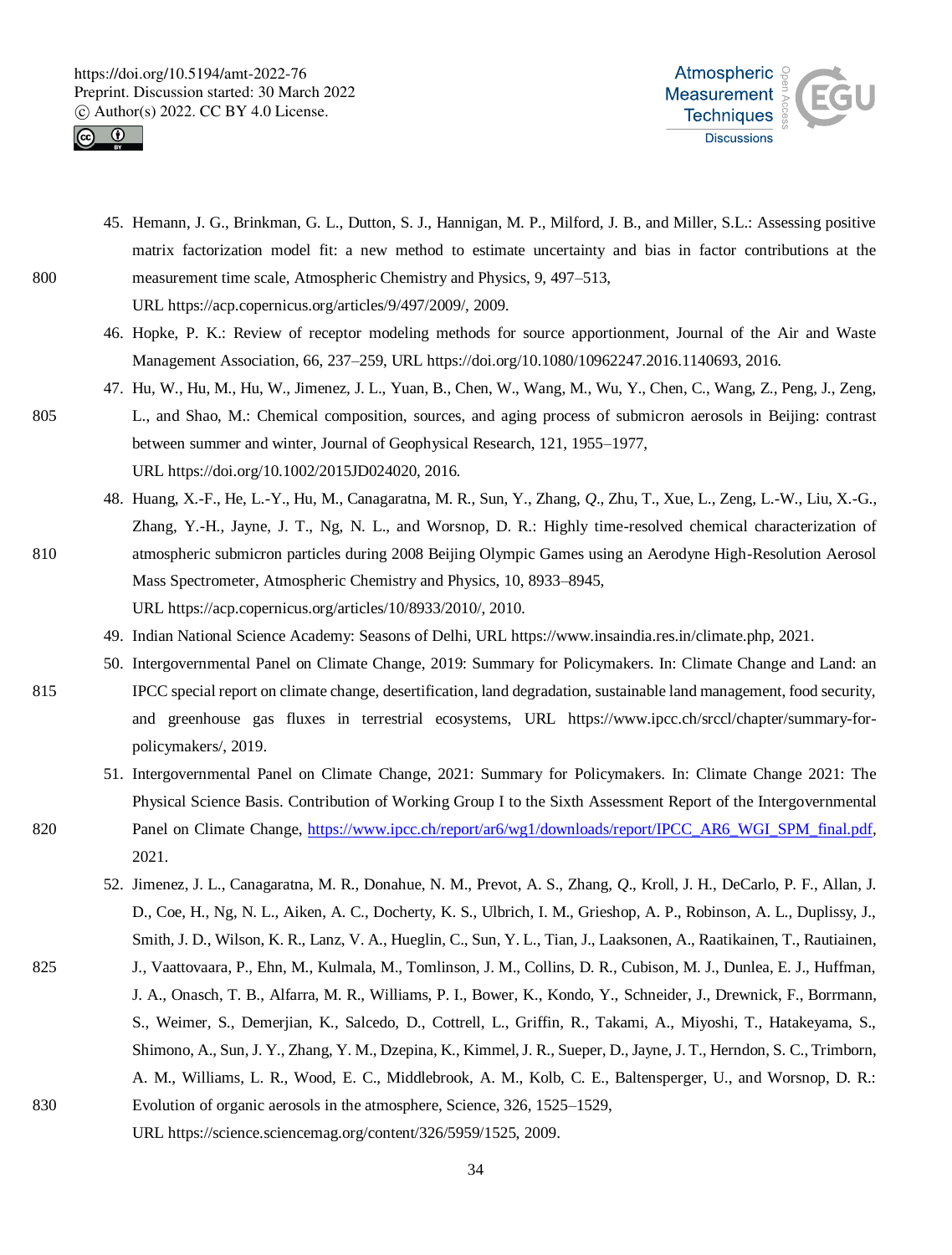![](_page_34_Picture_1.jpeg)

![](_page_34_Picture_2.jpeg)

- 53. Khare, P., Machesky, J., Soto, R., He, M., Presto, A. A., and Gentner, D. R.: Asphalt-related emissions are a major missing nontraditional source of secondary organic aerosol precursors, Science Advances, 6, URL https://doi.org/10.1126/sciadv.abb9785, 2020.
- 835 54. Kumar, S., Aggarwal, S. G., Gupta, P. K., and Kawamura, K.: Investigation of the tracers for plastic-enriched waste burning aerosols, Atmospheric Environment, 108, 49–58, URL https://doi.org/10.1016/j.atmosenv.2015.02.066, 2015.
	- 55. Lei, R., Feng, S., and Lauvaux, T.: Country-scale trends in air pollution and fossil fuel CO2 emissions during 2001- 2018: confronting the roles of national policies and economic growth, Environmental Research Letters, 16,
- 840 URL https://doi.org/10.1088/1748-9326/abc9e1, 2021.
	- 56. Lelieveld, J. and Crutzen, P. J.: The role of clouds in tropospheric photochemistry, Journal of Atmospheric Chemistry, 12, 229–267, URL https://link.springer.com/article/10.1007/BF00048075, 1991.
- 57. Li, J., Song, Y., Mao, Y., Mao, Z., Wu, Y., Li, M., Huang, X., He, *Q*., and Hu, M.: Chemical characteristics and source apportionment of PM2.5 during the harvest season in eastern China's agricultural regions, Atmospheric 845 Environment, 92, 442–448, URL https://doi.org/10.1016/j.atmosenv.2014.04.058, 2014a.
	- 58. Li, J., Wang, G., Aggarwal, S. G., Huang, Y., Ren, Y., Zhou, B., Singh, K., Gupta, P. K., Cao, J., and Zhang, R.: Comparison of abundances, compositions and sources of elements, inorganic ions and organic compounds in atmospheric aerosols from Xi'an and New Delhi, two megacities in China and India, Science of the Total Environment, 476-477, 485–495, URL https://doi.org/10.1016/j.scitotenv.2014.01.011, 2014b.
- 850 59. Lin, C., Ceburnis, D., Hellebust, S., Buckley, P., Wenger, J., Canonaco, F., Prévôt, A. S. H., Huang, R. J., O'Dowd, C., and Ovadnevaite, J.: Characterization of primary organic aerosol from domestic wood, peat, and coal burning in Ireland, Environmental Science and Technology, 51, 10624–10632, URL https://doi.org/10.1021/acs.est.7b01926, 2017.
- 60. Liu, *Q*., Sun, Y., Hu, B., Liu, Z. R., Akio, S., and Wang, Y. S.: In situ measurement of PM1 organic aerosol in Beijing 855 winter using a high-resolution aerosol mass spectrometer, Chinese Science Bulletin, 57, 819–826, URL https://doi.org/10.1007/s11434-011-4886-0, 2012.
	- 61. Liu, T., Wang, Z., Wang, X., and Chan, C. K.: Primary and secondary organic aerosol from heated cooking oil emissions, Atmospheric Chemistry and Physics, 18, 11363–11374, URL https://acp.copernicus.org/articles/18/11363/2018/, 2018.
- 860 62. Lu, J. G.: Air pollution: a systematic review of its psychological, economic, and social effects, Current Opinion in Psychology, 32, 52–65, URL https://doi.org/10.1016/j.copsyc.2019.06.024, 2020.
	- 63. Mishra, R. K., Pandey, A., Pandey, G., and Kumar, A.: The effect of odd-even driving scheme on PM2.5 and PM1.0 emission, Transportation Research Part D: Transport and Environment, 67, 541–552, URL https://doi.org/10.1016/j.trd.2019.01.005, 2019.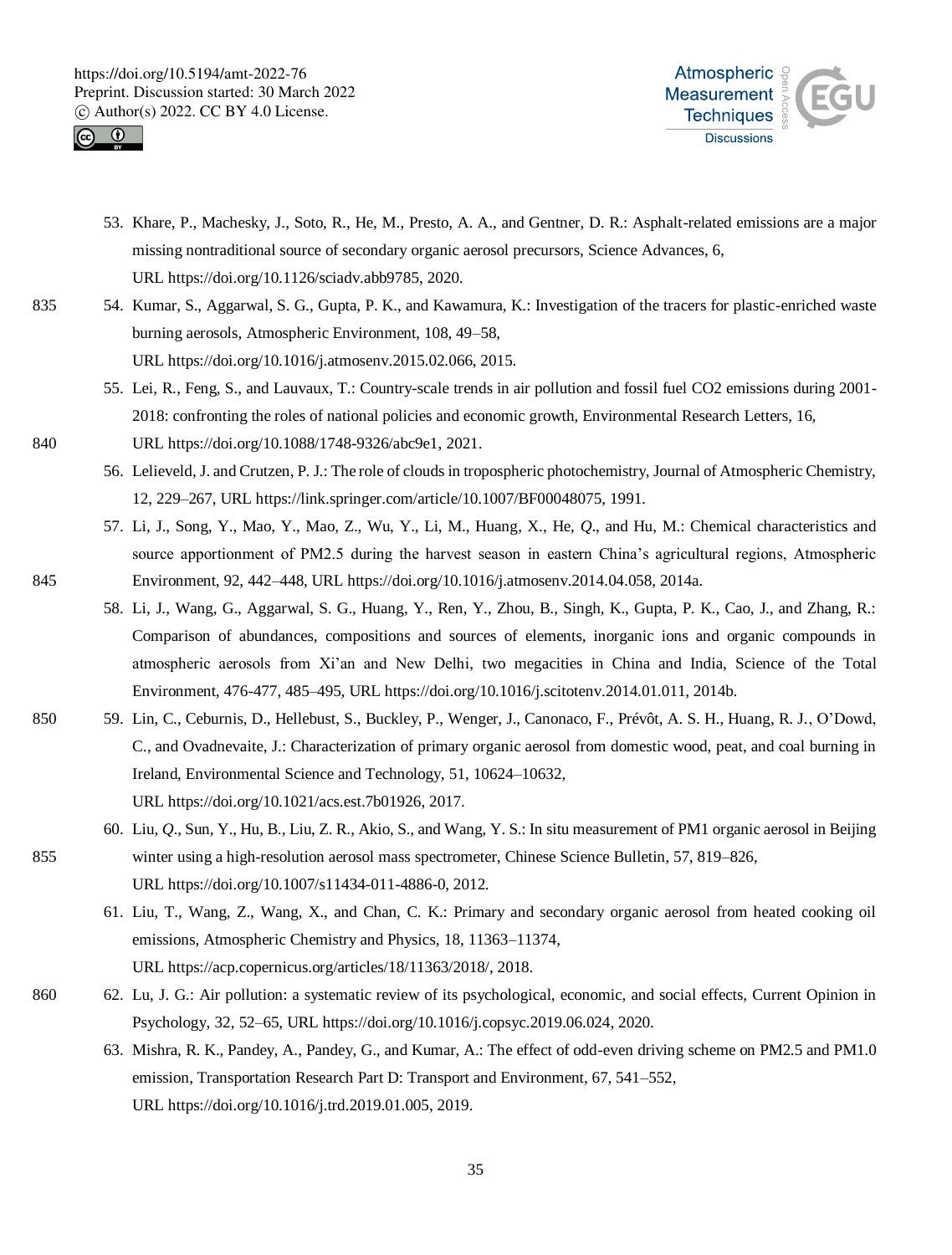![](_page_35_Picture_1.jpeg)

![](_page_35_Picture_2.jpeg)

- 865 64. Misra, P., Imasu, R., Hayashida, S., Arbain, A. A., Avtar, R., and Takeuchi, W.: Mapping brick kilns to support environmental impact studies around Delhi using Sentinel-2, ISPRS International Journal of Geo-Information, 9, URL https://www.mdpi.com/2220-9964/9/9/544, 2020.
- 65. Ng, N. L., Canagaratna, M. R., Zhang, *Q*., Jimenez, J. L., Tian, J., Ulbrich, I. M., Kroll, J. H., Docherty, K. S., Chhabra, P. S., Bahreini, R., Murphy, S. M., Seinfeld, J. H., Hildebrandt, L., Donahue, N. M., DeCarlo, P. F., Lanz, 870 V. A., Prévôt, A. S. H., Dinar, E., Rudich, Y., and Worsnop, D. R.: Organic aerosol components observed in northern hemispheric datasets from aerosol mass spectrometry, Atmospheric Chemistry and Physics, 10, 4625–4641,

URL https://acp.copernicus.org/articles/10/4625/2010/, 2010.

- 66. Ng, N. L., Canagaratna, M. R., Jimenez, J. L., Zhang, *Q*., Ulbrich, I. M., and Worsnop, D. R.: Realtime methods for estimating organic component mass concentrations from aerosol mass spectrometer data, Environmental Science and 875 Technology, 45, 910–916, URL https://pubs.acs.org/doi/abs/10.1021/es102951k, 2011a.
	- 67. Ng, N. L., Herndon, S. C., Trimborn, A., Canagaratna, M. R., Croteau, P. L., Onasch, T. B., Sueper, D., Worsnop, D. R., Zhang, *Q*., Sun, Y. L., and Jayne, J. T.: An Aerosol Chemical Speciation Monitor (ACSM) for routine monitoring of the composition and mass concentrations of ambient aerosol, Aerosol Science and Technology, 45, 780–794, URL http://www.tandfonline.com/doi/abs/10.1080/02786826.2011.560211, 2011b.
- 880 68. Norris, G., Duvall, R., Brown, S., and Bai, S.: EPA Positive Matrix Factorization 5.0 fundamentals and user guide, URL https://www.epa.gov/air-research/epa-positive-matrix-factorization-50-fundamentals-and-user-guide, 2014.
	- 69. Olson, M. R., Garcia, M. V., Robinson, M. A., Rooy, P. V., Dietenberger, M. A., Bergin, M., and Schauer, J. J.: Investigation of black and brown carbon multiple-wavelength dependent light absorption from biomass and fossil fuel combustion source emissions, Journal of Geophysical Research, 120, 6682–6697,
- 885 URL https://doi.org/10.1002/2014JD022970, 2015.
	- 70. Organization for Economic Co-operation and Development: The economic cost of air pollution: evidence from Europe, URL https://www.oecd-ilibrary.org/economics/the-economic-cost-of-air-pollution-evidence-fromeurope\_56119490-en, 2020.
- 71. Paatero, P.: Least squares formulation of robust non-negative factor analysis, Chemometrics and Intelligent 890 Laboratory Systems, 37, 23–35, URL https://doi.org/10.1016/S0169-7439(96)00044-5, 1997.
	- 72. Paatero, P.: The Multilinear Engine—a table-driven, least squares program for solving multilinear problems, including the n-way parallel factor analysis model, Journal of Computational and Graphical Statistics, 8, 854–888, URL https://www.tandfonline.com/doi/abs/10.1080/10618600.1999.10474853, 1999.
- 73. Paatero, P. and Hopke, P. K.: Discarding or downweighting high-noise variables in factor analytic models, Analytica 895 Chimica Acta, 490, 277–289, URL https://doi.org/10.1016/S0003-2670(02)01643-4, 2003.
	- 74. Paatero, P. and Hopke, P. K.: Rotational tools for factor analytic models, Journal of Chemometrics, 23, 91–100, URL http://doi.wiley.com/10.1002/cem.1197, 2009.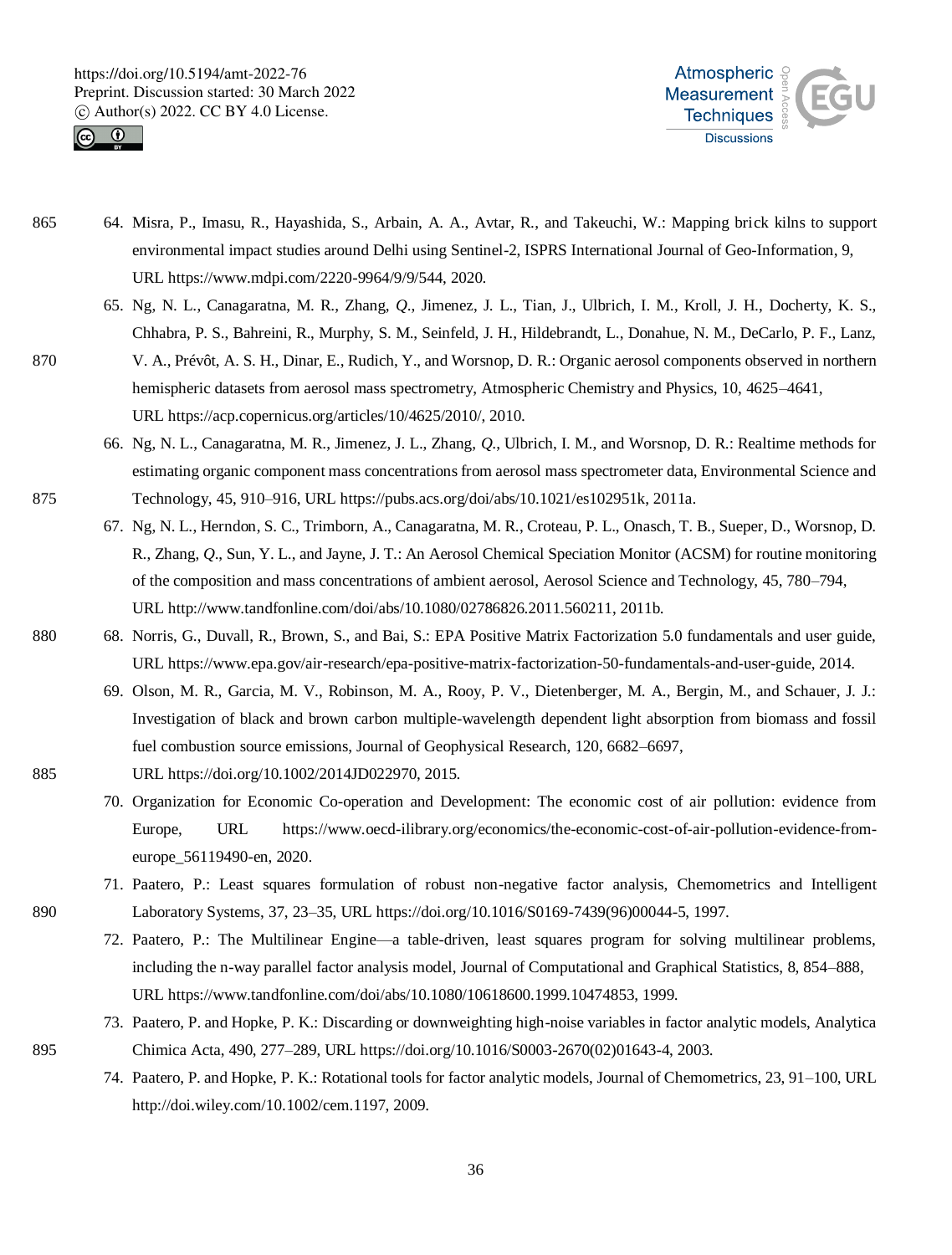![](_page_36_Picture_1.jpeg)

![](_page_36_Picture_2.jpeg)

- 75. Paatero, P. and Tapper, U.: Positive matrix factorization: a non-negative factor model with optimal utilization of error estimates of data values, Environmetrics, 5, 111–126, URL https://doi.org/10.1002/env.3170050203, 1994.
- 900 76. Paatero, P., Hopke, P. K., Song, X. H., and Ramadan, Z.: Understanding and controlling rotations in factor analytic models, Chemometrics and Intelligent Laboratory Systems, 60, 253–264, URL https://doi.org/10.1016/S0169-7439(01)00200-3, 2002.
- 77. Paatero, P., Eberly, S., Brown, S. G., and Norris, G. A.: Methods for estimating uncertainty in factor analytic solutions, Atmospheric Measurement Techniques, 7, 781–797, URL https://amt.copernicus.org/articles/7/781/2014/, 905 2014.
- 78. Pandey, A., Brauer, M., Cropper, M. L., Balakrishnan, K., Mathur, P., Dey, S., Turkgulu, B., Kumar, G. A., Khare, M., Beig, G., Gupta, T., Krishnankutty, R. P., Causey, K., Cohen, A. J., Bhargava, S., Aggarwal, A. N., Agrawal, A., Awasthi, S., Bennitt, F., Bhagwat, S., Bhanumati, P., Burkart, K., Chakma, J. K., Chiles, T. C., Chowdhury, S., Christopher, D. J., Dey, S., Fisher, S., Fraumeni, B., Fuller, R., Ghoshal, A. G., Golechha, M. J., Gupta, P. C., Gupta, 910 R., Gupta, R., Gupta, S., Guttikunda, S., Hanrahan, D., Harikrishnan, S., Jeemon, P., Joshi, T. K., Kant, R., Kant, S., Kaur, T., Koul, P. A., Kumar, P., Kumar, R., Larson, S. L., Lodha, R., Madhipatla, K. K., Mahesh, P. A., Malhotra, R., Managi, S., Martin, K., Mathai, M., Mathew, J. L., Mehrotra, R., Mohan, B. V. M., Mohan, V., Mukhopadhyay, S., Mutreja, P., Naik, N., Nair, S., Pandian, J. D., Pant, P., Perianayagam, A., Prabhakaran, D., Prabhakaran, P., Rath, G. K., Ravi, S., Roy, A., Sabde, Y. D., Salvi, S., Sambandam, S., Sharma, B., Sharma, M., Sharma, S., Sharma, R. 915 S., Shrivastava, A., Singh, S., Singh, V., Smith, R., Stanaway, J. D., Taghian, G., Tandon, N., Thakur, J. S., Thomas, N. J., Toteja, G. S., Varghese, C. M., Venkataraman, C., Venugopal, K. N., Walker, K. D., Watson, A. Y., Wozniak, S., Xavier, D., Yadama, G. N., Yadav, G., Shukla, D. K., Bekedam, H. J., Reddy, K. S., Guleria, R., Vos, T., Lim, S. S., Dandona, R., Kumar, S., Kumar, P., Landrigan, P. J., and Dandona, L.: Health and economic impact of air pollution in the states of India: the Global Burden of Disease Study 2019, The Lancet Planetary Health, 5, 25–38, 920 URL https://doi.org/10.1016/S2542-5196(20)30298-9, 2020.
	- 79. Park, M. B., Lee, T. J., Lee, E. S., and Kim, D. S.: Enhancing source identification of hourly PM2.5 data in Seoul based on a dataset segmentation scheme by positive matrix factorization (PMF), Atmospheric Pollution Research, 10, 1042–1059, URL https://doi.org/10.1016/j.apr.2019.01.013, 2019.
- 80. Patel, K., Bhandari, S., Gani, S., Campmier, M. J., Kumar, P., Habib, G., Apte, J., and Ruiz, L. H.: Sources and 925 dynamics of submicron aerosol during the Autumn onset of the air pollution season in Delhi, India, ACS Earth and Space Chemistry, URL https://pubs.acs.org/doi/10.1021/acsearthspacechem.0c00340, 2021a.
	- 81. Patel, K., Campmier, M.J., Bhandari, S., Baig, N., Gani, S., Habib, G., Apte, J.S. and Hildebrandt Ruiz, L., 2021. Persistence of Primary and Secondary Pollutants in Delhi: Concentrations and Composition from 2017 through the COVID Pandemic. Environmental Science & Technology Letters, 8, 7, 492–497,
- 930 URL https://doi.org/10.1021/acs.estlett.1c00211, 2021b.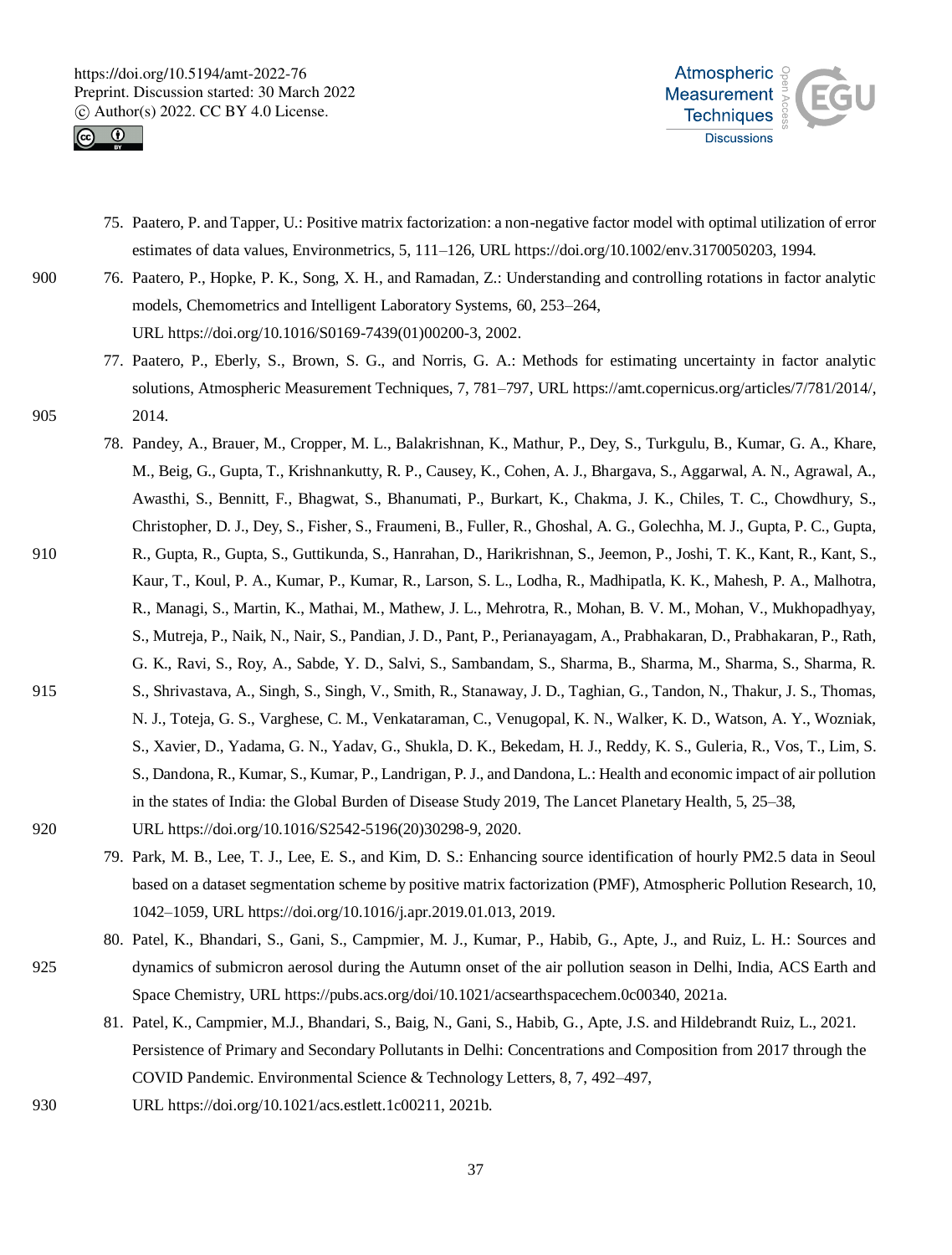![](_page_37_Picture_1.jpeg)

![](_page_37_Picture_2.jpeg)

- 82. Patel, S., Sankhyan, S., Boedicker, E. K., Decarlo, P. F., Farmer, D. K., Goldstein, A. H., Katz, E. F., Nazaroff, W. W., Tian, Y., Vanhanen, J., and Vance, M. E.: Indoor particulate matter during HOMEChem: concentrations, size distributions, and exposures, Environmental Science and Technology, 54, 7107–7116, URL https://dx.doi.org/10.1021/acs.est.0c00740, 2020.
- 935 83. Patton, A., Politis, D. N., and White, H.: Correction to automatic block-length selection for the dependent bootstrap by D. Politis and H. White, Econometric Reviews, 28, 372–375, URL https://doi.org/10.1080/07474930802459016, 2009.
- 84. Pauraite, J., Pivoras, A., Plauškaite, K., Bycenkiene, S., Mordas, G., Augustaitis, A., Marozas, V., Mozgeris, G., Baumgarten, M., Matyssek, R., and Ulevicius, V.: Characterization of aerosol mass spectra responses to temperature 940 over a forest site in Lithuania, Journal of Aerosol Science, 133, 56–65, URL https://doi.org/10.1016/j.jaerosci.2019.03.010, 2019.
	- 85. Politis, D. N. and White, H.: Automatic block-length selection for the dependent bootstrap, Econometric Reviews, 23, 53–70, URL https://www.tandfonline.com/doi/abs/10.1081/ETC-120028836, 2004.
- 86. R Core Team: R: a language and environment for statistical computing, R Foundation for Statistical Computing, 945 Vienna, Austria, URL https://www.R-project.org/, 2019.
	- 87. Rai, P., Furger, M., Slowik, J. G., Canonaco, F., Fröhlich, R., Hüglin, C., Minguillón, M. C., Petterson, K., Baltensperger, U., and Prévôt, A. S.: Source apportionment of highly time resolved elements during a firework episode from a rural freeway site in Switzerland, Atmospheric Chemistry and Physics, 20, 1657–1674, URL https://doi.org/10.5194/acp-20-1657-2020, 2020.
- 950 88. Ramadan, Z., Eickhout, B., Song, X. H., Buydens, L. M., and Hopke, P. K.: Comparison of Positive Matrix Factorization and Multilinear Engine for the source apportionment of particulate pollutants, Chemometrics and Intelligent Laboratory Systems, 66, 15–28, URL https://doi.org/10.1016/S0169-7439(02)00160-0, 2003.
- 89. Reyes-Villegas, E., Green, D. C., Priestman, M., Canonaco, F., Coe, H., Prévôt, A. S. H., and Allan, J. D.: Organic aerosol source apportionment in London 2013 with ME-2: exploring the solution space with annual and seasonal 955 analysis, Atmospheric Chemistry and Physics, 16, 15545–15559,
	- URL https://acp.copernicus.org/articles/16/15545/2016/, 2016.
- 90. Reyes-Villegas, E., Priestley, M., Ting, Y.-C., Haslett, S., Bannan, T., Breton, M. L., Williams, P. I., Bacak, A., Flynn, M. J., Coe, H., Percival, C., and Allan, J. D.: Simultaneous aerosol mass spectrometry and chemical ionisation mass spectrometry measurements during a biomass burning event in the UK: insights into nitrate chemistry, 960 Atmospheric Chemistry and Physics, 18, 4093–4111, URL https://acp.copernicus.org/articles/18/4093/2018/, 2018.
	- 91. Robinson, E. S., Gu, P., Ye, *Q*., Li, H. Z., Shah, R. U., Apte, J. S., Robinson, A. L., and Presto, A. A.: Restaurant impacts on outdoor air quality: elevated organic aerosol mass from restaurant cooking with neighborhood-scale plume extents, Environmental Science and Technology, 52, 9285–9294, URL https://pubs.acs.org/doi/abs/10.1021/acs.est.8b02654, 2018.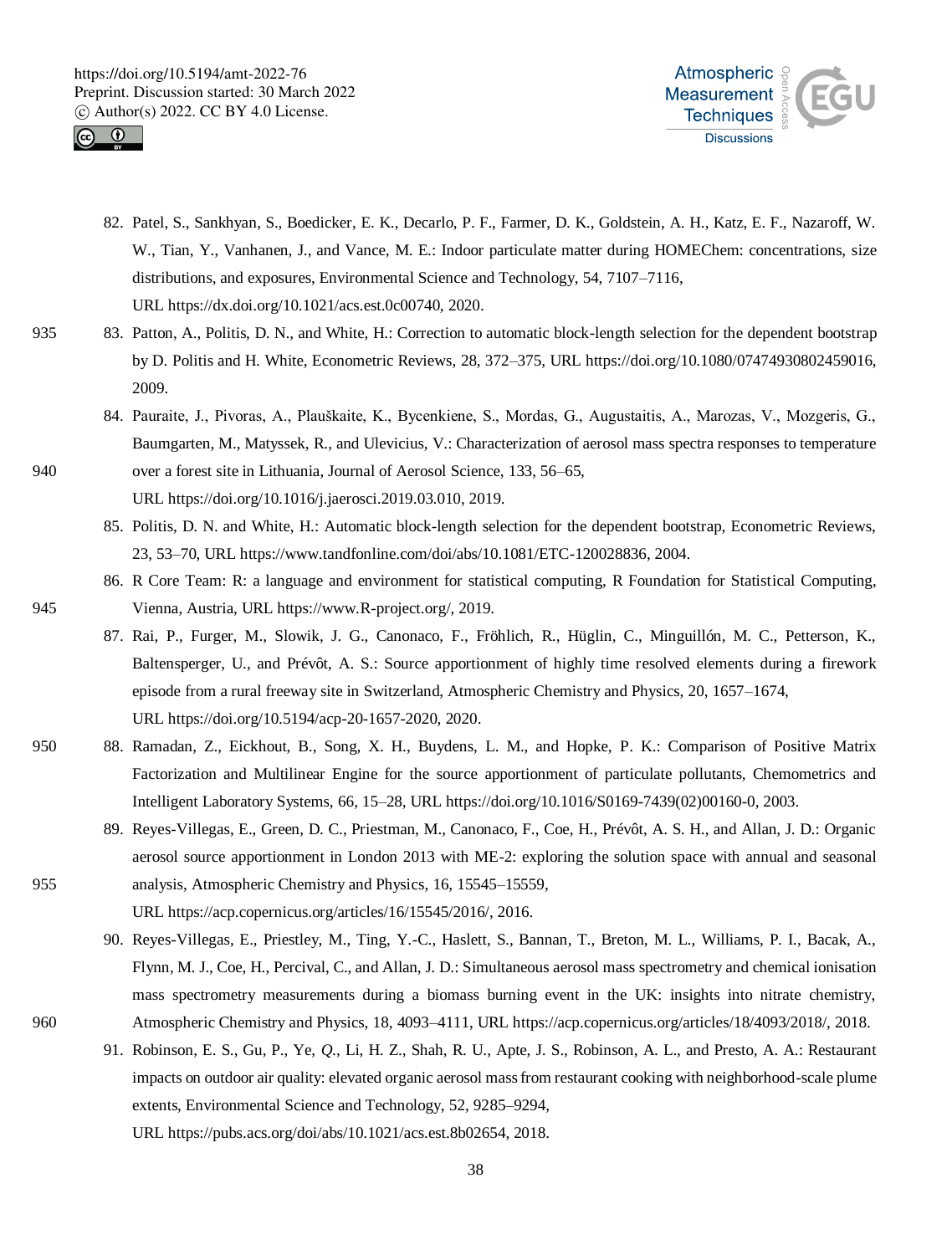![](_page_38_Picture_1.jpeg)

![](_page_38_Picture_2.jpeg)

- 965 92. Sandradewi, J., Prévôt, A. S., Szidat, S., Perron, N., Alfarra, M. R., Lanz, V. A., Weingartner, E., and Baltensperger, U. R.: Using aerosol light abosrption measurements for the quantitative determination of wood burning and traffic emission contribution to particulate matter, Environmental Science and Technology, 42, 3316–3323, URL https://doi.org/10.1021/es702253m, 2008.
- 93. Schlag, P., Kiendler-Scharr, A., Blom, M. J., Canonaco, F., Henzing, J. S., Moerman, M., Prévôt, A. S. H., and 970 Holzinger, R.: Aerosol source apportionment from 1-year measurements at the CESAR tower in Cabauw, the Netherlands, Atmospheric Chemistry and Physics, 16, 8831–8847, URL https://acp.copernicus.org/articles/16/8831/2016/, 2016.
- 94. Schneider, J., Weimer, S., Drewnick, F., Borrmann, S., Helas, G., Gwaze, P., Schmid, O., Andreae, M. O., and Kirchner, U.: Mass spectrometric analysis and aerodynamic properties of various types of combustion-related aerosol 975 particles, International Journal of Mass Spectrometry, 258, 37–49, URL https://doi.org/10.1016/j.ijms.2006.07.008, 2006.
	- 95. Schraufnagel, D. E., Balmes, J. R., Cowl, C. T., Matteis, S. D., Jung, S. H., Mortimer, K., Perez Padilla, R., Rice, M. B., Riojas-Rodriguez, H., Sood, A., Thurston, G. D., To, T., Vanker, A., and Wuebbles, D. J.: Air pollution and noncommunicable diseases: a review by the Forum of International Respiratory Societies' Environmental Committee,
- 980 part 1: the damaging effects of air pollution, Chest, 155, 409–416, URL https://doi.org/10.1016/j.chest.2018.10.042, 2019.
	- 96. Shaddick, G., Thomas, M. L., Mudu, P., Ruggeri, G., and Gumy, S.: Half the world's population are exposed to increasing air pollution, npj Climate and Atmospheric Science, 3, 1–5, URL https://doi.org/10.1038/s41612-020- 0124-2, 2020.
- 985 97. Stavroulas, I., Bougiatioti, A., Grivas, G., Paraskevopoulou, D., Tsagkaraki, M., Zarmpas, P., Liakakou, E., Gerasopoulos, E., and Mihalopoulos, N.: Sources and processes that control the submicron organic aerosol composition in an urban Mediterranean environment (Athens): a high temporal-resolution chemical composition measurement study, Atmospheric Chemistry and Physics, 19, 901–919, URL https://acp.copernicus.org/articles/19/901/2019/, 2019.
- 990 98. Sun, Y.-L., Zhang, *Q*., Schwab, J. J., Demerjian, K. L., Chen, W.-N., Bae, M.-S., Hung, H.-M., Hogrefe, O., Frank, B., Rattigan, O. V., and Lin, Y.-C.: Characterization of the sources and processes of organic and inorganic aerosols in New York city with a high-resolution time-of flight aerosol mass spectrometer, Atmospheric Chemistry and Physics, 11, 1581–1602, URL https://acp.copernicus.org/articles/11/1581/2011/, 2011.
- 99. Sun, Y. L., Wang, Z. F., Fu, P. *Q*., Yang, T., Jiang, *Q*., Dong, H. B., Li, J., and Jia, J. J.: Aerosol composition, sources 995 and processes during wintertime in Beijing, China, Atmospheric Chemistry and Physics, 13, 4577–4592, URL https://acp.copernicus.org/articles/13/4577/2013/, 2013.
	- 100.Tessum, C. W., Apte, J. S., Goodkind, A. L., Muller, N. Z., Mullins, K. A., Paolella, D. A., Polasky, S., Springer, N. P., Thakrar, S. K., Marshall, J. D., and Hill, J. D.: Inequity in consumption of goods and services adds to racial-ethnic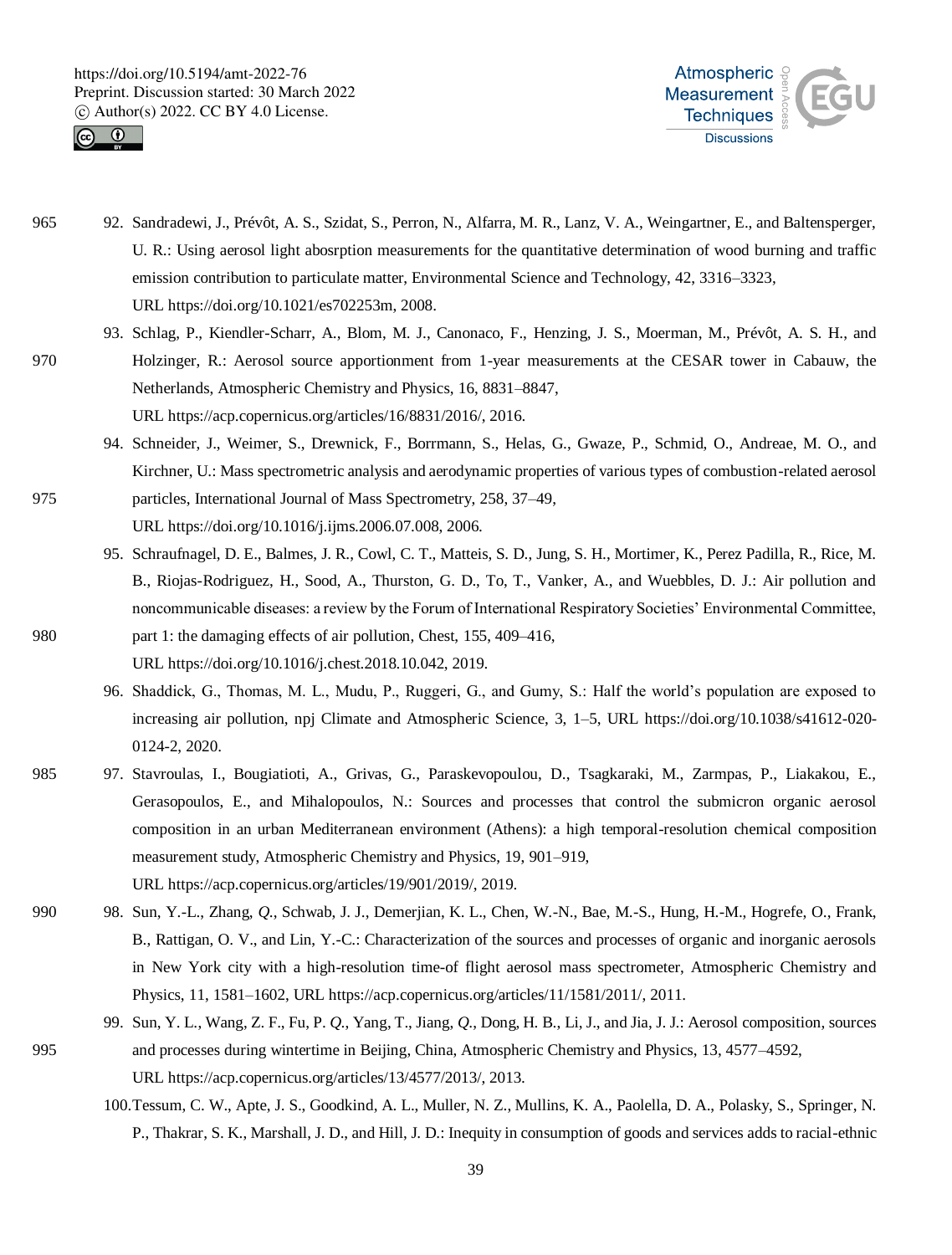![](_page_39_Picture_1.jpeg)

![](_page_39_Picture_2.jpeg)

disparities in air pollution exposure, Proceedings of the National Academy of Sciences of the United States of 1000 America, 116, 6001–6006, URL https://doi.org/10.1073/pnas.1818859116, 2019.

- 101.Thakrar, S. K., Balasubramanian, S., Adams, P. J., Azevedo, I. M., Muller, N. Z., Pandis, S. N., Polasky, S., Pope, C. A., Robinson, A. L., Apte, J. S., Tessum, C. W., Marshall, J. D., and Hill, J. D.: Reducing mortality from air pollution in the United States by targeting specific emission sources, Environmental Science and Technology Letters, 7, 639– 645, URL https://doi.org/10.1021/acs.estlett.0c00424, 2020.
- 1005 102.Thamban, N. M., Tripathi, S. N., Moosakutty, S. P., Kuntamukkala, P., and Kanawade, V. P.: Internally mixed black carbon in the Indo-Gangetic Plain and its effect on absorption enhancement, Atmospheric Research, 197, 211–223, URL https://doi.org/10.1016/j.atmosres.2017.07.007, 2017.
- 103.Thind, M. P., Tessum, C. W., Azevedo, I. L., and Marshall, J. D.: Fine particulate air pollution from electricity generation in the US: health impacts by race, income, and geography, Environmental Science and Technology, 53, 1010 14010–14019, URL https://pubs.acs.org/doi/abs/10.1021/acs.est.9b02527, 2019.
	- 104.Tian, J., Wang, *Q*., Ni, H., Wang, M., Zhou, Y., Han, Y., Shen, Z., Pongpiachan, S., Zhang, N., Zhao, Z., Zhang, *Q*., Zhang, Y., Long, X., and Cao, J.: Emission characteristics of primary brown carbon absorption from biomass and coal burning: development of an optical emission inventory for China, Journal of Geophysical Research: Atmospheres, 124, URL https://onlinelibrary.wiley.com/doi/abs/10.1029/2018JD029352, 2019.
- 1015 105.Tian, Y., Xiao, Z., Wang, H., Peng, X., Guan, L., Huangfu, Y., Shi, G., Chen, K., Bi, X., and Feng, Y.: Influence of the sampling period and time resolution on the PM source apportionment: study based on the high time-resolution data and long-term daily data, Atmospheric Environment, 165, 301–309, URL https://doi.org/10.1016/j.atmosenv.2017.07.003, 2017.
- 106.Tobler, A., Bhattu, D., Canonaco, F., Lalchandani, V., Shukla, A., Thamban, N. M., Mishra, S., Srivastava, A. K., 1020 Bisht, D. S., Tiwari, S., Singh, S., Mocnik, G., Baltensperger, U., Tripathi, S. N., Slowik, J. G., and Prévôt, A. S.: Chemical characterization of PM2.5 and source apportionment of organic aerosol in New Delhi, India, Science of the Total Environment, 745, URL https://doi.org/10.1016/j.scitotenv.2020.140924, 2020.
	- 107. Tschofen, P., Azevedo, I. L., and Muller, N. Z.: Fine particulate matter damages and value added in the US economy, Proceedings of the National Academy of Sciences of the United States of America, 116, 19857–19862,
- 1025 URL www.pnas.org/cgi/doi/10.1073/pnas.1905030116, 2019.
	- 108.Ulbrich, I. M., Canagaratna, M. R., Zhang, *Q*., Worsnop, D. R., and Jimenez, J. L.: Interpretation of organic components from Positive Matrix Factorization of aerosol mass spectrometric data, Atmospheric Chemistry and Physics, 9, 2891–2918, URL https://acp.copernicus.org/articles/9/2891/2009/, 2009.
- 109.Ulbrich, I. M., Handschy, A., Lechner, M., and Jimenez, J.: AMS Spectral Database, URL 1030 http://cires.colorado.edu/jimenez-group/AMSsd/ (last access: 25 April 2019), 2017.
	- 110.Ulbrich, I. M., Handschy, A., Lechner, M., and Jimenez, J.: High-Resolution AMS Spectral Database, URL http://cires.colorado.edu/jimenez-group/HRAMSsd/ (last access: 25 April 2019), 2018.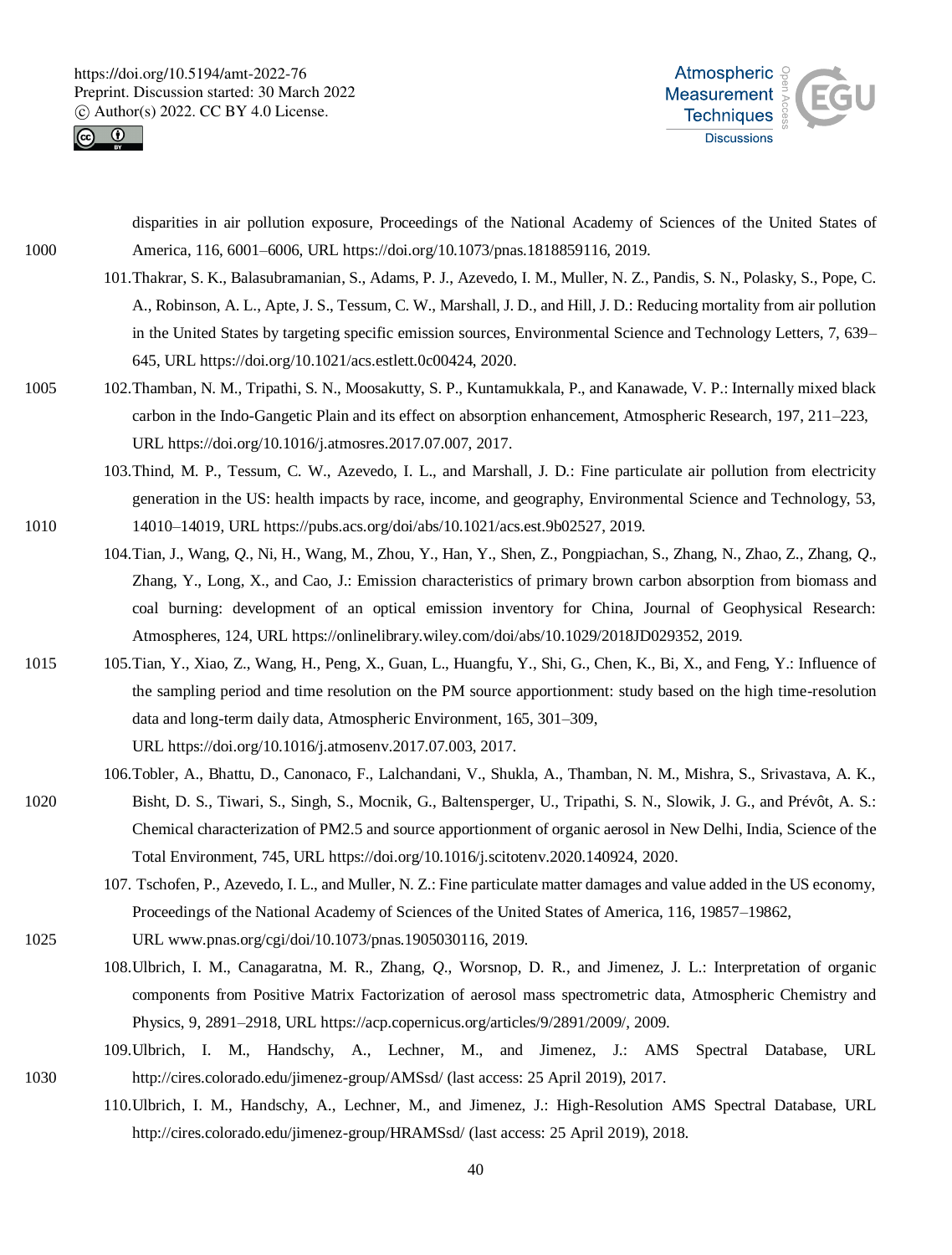![](_page_40_Picture_1.jpeg)

![](_page_40_Picture_2.jpeg)

- 111.Venables, W. N. and Ripley, B. D.: Modern applied statistics with S, Springer, New York, fourth edn., URL http://www.stats.ox.ac.uk/pub/MASS4, 2002.
- 1035 112.Venturini, E., Vassura, I., Raffo, S., Ferroni, L., Bernardi, E., and Passarini, F.: Source apportionment and location by selective wind sampling and Positive Matrix Factorization, Environmental Science and Pollution Research, 21, 11634–11648, URL https://link.springer.com/article/10.1007/s11356-014-2507-6, 2014.
- 113.Wang, *Q*., Qiao, L., Zhou, M., Zhu, S., Griffith, S., Li, L., and Yu, J. Z.: Source apportionment of PM2.5 using hourly measurements of elemental tracers and major constituents in an urban environment: investigation of time-resolution 1040 influence, Journal of Geophysical Research: Atmospheres, 123, 5284–5300,
	- URL http://doi.wiley.com/10.1029/2017JD027877, 2018.
	- 114.Wang, Y., Hopke, P. K., Rattigan, O. V., Xia, X., Chalupa, D. C., and Utell, M. J.: Characterization of residential wood combustion particles using the two-wavelength aethalometer, Environmental Science and Technology, 45, 7387–7393, URL https://doi.org/10.1021/es2013984, 2011.
- 1045 115.Wayland, R. A.: EPA modeling guidance for demonstrating attainment of air quality goals for ozone, PM2.5, and regional haze, URL https://www.epa.gov/scram/state-implementation-plan-sip-attainment-demonstration-guidance., 2018.
	- 116.Wickham, H., Averick, M., Bryan, J., Chang, W., McGowan, L. D., François, R., Grolemund, G., Hayes, A., Henry, L., Hester, J., Kuhn, M., Pedersen, T. L., Miller, E., Bache, S. M., Müller, K., Ooms, J., Robinson, D., Seidel, D. P.,
- 1050 Spinu, V., Takahashi, K., Vaughan, D., Wilke, C., Woo, K., and Yutani, H.: Welcome to the tidyverse, Journal of Open Source Software, 4, URL https://joss.theoj.org/papers/10.21105/joss.01686, 2019.
	- 117.Williams, B. J., Goldstein, A. H., Kreisberg, N. M., Hering, S. V., Worsnop, D. R., Ulbrich, I. M., Docherty, K. S., and Jimenez, J. L.: Major components of atmospheric organic aerosol in southern California as determined by hourly measurements of source marker compounds, Atmospheric Chemistry and Physics, 10, 11577–11603,
- 1055 URL https://acp.copernicus.org/articles/10/11577/2010/, 2010.
	- 118.World Health Organization: Ambient air pollution: a global assessment of exposure and burden of disease, URL https://www.who.int/phe/publications/air-pollution-global-assessment/en/, 2018.
- 119.Xie, M., Barsanti, K. C., Hannigan, M. P., Dutton, S. J., and Vedal, S.: Positive matrix factorization of PM2.5 eliminating the effects of gas/particle partitioning of semivolatile organic compounds, Atmospheric Chemistry and 1060 Physics, 13, 7381–7393, URL https://doi.org/10.5194/acp-13-7381-2013, 2013a.
	- 120.Xie, M., Piedrahita, R., Dutton, S. J., Milford, J. B., Hemann, J. G., Peel, J. L., Miller, S. L., Kim, S. Y., Vedal, S., Sheppard, L., and Hannigan, M. P.: Positive matrix factorization of a 32-month series of daily PM2.5 speciation data with incorporation of temperature stratification, Atmospheric Environment, 65, 11–20, URL https://doi.org/10.1016/j.atmosenv.2012.09.034, 2013b.
- 1065 121.Zhang, K. and Batterman, S.: Air pollution and health risks due to vehicle traffic, Science of the Total Environment, 450-451, 307–316, URL https://doi.org/10.1016/j.scitotenv.2013.01.074, 2013.